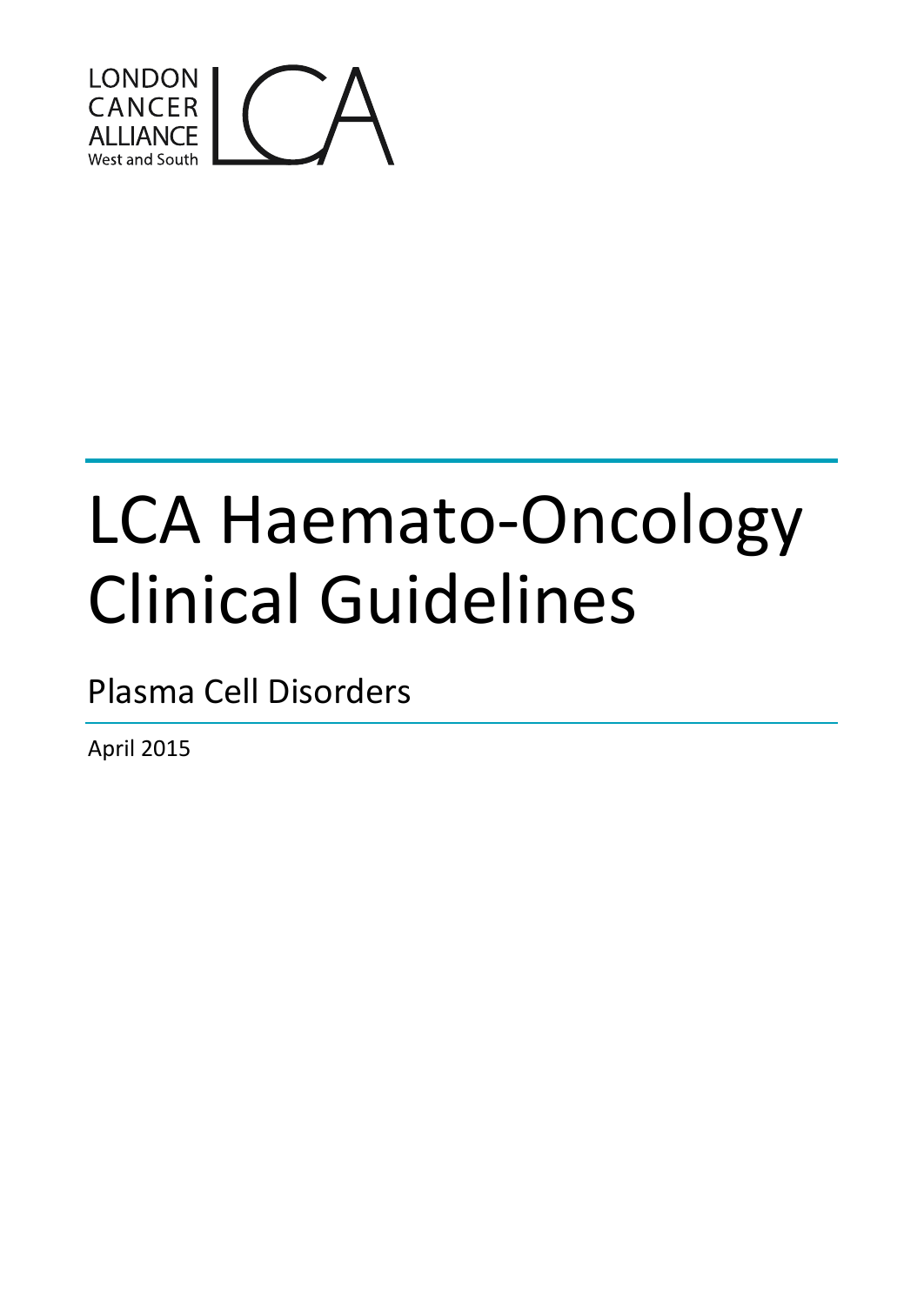# **Contents**

| 1. |                                                                                                       |  |
|----|-------------------------------------------------------------------------------------------------------|--|
|    |                                                                                                       |  |
|    |                                                                                                       |  |
|    |                                                                                                       |  |
|    |                                                                                                       |  |
|    |                                                                                                       |  |
|    | 1.6. Light chain deposition disease and monoclonal immunoglobulin deposition disease7                 |  |
|    |                                                                                                       |  |
| 2. |                                                                                                       |  |
|    |                                                                                                       |  |
| 3. |                                                                                                       |  |
|    | 3.1. Investigations and assessments required to ensure full diagnosis with prognostic information  10 |  |
|    | 3.2. Clinically relevant prognostically important results which should be documented 12               |  |
|    |                                                                                                       |  |
|    |                                                                                                       |  |
|    |                                                                                                       |  |
| 4. |                                                                                                       |  |
|    |                                                                                                       |  |
|    |                                                                                                       |  |
|    | 4.3. Diagnostic criteria for monoclonal gammopathy of undetermined significance (MGUS) 16             |  |
|    |                                                                                                       |  |
|    |                                                                                                       |  |
|    | 4.6. Diagnostic criteria for monoclonal deposition disease, including amyloidosis and light chain     |  |
|    |                                                                                                       |  |
|    |                                                                                                       |  |
| 5. |                                                                                                       |  |
|    |                                                                                                       |  |
|    |                                                                                                       |  |
|    |                                                                                                       |  |
|    |                                                                                                       |  |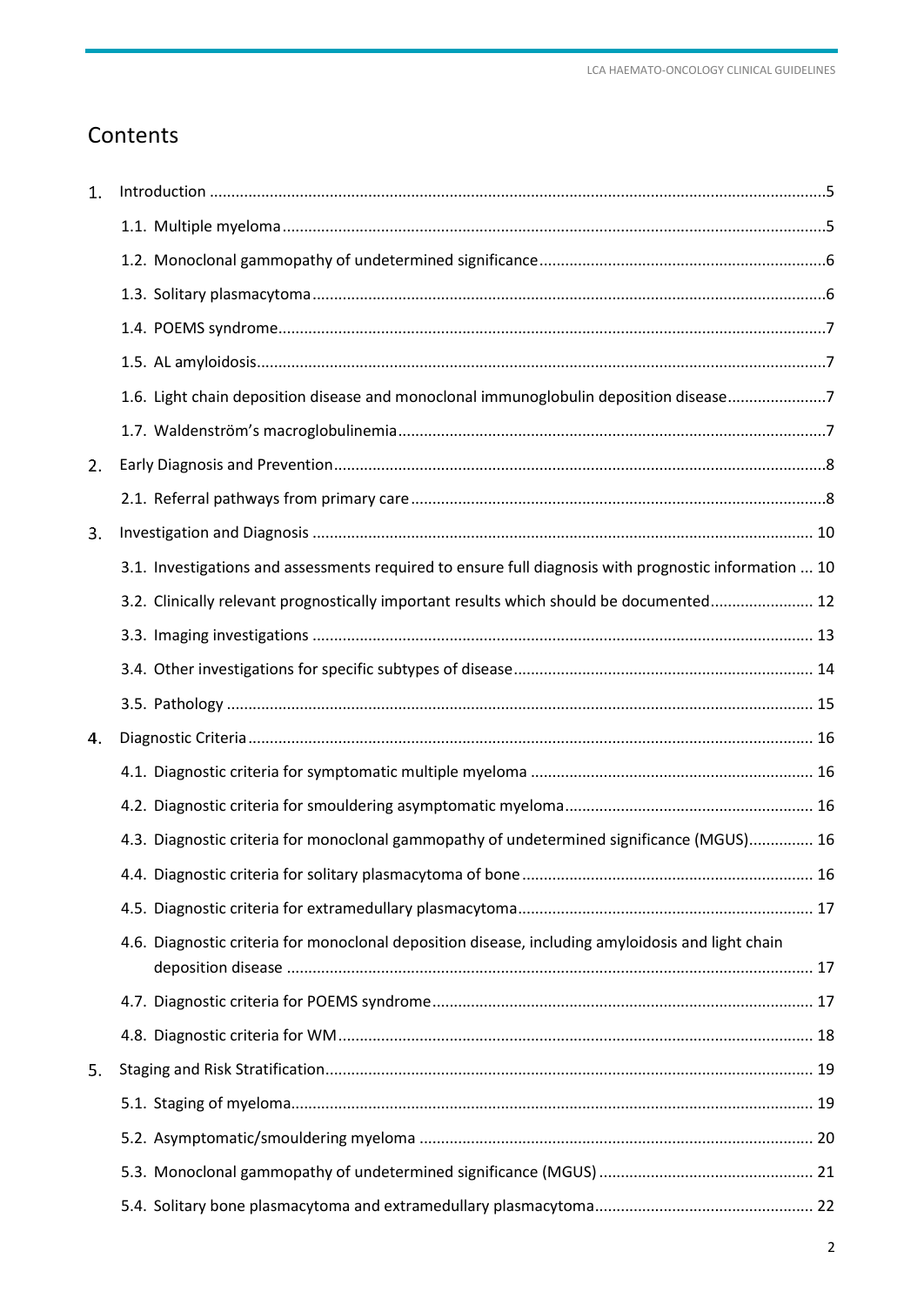| 6.  |                                                                                     |  |
|-----|-------------------------------------------------------------------------------------|--|
|     |                                                                                     |  |
|     |                                                                                     |  |
|     |                                                                                     |  |
|     |                                                                                     |  |
|     |                                                                                     |  |
|     | 6.6. Systemic anti-cancer treatment (SACT) for Waldenström's macroglobulinaemia  35 |  |
| 7.  |                                                                                     |  |
|     |                                                                                     |  |
|     |                                                                                     |  |
|     |                                                                                     |  |
|     |                                                                                     |  |
|     |                                                                                     |  |
| 8.  |                                                                                     |  |
|     |                                                                                     |  |
|     |                                                                                     |  |
|     |                                                                                     |  |
|     |                                                                                     |  |
|     | 8.5. Radiotherapy                                                                   |  |
|     |                                                                                     |  |
|     |                                                                                     |  |
|     |                                                                                     |  |
|     |                                                                                     |  |
|     |                                                                                     |  |
| 9.  |                                                                                     |  |
|     |                                                                                     |  |
| 10. |                                                                                     |  |
| 11. |                                                                                     |  |
| 12. |                                                                                     |  |
| 13. |                                                                                     |  |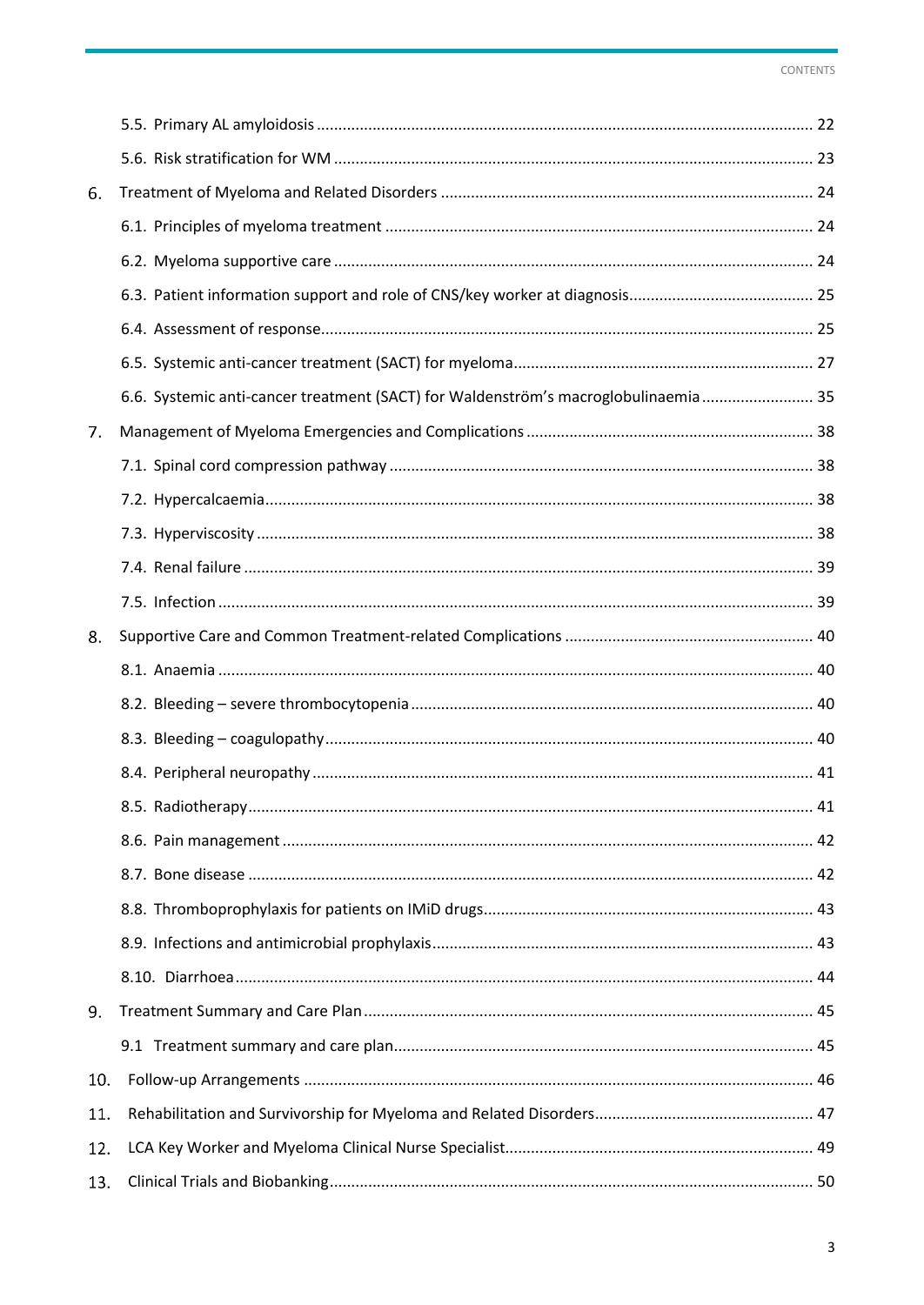| Annex 4: Minimum Dataset to be Stored at Presentation and Relapse (in line with COSD)  58 |  |
|-------------------------------------------------------------------------------------------|--|
|                                                                                           |  |
|                                                                                           |  |
|                                                                                           |  |
|                                                                                           |  |
|                                                                                           |  |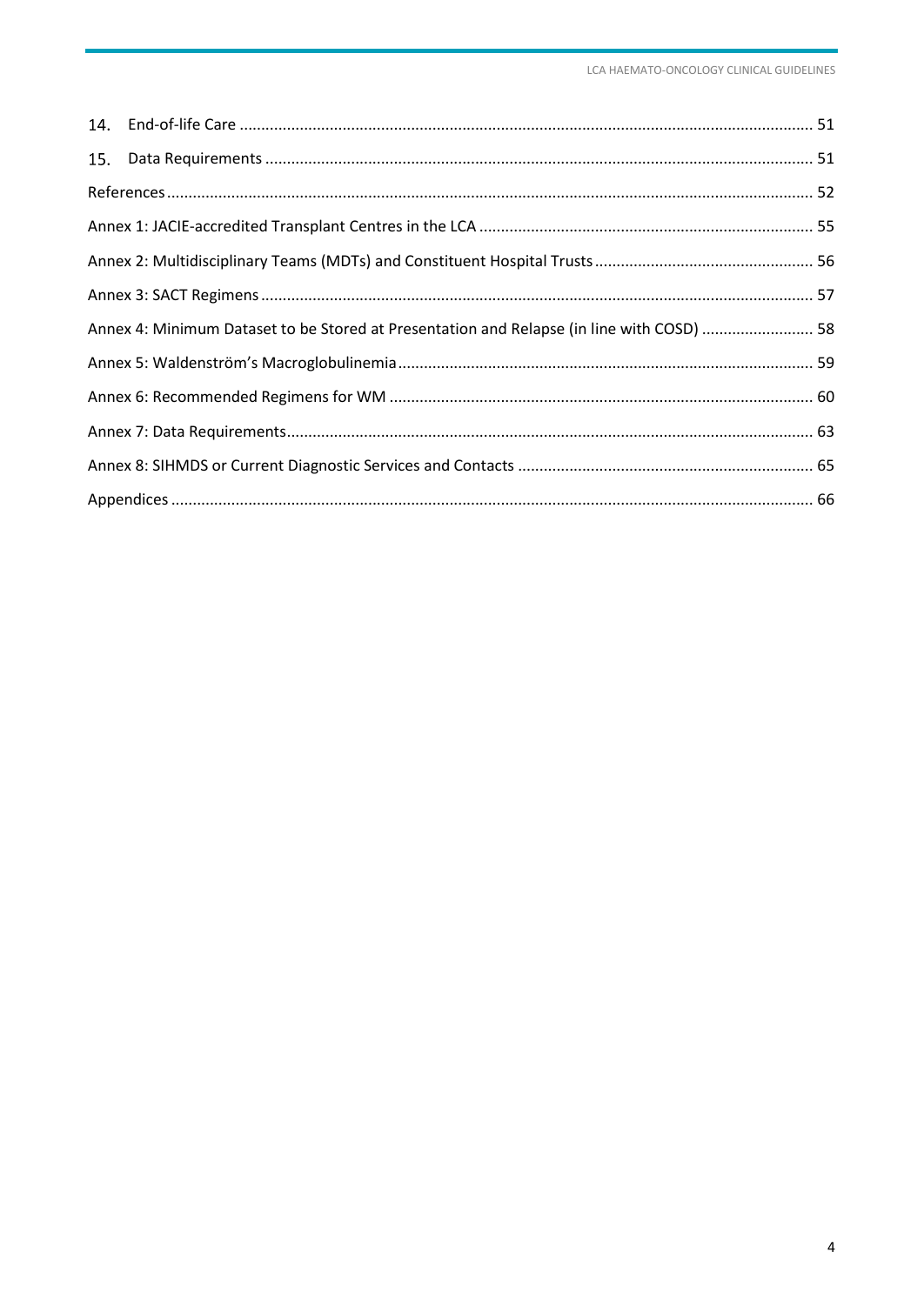#### <span id="page-4-0"></span>Introduction 1.

The plasma cell disorders are a group of related diseases that result from a clonal proliferation of plasma cells. They are usually typified by the presence in the serum or urine of a monoclonal protein (M-protein) which can be either a complete molecule (paraprotein) or light chains (Bence Jones protein), or both. While each disorder has a distinct diagnostic and clinical phenotype, there is a large degree of overlap between them and hence they are often investigated and clinically managed together. This group of disorders includes multiple myeloma, monoclonal gammopathy of undetermined significance (MGUS), primary amyloidosis, solitary plasmacytoma, POEMS syndrome and Waldenström's macroglobulinemia.

The British Committee for Standards in Haematology (BCSH) in collaboration with the UKMF have issued comprehensive guidelines on the investigation, diagnosis, clinical management and supportive care of multiple myeloma (MM),<sup>1-3</sup> MGUS,<sup>1</sup> plasmacytoma<sup>4</sup> and AL amyloidosis.<sup>5,6</sup> These LCA guidelines are based on the BCSH/UKMF guidelines and International Myeloma Working Group (IMWG) consensus guidelines updated to include relevant additional evidence where appropriate.

# 1.1. Multiple myeloma

Multiple myeloma (MM) is the second most common haematological malignancy and is characterised by the proliferation of clonal plasma cells in the bone marrow. It is divided into a number of distinct clinical phases.

The first is a pre-malignant stage termed MGUS in which there is a population of clonal plasma cells that produce a monoclonal protein; however, patients are asymptomatic but there is a risk of progressing from MGUS to myeloma. The next stage is termed asymptomatic myeloma/smouldering myeloma. It has a higher percentage of plasma cells in the bone marrow but still does not cause end organ damage and mostly does not require treatment apart from in high risk patients. Myeloma requiring treatment, in contrast, causes detectable damage to the bones or kidneys and/or suppression of normal bone marrow function. Plasma cell leukaemia is the most aggressive stage of disease and is characterised by the presence of plasma cells in the peripheral blood.

Myeloma is the 17th most common cancer in the UK and accounts for  $\sim$ 1% of all cancers.<sup>7</sup> It has a UK agestandardised incidence of 5.4 per 100,000 persons but is predominantly a disease of those aged over 60 years and, as such, the incidence is increasing as the population ages. There are currently approximately 4,500 new cases diagnosed each year in the UK. Epidemiological studies have established increasing age, male gender (60:40), familial background and a past history of MGUS as being risk factors for MM. It has been suggested that myeloma is always preceded by MGUS; however, only 1% of patients with MGUS will progress to MM per year. It has also been observed that there is a 1.5–3-fold increased incidence in people of black African/Caribbean origin with a younger age of onset.

Significant advances have been made in the treatment of myeloma with the introduction of several new and effective drugs in the past decade. These include thalidomide, its analogue lenalidomide, and the proteasome inhibitor bortezomib. While these new drugs have undoubtedly improved the outcome of patients with myeloma, with recent epidemiologic studies demonstrating survival improvements over the past decade,<sup>7, 8</sup> the disease still remains incurable. Sustained improvement in the outcome and eventual cure requires the development of new therapies based on better understanding of the disease biology.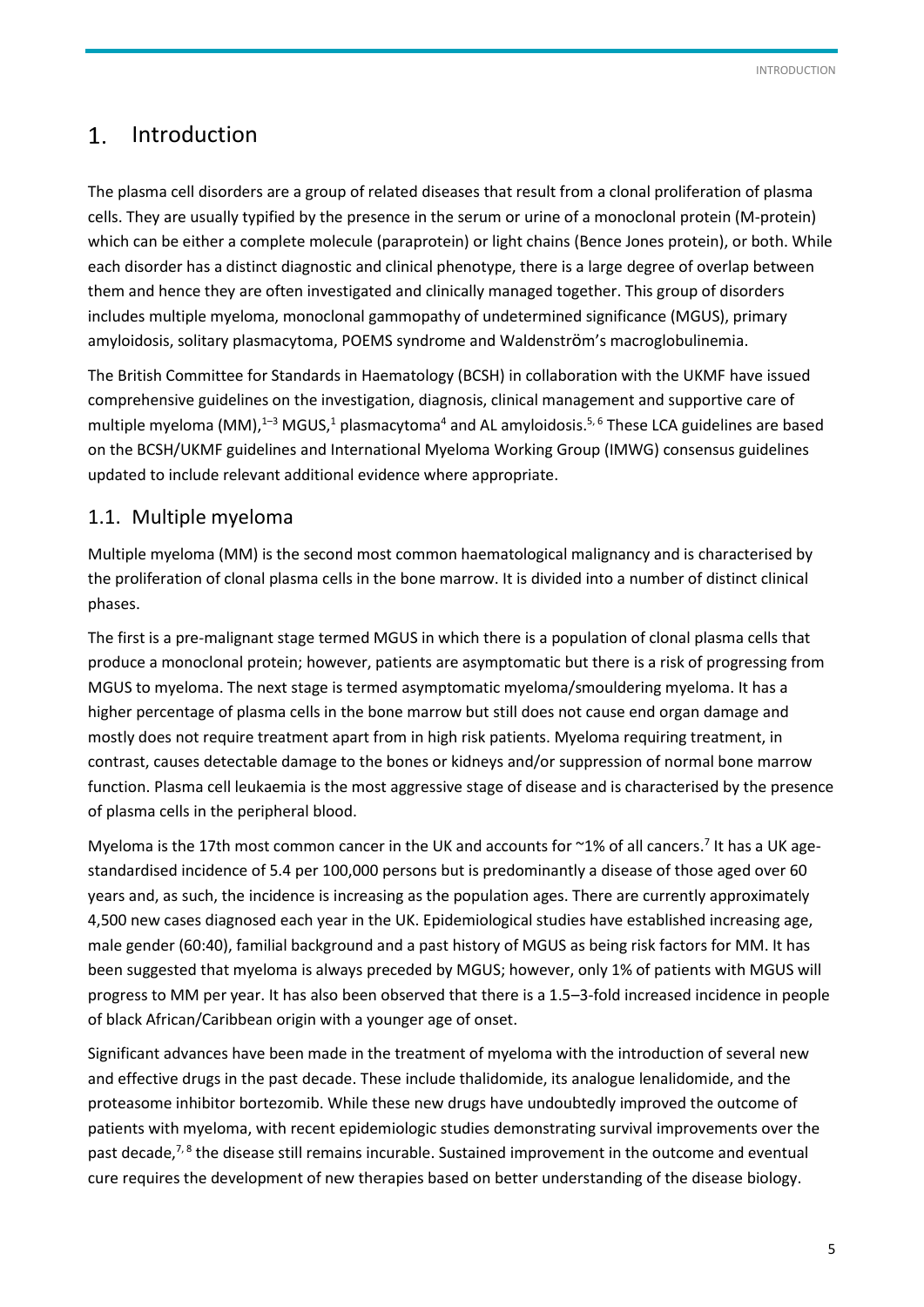<span id="page-5-0"></span>In fact, improved versions of the current drugs as well as several new classes of drugs are currently undergoing evaluation, and many of them appear very promising based on initial results.

The following are clinical variants of myeloma:

#### **1.1.1. Smouldering/asymptomatic myeloma**

This is a disorder with diagnostic features consistent with myeloma by virtue of monoclonal protein level or bone marrow plasma cell infiltration but without myeloma-related organ or tissue injury, thereby usually not requiring myeloma-directed therapy. The rate of transformation from asymptomatic to treatmentrequiring symptomatic myeloma is higher than for MGUS. The International Myeloma Working Group has recently recommended initiating myeloma systematic anti-cancer treatment (SACT) for those patients with smouldering disease at highest risk for early progression.<sup>9</sup>

#### **1.1.2. Plasma cell leukaemia**

This is an aggressive subgroup of myeloma with the presence of peripheral blood plasma cells either arising de novo (primary) or from an existing case of myeloma (secondary). Primary plasma cell leukaemia has a distinct phenotype occurring in 2–4% of new myeloma patients and is typified by its aggressive clinical course.

## 1.2. Monoclonal gammopathy of undetermined significance

MGUS is one of the most common pre-malignant disorders and affects approximately 3.5% of the population older than 50 years. IgG, IgA and IgM MGUS are defined by an M-protein <30g/L, bone marrow plasma cell percentage <10% (lymphoplasmacytoid lymphocytes <10% in the case of IgM), and the absence of signs or symptoms related to MM or other lymphoproliferative malignancies such as Waldenström's macroglobulinemia (WM), immunoglobulin light chain (AL) amyloidosis, chronic lymphocytic leukaemia (CLL), or B-cell lymphoma.

There is an average risk of progression to MM or, to a lesser extent, other lymphoproliferative disorders of 1% per year. Typically, patients with IgG or IgA MGUS progress to MM, and patients with IgM MGUS progress to WM or other lymphoproliferative disorders. Light chain MGUS is the precursor of light chain MM, and is defined by an abnormal  $\kappa/\lambda$  serum free light chain (SFLC) ratio, increase in concentration of the involved light chain, and absence of expression of a monoclonal peak of immunoglobulin heavy chain in the serum on immunofixation.<sup>1</sup> In contrast, in renal disease and in the case of polyclonal B-cell activation there may be increased levels of both  $\kappa$  and  $\lambda$  chains, but with a normal ratio. Light chain MGUS has a prevalence of  $\sim$ 0.7–0.8% in persons aged 50 years and older.

While most patients with MGUS will have no clinical symptoms, a small number can be associated with peripheral neuropathy (MGAN), bleeding abnormalities or skin lesions. Increasingly, a subset of patients with renal impairment as a result of a range of paraprotein-related renal lesions is being recognised and labelled as monoclonal gammopathy of renal significance (MGRS). $^{10}$ 

#### 1.3. Solitary plasmacytoma

This can be considered as a tumour composed of plasma cells. Most commonly it occurs in patients with underlying myeloma; however, it can also occur in isolation either singly or as multiple plasma cell tumours.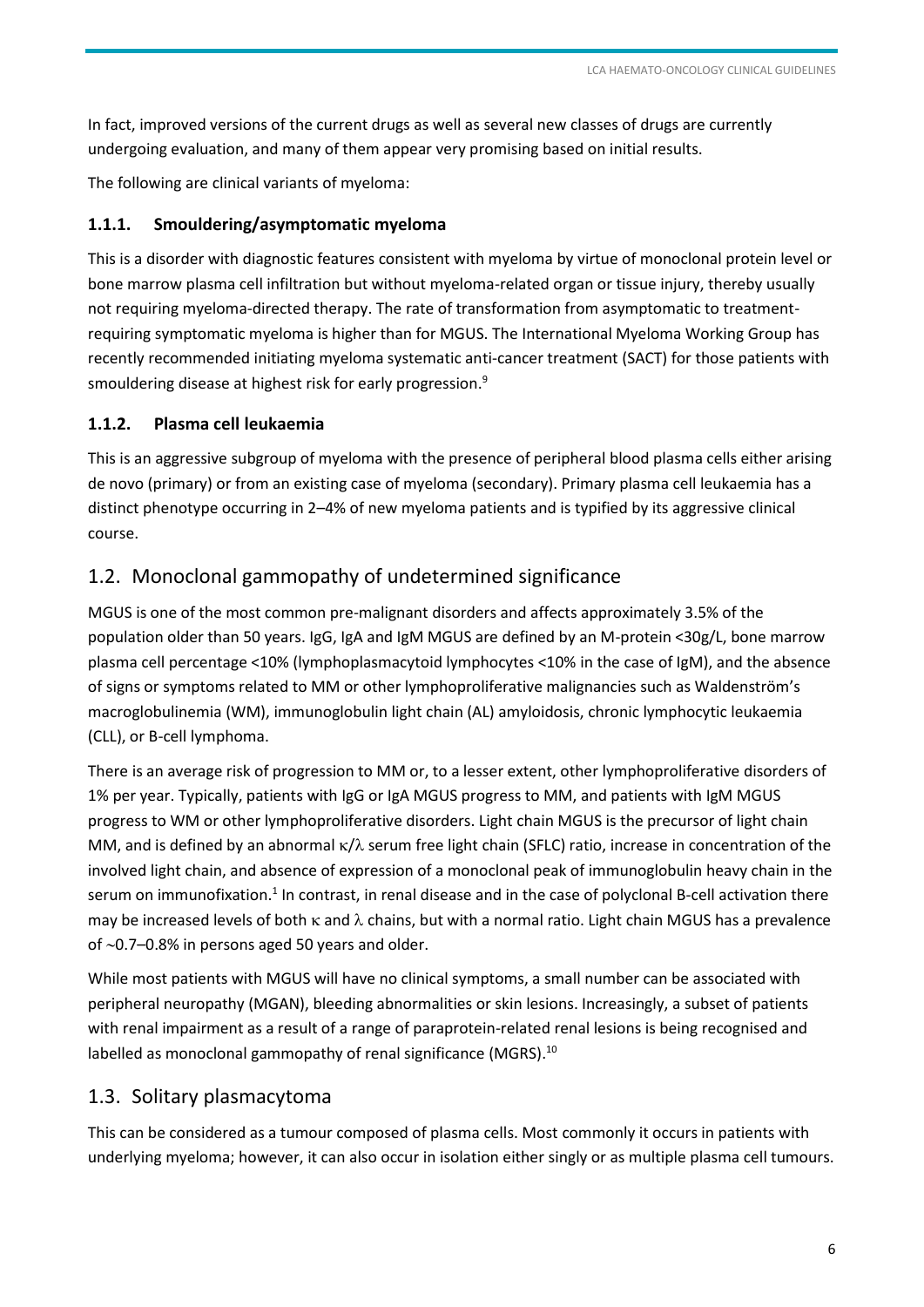<span id="page-6-0"></span>Solitary plasmacytoma of the bone (SBP) is a single, often destructive, collection of clonal plasma cells that occurs in bone without other evidence of myeloma. It is rare, occurring almost twice as often in men with a median age at diagnosis of 60 years. The commonest site at diagnosis is the axial skeleton. Up to 75% of patients will have a monoclonal protein detectable in the blood or urine. More than 50% of patients will subsequently develop myeloma.

Extramedullary plasmacytoma (EP) are less common than SBP and are the result of a soft tissue accumulation of clonal plasma cells. Over 80% occur in the head and neck. Fewer than 25% of patients will have an associated monoclonal protein detectable and, following appropriate therapy, the subsequent development of myeloma is uncommon.

# 1.4. POEMS syndrome

This is a rare plasma cell proliferative syndrome which combines polyneuropathy, a monoclonal protein with a wide range of other organ or tissue abnormalities. It can be associated with MGUS, myeloma and with other plasma cell proliferative conditions such as Castleman's disease.<sup>11</sup>

# 1.5. AL amyloidosis

This occurs as the result of tissue deposition of protein fibrils derived from circulating monoclonal light chains and may lead to end organ damage. Deposition can occur throughout the body but typically renal, liver and cardiac involvement is clinically dominant. It is a rare condition but may complicate up to 15% of myeloma cases. It also arises de novo as primary AL amyloidosis with an incidence of 8–10 per million persons with a median age at diagnosis of 63 years.

# 1.6. Light chain deposition disease and monoclonal immunoglobulin deposition disease

These rare disorders are characterised by the deposition of light chains or intact monoclonal immunoglobulin deposition in a range of organs. The kidney is most commonly affected; however, deposits can also occur in the heart and liver. These disorders can occur both in association with myeloma as well as a discrete problem.

# 1.7. Waldenström's macroglobulinemia

Waldenström's macroglobulinemia (WM) is classified as a lymphoplasmacytic lymphoma (LPL) by the World Health Organization and REAL classifications. It is an indolent B-cell lymphoproliferative disorder with an age adjusted incidence of 0.55 per 100,000. Median age at diagnosis is 73 years with a male predominance.

Symptoms and signs are classically related to bone marrow infiltration of lymphoplasmacytoid cells (normocytic anaemia, cytopenias) and IgM paraproteinemia (hyperviscosity, neuropathy, cryoglobulinemia, cold agglutinin disease, rarely amyloidosis). Lymphadenopathy, organomegaly and extranodal masses can also be a presenting feature.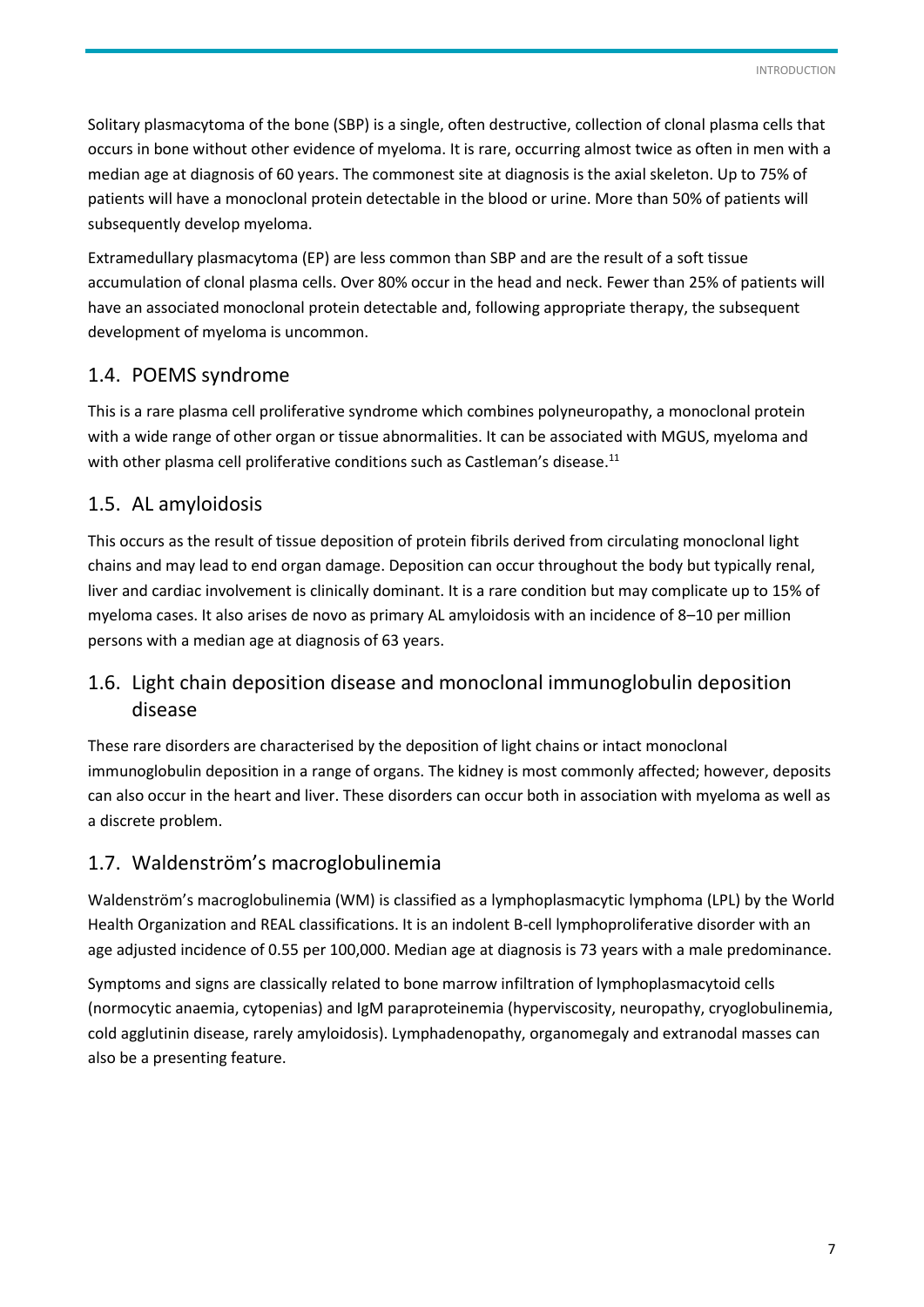#### <span id="page-7-0"></span> $2.$ Early Diagnosis and Prevention

Myeloma often presents late due to a failure to recognise symptoms. Patients with persistent back pain for longer than 4–6 weeks with no obvious trigger should have an FBC, ESR and immunoglobulin profile as well as a spinal x-ray as a minimum. Further warning signs/symptoms would include neuropathic symptoms, history of bone pain elsewhere, recurrent infections and lethargy. Unexplained abnormalities in the above investigations should trigger an urgent referral to haematology via the 2 week wait pathway.

**All labs that perform serum electrophoresis and immunoglobulin profiles as well as serum free light chain assays should have agreed procedures for urgently notifying the local haematologist if an unexpected/unknown abnormal electrophoretic result or serum free light chain result is flagged.** 

## 2.1. Referral pathways from primary care

Patients with suspected plasma cell disorder should be referred to a haematologist for assessment. It may be appropriate for patients with very high paraprotein/light chains, significant anaemia, hypercalcaemia, bone lesions or renal failure to be referred via the 2 week wait pathway (See [Appendix 1: 2 Week Wait](#page-65-1)  [Referral Forms\)](#page-65-1).

All new patients should be referred to the multidisciplinary team (MDT) for confirmation of diagnosis, prognosis and management plan, taking into account their performance status, needs and co-morbidities. A joint approach with elderly care physicians, renal physicians, neurologists and palliative care teams may be appropriate.

All cases with ultra-high risk disease destined for intensive treatment should be identified, discussed frequently and early with the myeloma team and transplant centre and, where appropriate, be treated at the transplant centre.

#### **2.1.1. Service configuration and MDTs across the LCA**

All patients with a new diagnosis of a plasma cell disorder (including monoclonal gammopathy of undetermined significance/MGUS) should be discussed at a myeloma MDT to review investigations, confirm the diagnosis, register the case and plan clinical management.

Post-treatment outcomes will also be discussed in the MDT/myeloma team to allow review of clinical decisions made. The MDT/myeloma team will review disease progress and relapse and subsequent treatment decisions.

All cases destined for autologous stem cell transplantation (ASCT) should be referred to a JACIE accredited transplant centre. For details of JACIE-accredited transplant centres in the LCA and contact details please see [Annex 1.](#page-54-1)

Some MDTs hold a separate myeloma meeting and others discuss patients with myeloma as part of their haematology MDT. For details of MDTs across the LCA please see [Annex 2.](#page-55-1)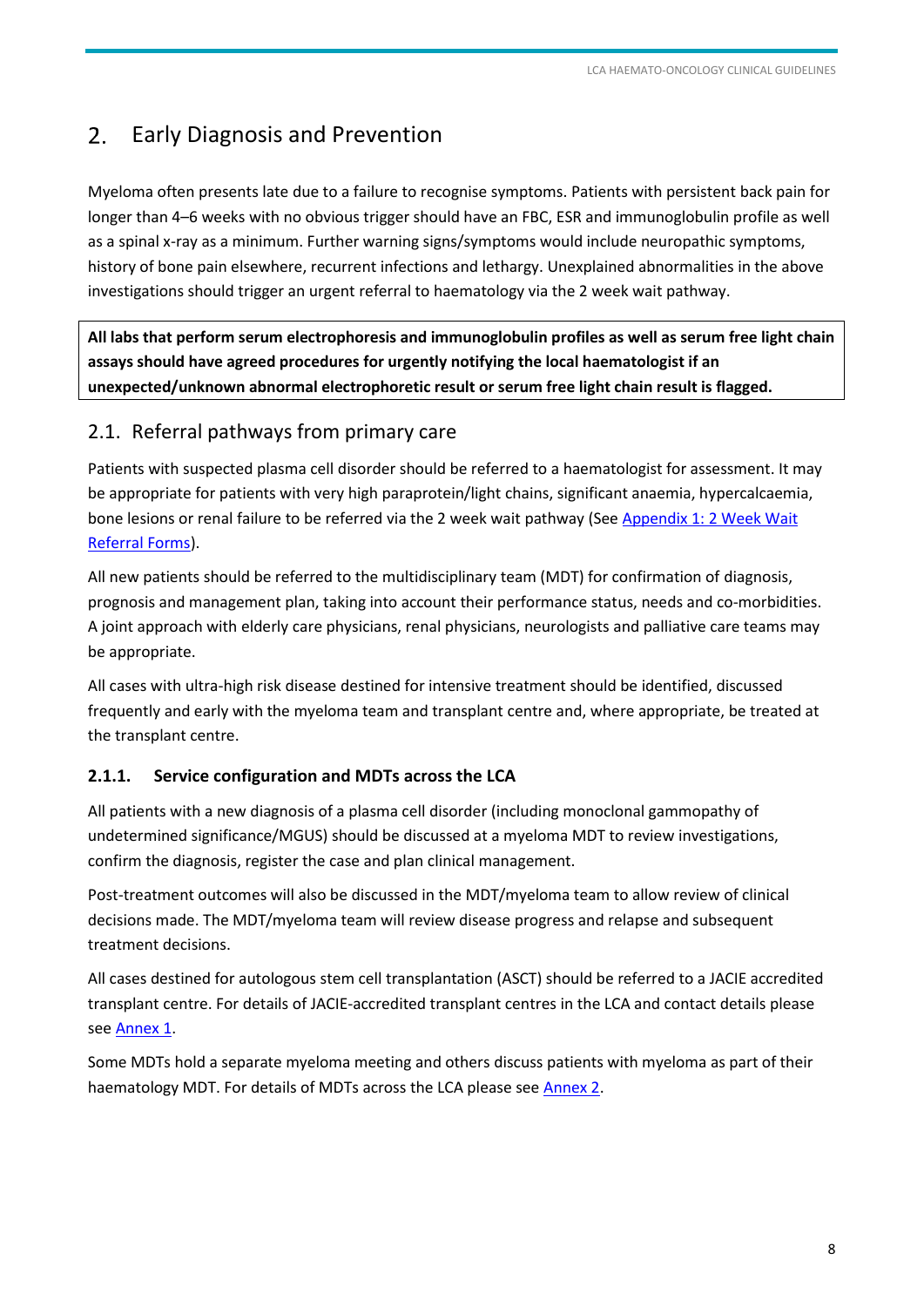Information to be captured and documented prior to or during the MDT should include:

- demographic information
- names of referring physician and GP
- performance status (Eastern Cooperative Oncology Group/ECOG)
- an indicator of co-morbidities such as cardiac disease, diabetes, pre-existing renal disease, respiratory disease
- any relevant history
- pertinent positive and negative findings on physical examination (splenomegaly, rashes, etc)
- full blood count (FBC), haematinics, liver function tests (LFTs), urea and electrolytes (U&E), lactate dehydrogenase (LDH), urate, beta-2 microglobulin (B2M), C-reactive protein (CRP), albumin count, direct antiglobulin test (DAT), serum protein electrophoresis (SPEP) and serum free light chains; urine for Bence Jones protein and albumin; creatinine ratio
- bone marrow aspirate and trephine histology
- bone marrow aspirate immunophenotyping, if relevant
- cytogenetic status
- specific diagnosis/category of plasma cell disorder
- relevant imaging
- risk score (at least International Staging System/ISS)
- availability of a clinical trial/research study and if the patient is eligible
- management and treatment plan
- clinical nurse specialist (CNS)/key worker
- named consultant /treating team.

The MDT outcome form should be sent to the GP (email, fax preferably) within 24 hours of MDT discussion.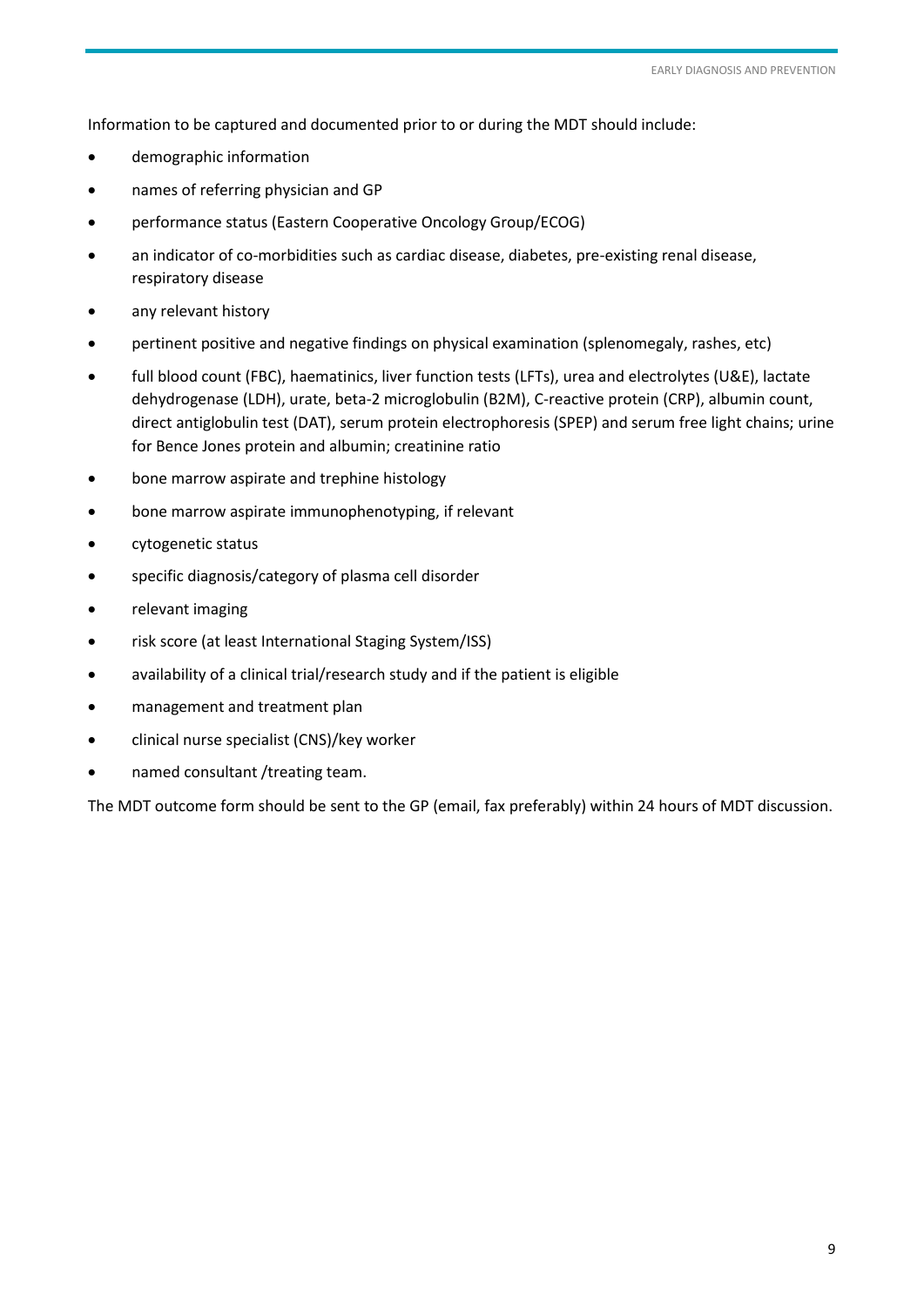#### <span id="page-9-0"></span>Investigation and Diagnosis  $3.$

Myeloma often presents late due to a failure to recognise symptoms. Patients with persistent back pain for longer than 4–6 weeks with no obvious trigger should have a full blood count (FBC), erythrocyte sedimentation rate (ESR) and immunoglobulin profile as well as a spinal X-ray as a minimum. Further warning signs/symptoms include neuropathic symptoms, history of bone pain elsewhere, recurrent infections and lethargy. Unexplained abnormalities in the above investigations should trigger an urgent referral to haematology using the 2 week wait form.

**All labs that perform serum electrophoresis and immunoglobulin profiles as well as serum free light chain assays should have agreed procedures for notifying urgently the local haematologist if an unexpected/unknown abnormal electrophoretic result or serum free light chain result is flagged.** 

Patients with the following clinical problems should be investigated for evidence of underlying plasma cell disorder:

- serum or urine monoclonal protein
- abnormal serum free light chain ratio
- presence of lytic lesions on radiological imaging
- cast nephropathy/amyloid/light chain deposition on renal biopsy
- evidence of amyloid infiltration or light chain deposition in other organs
- unexplained raised ESR
- unexplained immunoparesis
- circulating plasma cells on blood film or on flow cytometry
- diagnosis of plasmacytoma on biopsy
- unexplained hypercalcaemia
- unexplained hyperviscosity
- unexplained anaemia (normocytic or macrocytic)
- unexplained persistent bone pain (for more than  $4 6$  weeks), especially axial skeleton
- unexplained proteinuria (nephrolic range)
- 3.1. Investigations and assessments required to ensure full diagnosis with prognostic information

#### **3.1.1. Full presenting history should be taken and examination performed, with specific reference to:**

- bone pain
- fatigue
- fever, sweats
- recurrent infections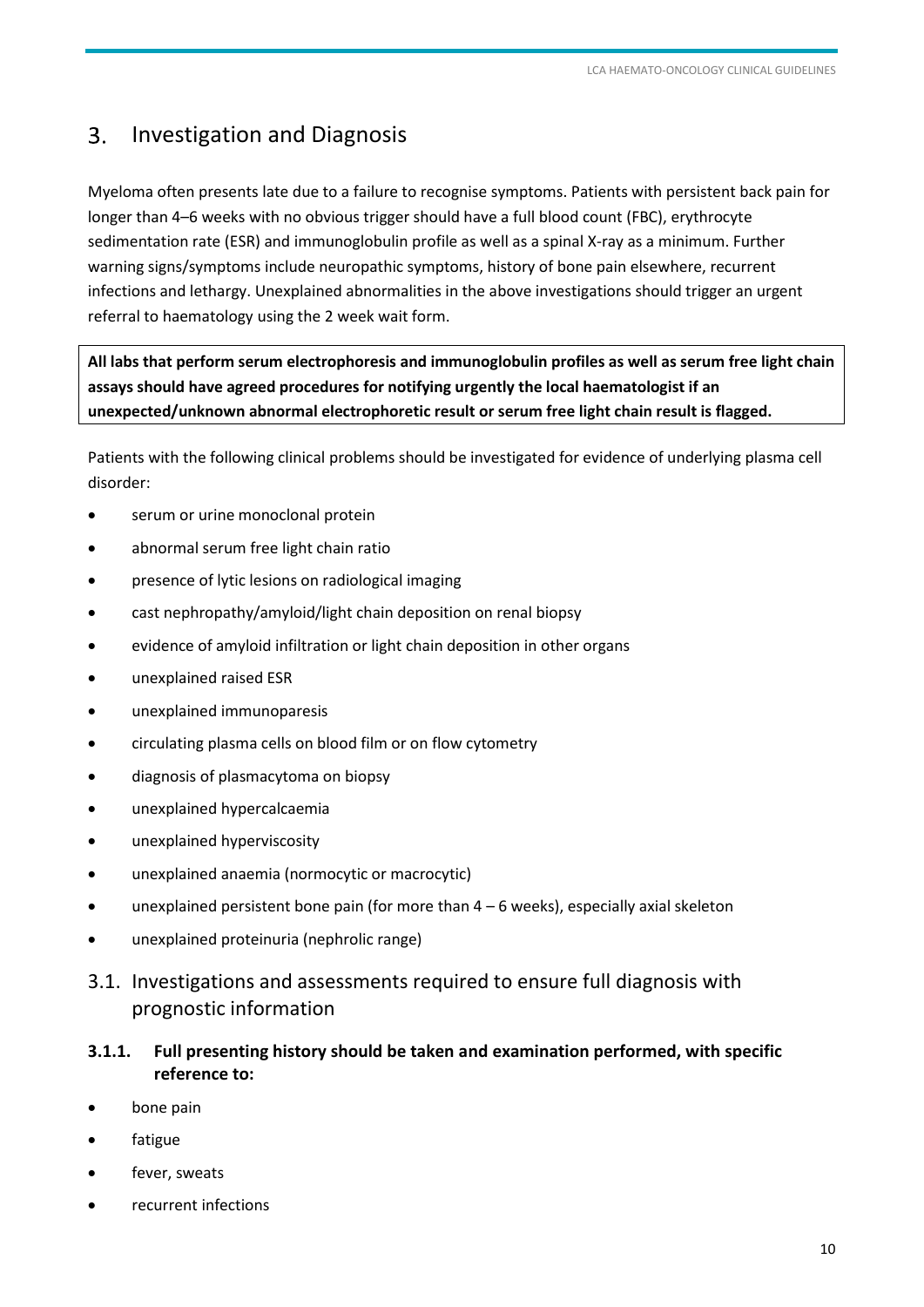- symptoms of hypercalcaemia
- anaemia
- neuropathy
- gastro-intestinal disturbance and weight loss
- organomegaly
- skin changes
- medical co-morbidities
- family history
- performance status (Eastern Cooperative Oncology Group/ECOG is preferred).

#### **3.1.2. Peripheral blood tests with a suspected and/or confirmed plasma cell disorder that should be carried out include:**

- FBC
- plasma viscosity (if available)
- renal function (creatinine, estimated glomerular filtration rate/eGFR) and electrolytes (urea and electrolytes/U&E; MDRD estimation of GFR is preferred)
- liver function tests (LFTs)
- serum albumin, corrected serum calcium
- uric acid
- serum protein electrophoresis (SPEP), immunofixation and paraprotein quantitation
- serum immunoglobulins
- serum free light chain (SFLC) levels and ratio
- beta-2 microglobulin (B2M)
- C-reactive protein (CRP)
- lactate dehydrogenase (LDH)
- serum vitamin B12 and folate
- coagulation screen (prothrombin time/PT; activated partial thromboplastin time/APTT; fibrinogen)
- blood film and flow cytometry for circulating plasma cells, if appropriate
- virology screening if systemic anti-cancer treatment (SACT) is required (hepatitis B surface antigen, hepatitis B core antibody, hepatitis C antibody, human immunodeficiency virus/HIV antigen/antibody).

#### **3.1.3. Urinalysis**

- All patients should be screened for urinary Bence Jones protein and excess urine protein loss
- Urine electrophoresis (Bence Jones protein) including immunofixation and quantitation (preferably 24-hour urine)
- Urinary protein or urinary protein: creatinine ratio (as per local practice)
- Creatinine clearance.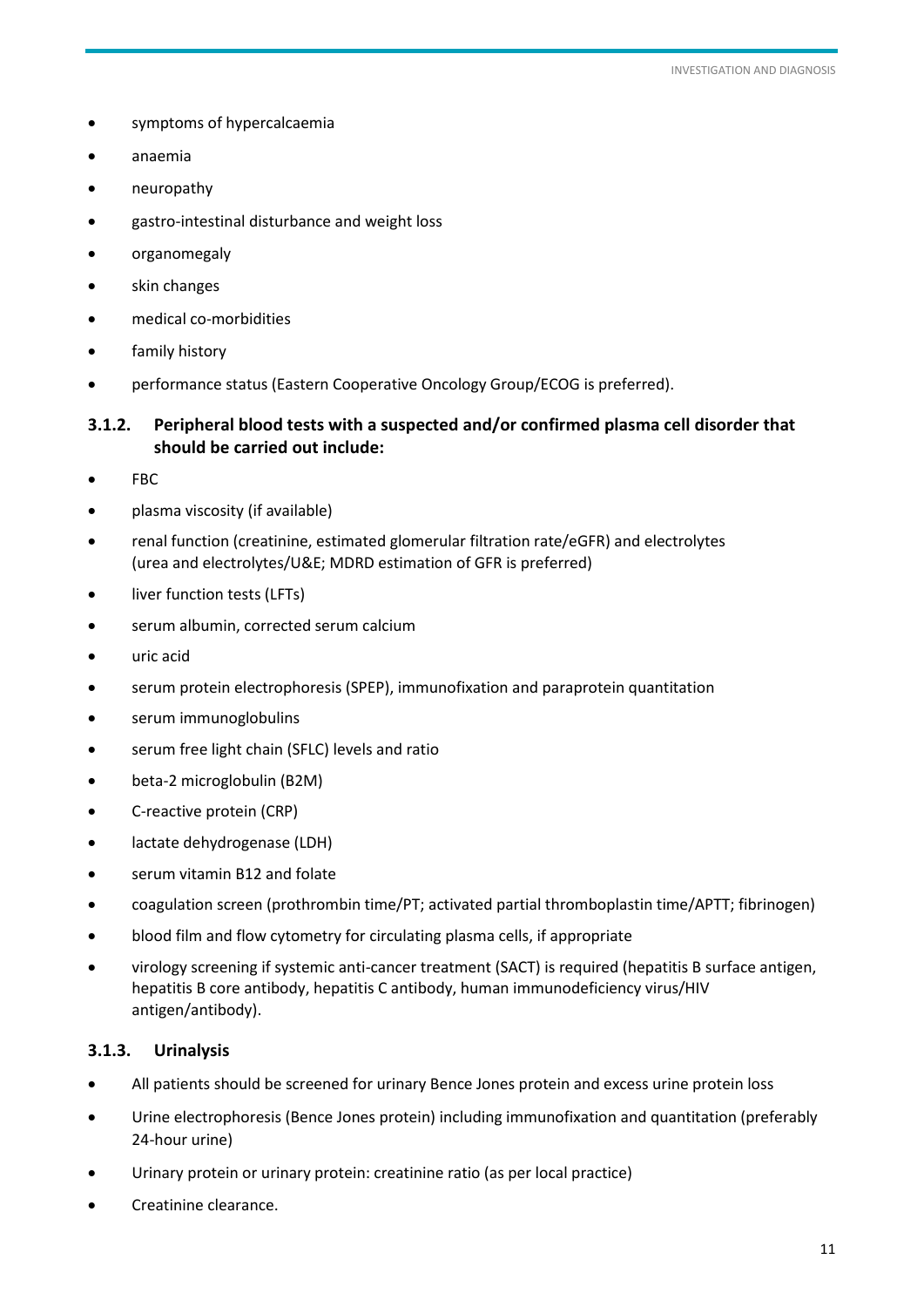#### <span id="page-11-1"></span><span id="page-11-0"></span>**3.1.4. Bone marrow examination is indicated for patients with:**

- A suspicion of myeloma with a paraprotein >10-15g/L or an involved: uninvolved free light chain ratio >10 (SFLC ratio greater than 8 is associated with 40% risk of progression to myeloma at 2 years) particularly when associated with:
	- anaemia
	- renal impairment
	- hypercalcaemia
	- immunoparesis
	- lytic bone lesions or >1 focal lesion on whole body imaging
	- recurrent infection
- Light chain deposition disease or amyloid deposition

#### Samples to be taken

- bone marrow aspirate
	- morphological assessment/plasma cell enumeration
	- cytogenetics/fluorescence in hybridisation (FISH)
	- flow cytometry
	- molecular (as available)
- bone marrow trephine (minimum 20mm)
	- immunohistochemistry to determine extent of plasma cell infiltration.

#### **3.1.5. Biopsy of abnormal lesions:**

 Some cases of myeloma present with abnormal masses, collapsed vertebrae or pathological fractures. In this situation, a biopsy of the lesion is recommended.

# 3.2. Clinically relevant prognostically important results which should be documented

The following clinically relevant prognostically important results should be documented:

- age
- performance status (ECOG)
- beta-2 microglobulin
- albumin
- creatinine
- $\bullet$  Ca
- LDH
- $\bullet$  CRP
- percentage and morphology of bone marrow plasma cells (i.e. blastic or otherwise)
- adverse cytogenetic/FISH abnormalities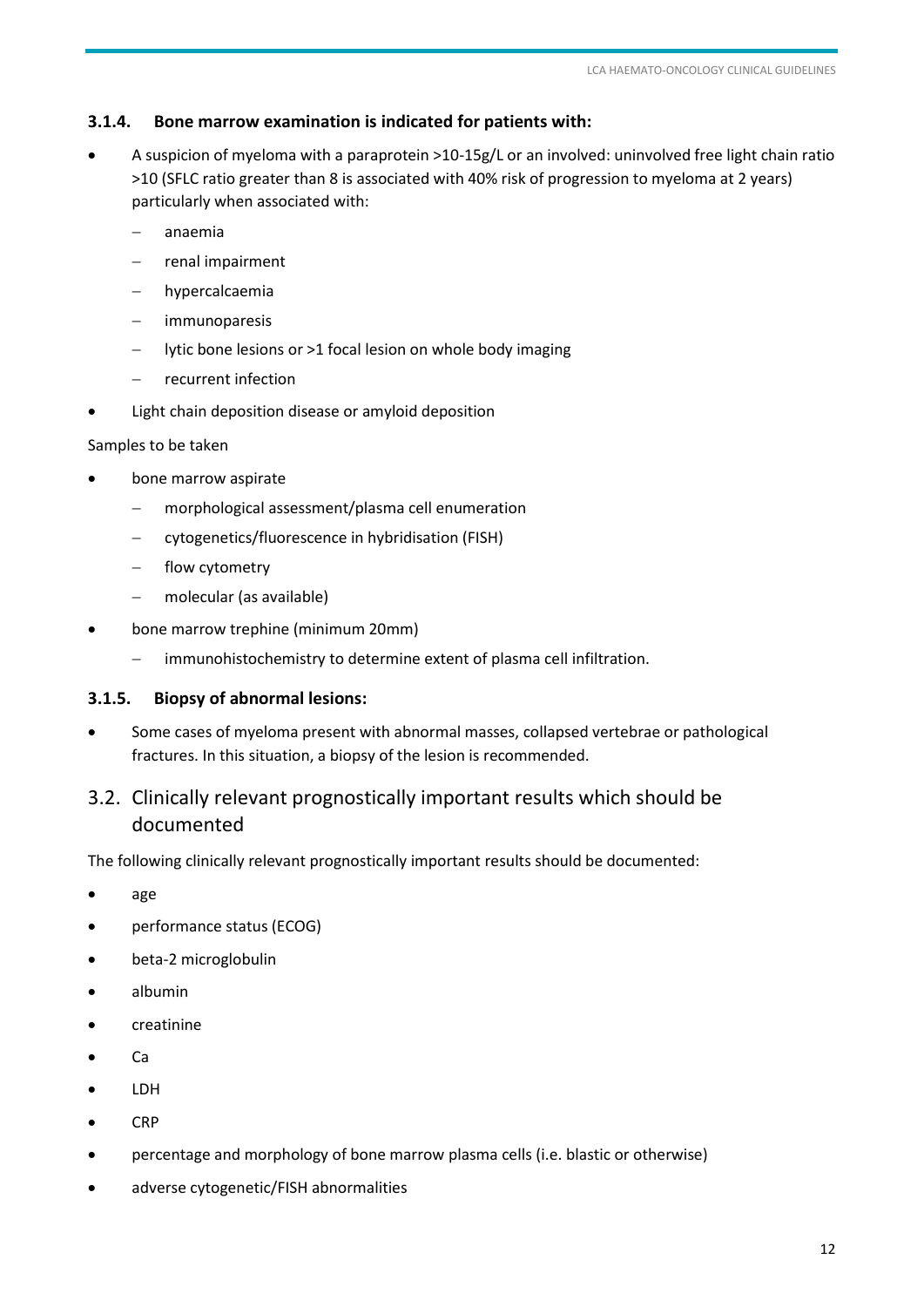- <span id="page-12-0"></span>t(4;14)
- t(14;16)
- t(14;20)
- 17p-
- 1p-
- $1q+$
- GEP (extended panel of investigation if available).

# 3.3. Imaging investigations

Imaging of the skeleton is indicated for all patients with a significant serum paraprotein (>10g/L) or abnormal SFL ratio (>8) or low level paraprotein (<10 g/L) with bone pain or clinical suspicion. It is also indicated for patients with bone marrow plasma cell percentage >10%. In line with recent IMWG recommendations, patients with asymptomatic myeloma require more detailed MRI imaging to identify focal lesions. 9

Imaging plays an important role in the assessment of multiple myeloma. The accurate delineation of bone disease (focal and/or diffuse) which can involve any part of the skeleton, informs on prognosis, and contributes to risk stratification and clinical management.<sup>12, 13</sup> Significant advances in imaging technologies have paralleled developments in therapy for myeloma. Local availability will determine the imaging investigation undertaken.

A number of imaging investigations (listed below in order of availability within the NHS) provide important clinical information:

- **Skeletal survey:** Standard x-rays of the skeleton including AP and lateral cervical spinal, thoracic and lumbar spine, skull, chest, pelvis, humeri and femora. This is available throughout the NHS and suitable for the diagnosis for myeloma. However, note that a negative skeletal survey does not rule out myeloma or active bone disease. It has a sensitivity of 30% versus CT/MRI of 80% for osteolytic bone disease.
- **Low dose whole body CT** (skull base to thighs) is an alternative where facilities exist with supplementary skull and rib plain films where this is clinically relevant (e.g. to assess site specific symptoms or if no lesions are detected elsewhere on CT. This is more sensitive than skeletal survey and can replace this where local expertise is available. It has the advantage of demonstrating extraosseus sites of disease (Grade B recommendation; Level III evidence).
- **Limited MRI scan of the spine and bony pelvis** is for suspected spinal cord or nerve root compression. This also has a role for assessment of bone pain where there is a negative skeletal survey and can be used where whole body MRI is not possible (Grade B, Level IIB evidence)
- **Whole body MRI** including diffusion weighted sequences is a highly sensitive method to demonstrate the presence of focal bone lesions, distribution of marrow disease and extraosseus disease. This is recommended where there is local expertise. (Grade B, Level IIA evidence).
- **Whole body PET-CT scan** can detect focal lesions, extramedullary disease and potentially demonstrate disease response post treatment efficiently (Grade B recommendation, Level II evidence)

Bone scanning has no place in the routine staging of patients with myeloma.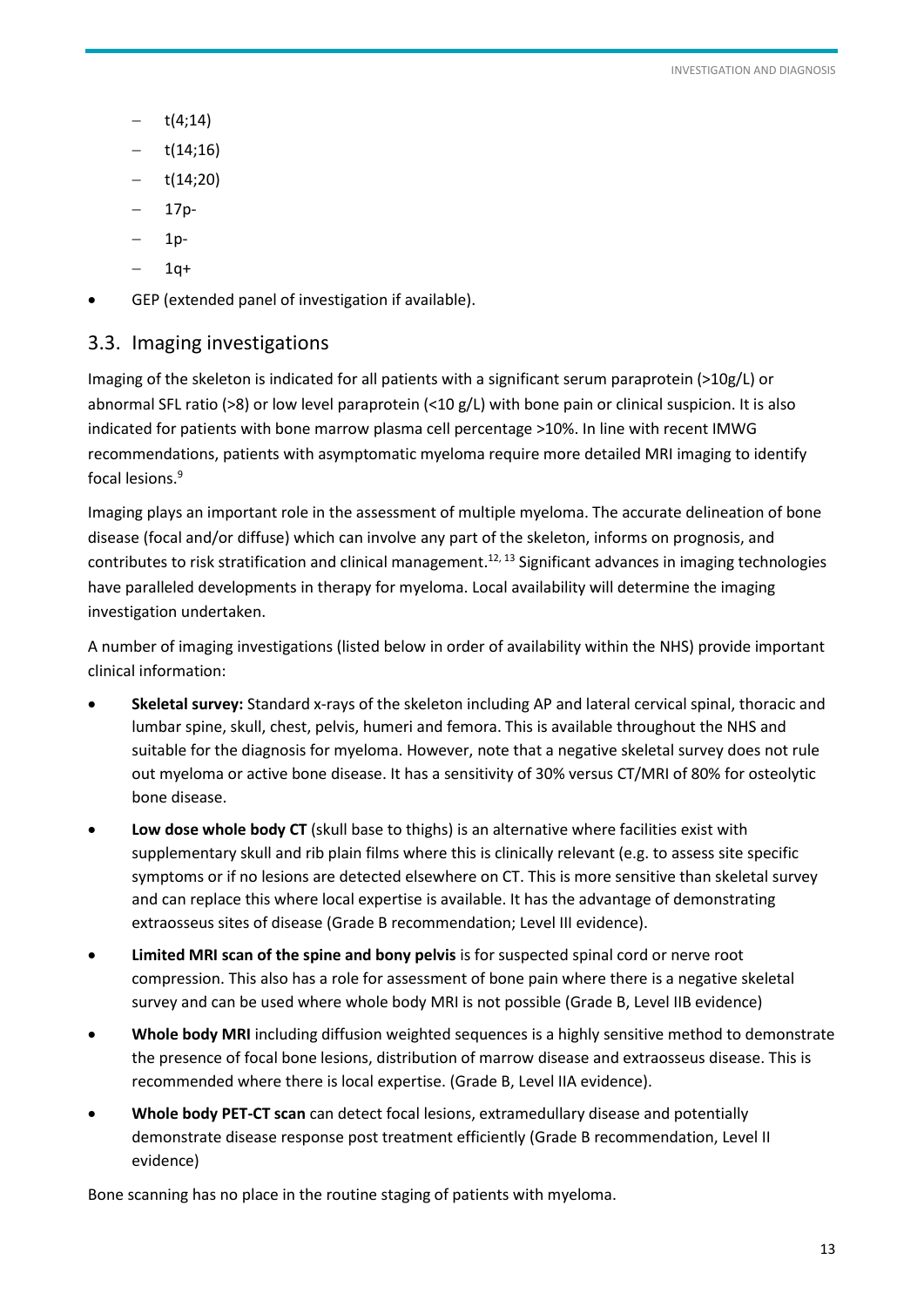<span id="page-13-0"></span>Urgent CT may be used to establish the presence of suspected cord compression in cases where MR imaging is unavailable, impossible due to patient intolerance or contraindicated e.g. intraorbital metallic foreign bodies or cardiac pacemakers (Grade B recommendation; level III evidence).

CT of the spine may be considered to clarify the presence or absence of bone destruction in cases of clinical concern where MRI is negative (Grade B recommendation; level III evidence).

CT or MRI should be used to clarify the significance of ambiguous plain radiographic findings, such as equivocal lytic lesions, especially in parts of the skeleton that are difficult to visualise on plain radiographs, such as ribs, sternum and scapulae (Grade B recommendation; Level III evidence).

CT is indicated to delineate the nature and extent of soft tissue disease, and where appropriate, tissue biopsy may be guided by CT scanning (Grade B recommendation; Level IIB evidence).

MRI should be performed to stage solitary plasmacytoma, to exclude other occult sites of disease (Grade B recommendation, Level IIIB evidence). MRI has a role in evaluating patients with non-secretory disease as it is highly sensitive.

PET-CT can be used to determine disease extent in selected patients with myeloma and to evaluate patients with non-secretory disease. It has prognostic value at staging but MRI may be preferred as it is more sensitive for disease detection (Grade B recommendation, Level III evidence).

PET-CT can detect response early and may have a future role in trials to assess new agents or risk adapted therapies (Grade B recommendation, Level IIA evidence). PET-CT may give prognostic information in patients suitable for ASCT. (Grade B recommendation, Level IIB evidence). PET-CT may also be used to confirm solitary plasmacytoma and exclude other sites of occult disease.

# 3.4. Other investigations for specific subtypes of disease

#### **3.4.1. For amyloidosis**

- molecular characterisation of amyloid subtype on tissue biopsy by DNA analysis/fibril sequencing at National Amyloid Centre, Royal Free Hospital, London (NAC, RFH)
- electrocardiograph (ECG), echocardiogram, NT-pro-BNP, troponin T (for amyloid staging)
- renal/liver ultrasound
- cardiac MRI
- serum amyloid P (SAP) scan (at NAC, RFH)
- upper and lower gastrointestinal assessment by endoscopy
- autonomic function tests
- consider cardiac biopsy if MRI non-diagnostic.

#### **3.4.2. For suspected POEMS syndrome**

- endocrine assessment
- testosterone, oestradiol
- fasting glucose, glycosylated haemoglobin
- thyroid stimulating hormone (TSH), parathyroid hormone (PTH), prolactin, cortisol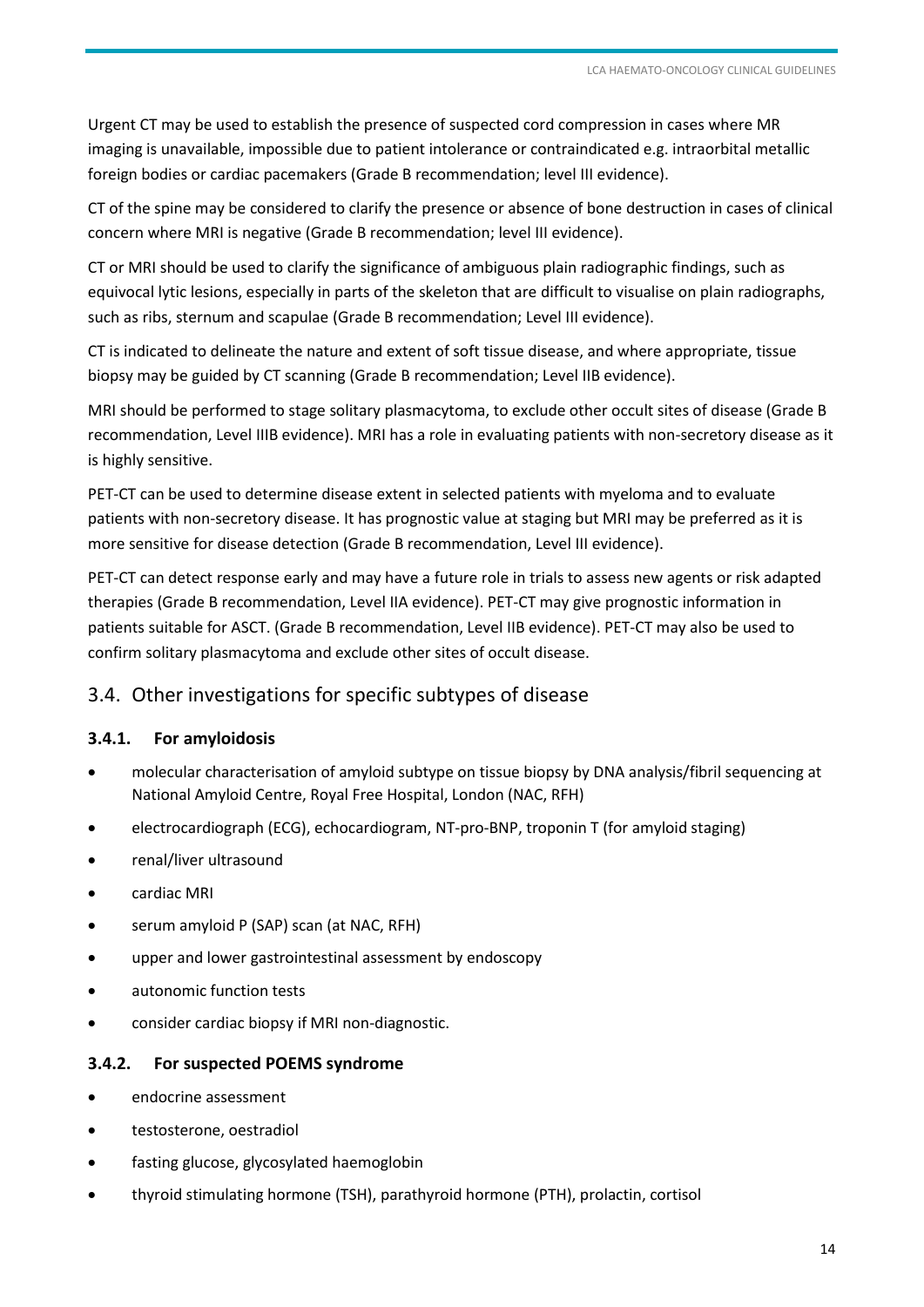- <span id="page-14-0"></span>luteinising hormone (LH), follicle-stimulating hormone (FSH), adrenocorticotropic hormone (ACTH)
- ultrasound or CT abdomen to determine organomegaly
- vascular endothelial growth factor (VEGF) levels where available.
- lung function
- nerve conduction studies
- skeletal survey for evidence of osteosclerotic lesions.

#### **3.4.3. Waldenström's macroglobulinemia**

#### **Evaluation at presentation**

- ECOG performance status
- B symptoms
- symptoms suggestive of hyperviscosity, neuropathy, cryoglobulinemia and cold agglutinin disease
- physical examination for lymphadenopathy and organomegaly
- fundoscopy to look for venous engorgement ('sausaging') as a sign of clinically relevant hyperviscosity
- FBC
- further tests performed at diagnosis include: biochemistry (including albumin, bone profile and urate), ferritin, transferrin saturation, LDH, B2M, Igs, serum protein electrophoresis and immunofixation, serum free light chains , Bence Jones proteins and hepatitis B, C and HIV serology
- plasma viscosity if signs/symptoms or IgM >30g/L
- cryoglobulins (EDTA sample at 37°C) where appropriate
- bone marrow aspirate and trephine, immunohistochemistry bone marrow sample for immunophenotyping, FISH analysis and molecular studies for MYD 88 and CXCR4 mutations
- neck/chest/abo/pelvis CT scan
- PET-CT may be useful if high grade transformation is suspected
- lymph node or tissue biopsy where appropriate.

#### 3.5. Pathology

Careful attention must be paid to the labelling of forms and samples before sending to the Specialist Integrated Haematological Malignancy Diagnostic Service (SIHMDS). Samples are unlikely to be processed unless clearly and correctly labelled (see [Annex 8](#page-64-1) for list of SIHMDS or current diagnostic services and contacts).

#### **BMAT:**

Slides for morphology to SIHMDS lab

- 2–5ml in EDTA for immunophenotyping with a slide
- 2–5ml in EDTA for molecular genetics
- 2–5ml in heparin (PFH or lithium heparin) for cytogenetics/FISH, trephine for histopathology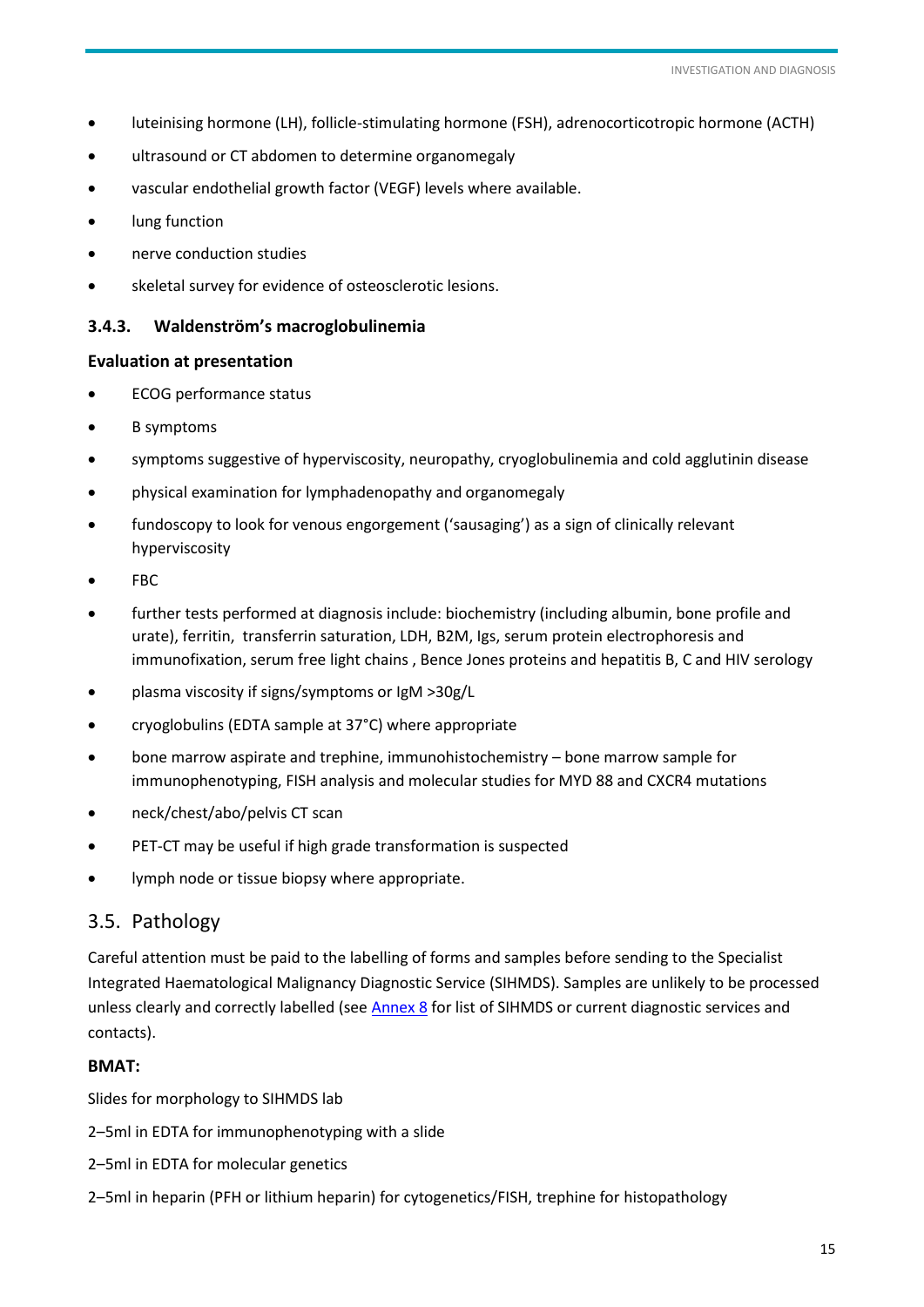#### <span id="page-15-0"></span> $\mathbf{4}$ . Diagnostic Criteria

- 4.1. Diagnostic criteria for symptomatic multiple myeloma
- Monoclonal plasma cells in bone marrow (aspirate or trephine) ≥10%
- Serum paraprotein ≥30g/L (if IgM paraprotein exclude lymphoplasmacytic lymphoma)
- Evidence of end organ damage that can be attributed to myeloma. This is termed myeloma-related organ or tissue injury (ROTI) and commonly called the CRAB criteria:
	- **C**: hypercalcaemia (corrected Ca2+>0.25mmol/L above normal or >2.75mmol/L)
	- **R**: renal impairment (no other cause)
	- **A**: anaemia (Hb <100g/L or <20g below normal) not due to other causes
	- **B**: bone lesions (lytic lesions or osteoporosis).

Additionally recent IMWG guidance recommends treatment for patients without CRAB features but one of the following: 9

- bone marrow plasma cell percentage ≥ 60%
- serum free light chain ratio (involved/uninvolved) ≥ 100
- more than one focal bone lesion on MRI studies.
- 4.2. Diagnostic criteria for smouldering asymptomatic myeloma
- Monoclonal serum protein of >30 g/L **and/or**
- 10–60% or more clonal plasma cells in bone marrow
- Absence of end organ damage defined by CRAB or IMWG defined biomarkers of malignancy.
- 4.3. Diagnostic criteria for monoclonal gammopathy of undetermined significance (MGUS)
- Paraprotein <30 g/L and marrow clonal plasma cells <10% and lymphoplasmacytic lymphocytes <10%
- No evidence of myeloma related organ or tissue impairment
- No evidence of other B cell proliferative disorder or amyloid
- Urinary monoclonal protein <500mg/24h.

# 4.4. Diagnostic criteria for solitary plasmacytoma of bone

- A single bone lytic lesion confirmed to be composed of clonal plasma cells on biopsy
- Absence of a clonal plasma cell bone marrow infiltrate using aspirate, trephine and/or flow cytometry (Note clonal plasma cell infiltrate <10% is classified as solitary plasmacytoma with minimal marrow involvement)
- Presence or absence of monoclonal serum or urine protein
- Absence of evidence of plasma cell related organ or tissue injury.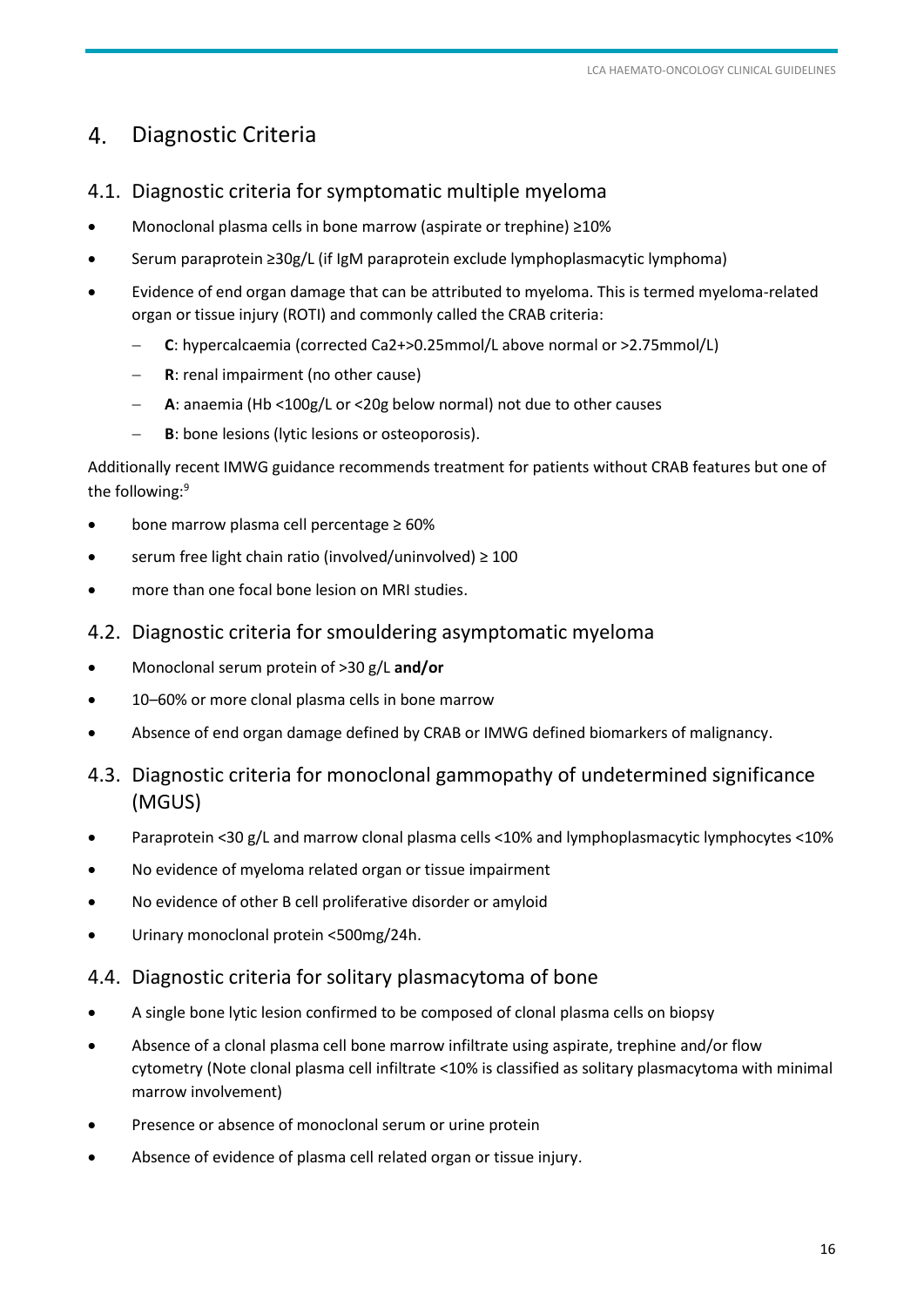# <span id="page-16-0"></span>4.5. Diagnostic criteria for extramedullary plasmacytoma

- Soft tissue mass confirmed to be composed of plasma cells on biopsy
- Absence of a clonal plasma cell bone marrow infiltrate using aspirate, trephine and/or flow cytometry (note clonal plasma cells infiltrate <10% is classified as solitary extramedullary plasmacytoma with minimal marrow involvement)
- Presence or absence of monoclonal serum or urine protein
- Absence of evidence of plasma cell related organ or tissue injury.

# 4.6. Diagnostic criteria for monoclonal deposition disease, including amyloidosis and light chain deposition disease

- Biopsy-proven evidence of interstitial protein deposition on tissue biopsy (e.g. amyloid by congo red stain on rectal biopsy, light chains on renal biopsy by immunohistochemistry or electron microscopy)
- Absence of significant bone marrow plasma cell infiltrate (<10%)
- Absence or presence of monoclonal serum or urine protein (if amyloid is present it is important to distinguish whether patients also have myeloma; if myeloma is present then patients should be treated according to this pathway).

# 4.7. Diagnostic criteria for POEMS syndrome

This requires the presence of both mandatory criteria with one other major criterion and one other minor criterion.<sup>11</sup>

- Mandatory major criteria:
	- presence of monoclonal plasma cell disorder (e.g. serum paraprotein, usually λ light chain)
	- $-$  peripheral neuropathy
- Major criteria (one required):
	- Castleman's disease
	- osteosclerotic bone lesions
	- elevated vascular endothelial growth factor (VEGF)
- Minor criteria (at least one of the following):
	- organomegaly
	- extravascular volume overload
	- endocrine disorder (excluding diabetes mellitus/DM, hypothyroidism)
	- skin changes
	- papilloedema
	- thrombocytosis/polycythaemia.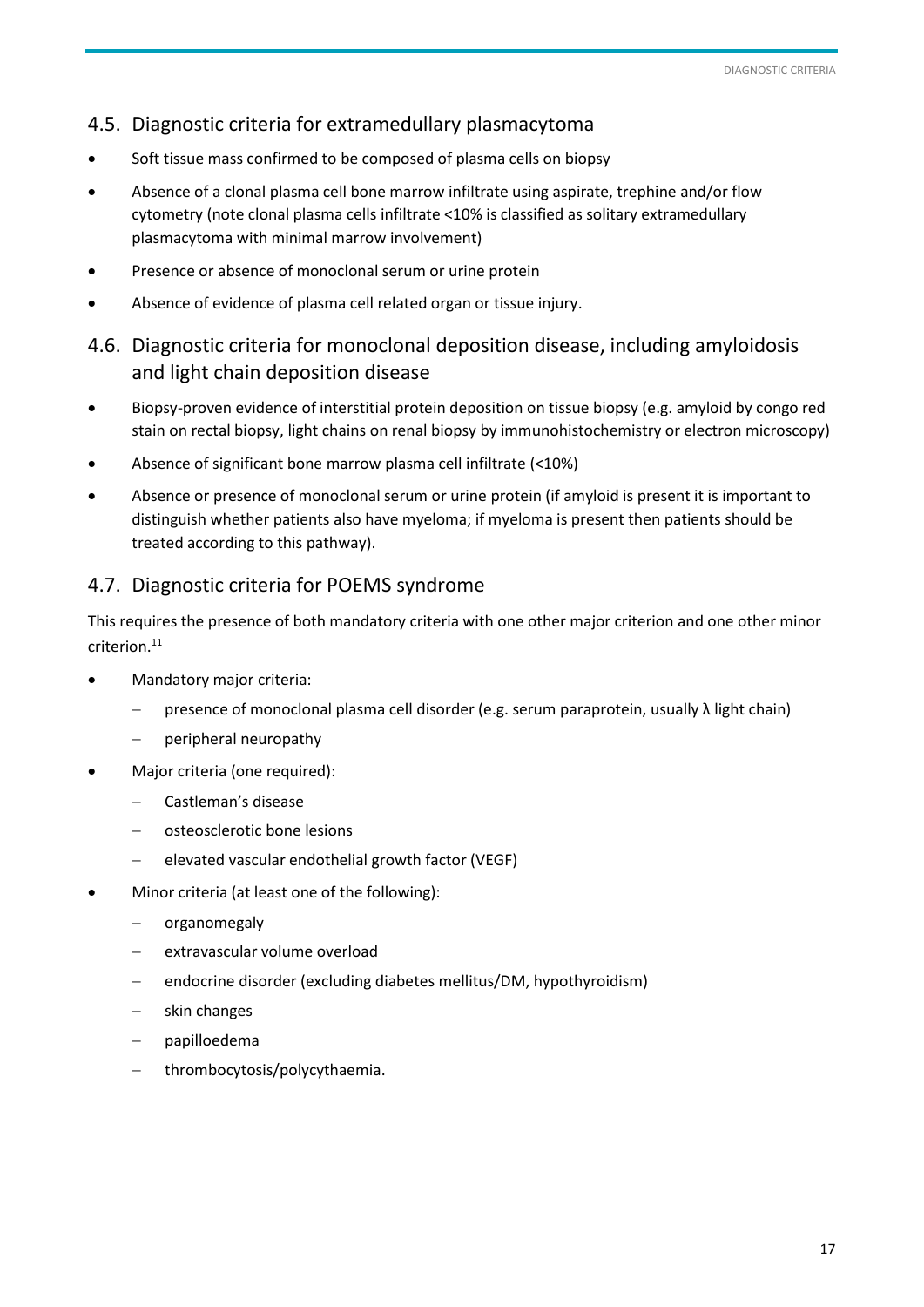# <span id="page-17-0"></span>4.8. Diagnostic criteria for WM

There are no uniform diagnostic criteria but the most widely used are:

- BM infiltration with small lymphocytes, plasmacytoid cells and plasma cells accounting for > 30% of nucleated cells, with the following immunophenotype: slg<sup>+</sup> (5:1 κ:λ ratio) CD19<sup>+</sup> CD20<sup>+</sup> CD23<sup>-</sup> CD5<sup>-</sup> CD10.
- Presence of monoclonal IgM > 30 g/L. (IgG, IgA and non-secretory WM accounts for <5% of cases).
- **Immunophenotype of WM:** B cell associated antigens: CD19, CD20, CD22, CD79A. Surface and/or cytoplasmic Ig (usually IgM). CD5 is expressed in 5–20% of cases. CD23 may be expressed in 10–35% of cases.
- Genetic characteristics of WM:
	- The commonest cytogenetic abnormality (>50% of cases) is 6q21 (BLIMP-1)-. Other abnormalities that have been described include trisomy of chromosomes 4, 5 or 8 and 20q-.
	- MYD88 (L265P) is a commonly recurring mutation found in >90% of LPL. Allele-specific PCR may be useful for differentiating WM from other lymphoid neoplasms in difficult cases.
	- CXCR4 mutation is present in 30% of patients.
	- 17p13 (TP53) deletion or 14q32 (IGH) translocations in <10% of patients and are associated with shorter progression-free survival.
- Absence of lytic lesions and mature plasma cell infiltration to distinguish WM from IgM myeloma.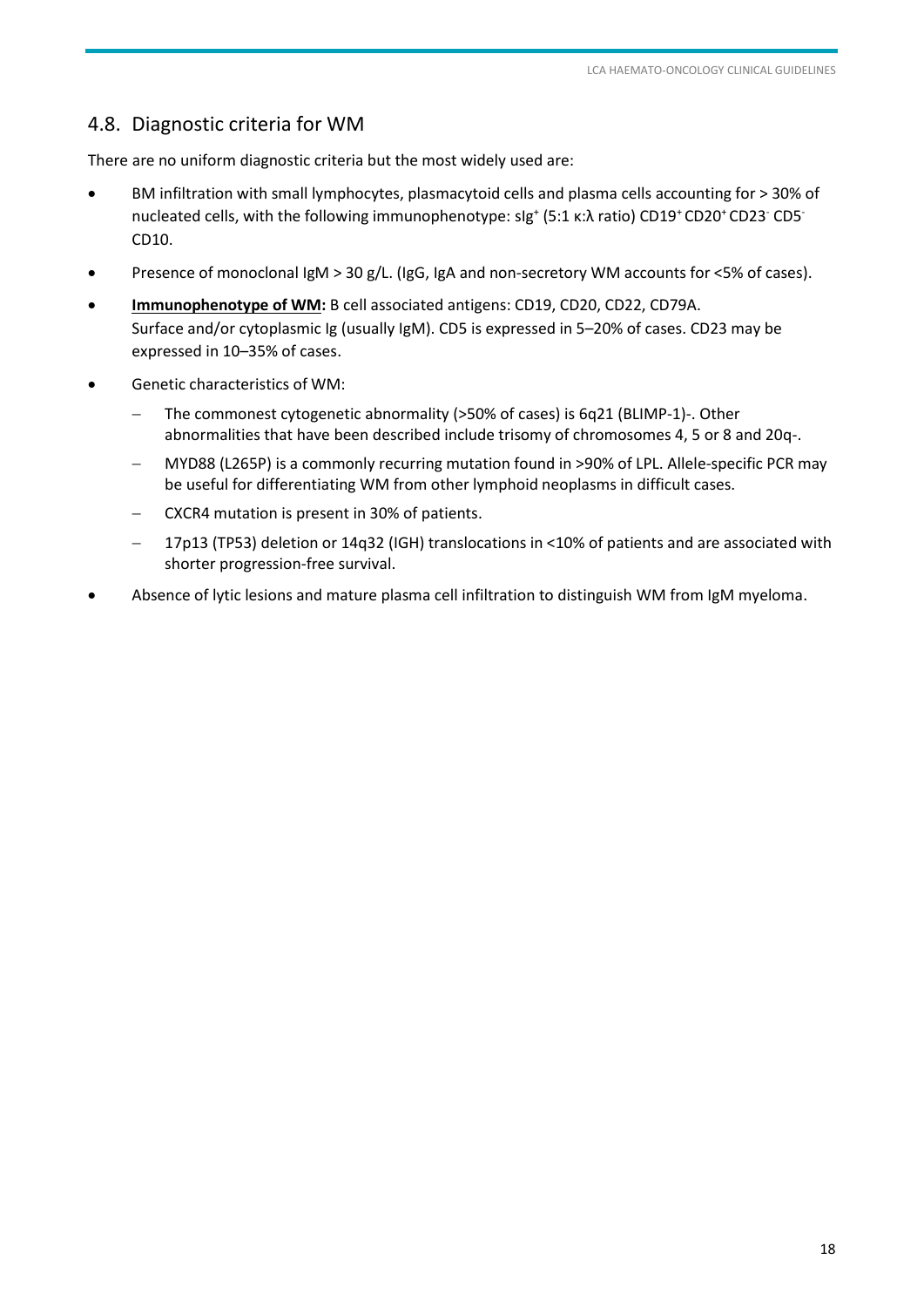#### <span id="page-18-0"></span>5. Staging and Risk Stratification

Myeloma staging should be according to the International Staging System (ISS) with additional prognostic categorisation gained by the use of cytogenetics/fluorescence in situ hybridisation (FISH). Additionally, patients should be further risk stratified according to age, performance status and other co-morbidities. This will aid the optimal therapeutic choice and also help the team to ensure that the patient is fully informed. Patients with asymptomatic myeloma, monoclonal gammopathy of undetermined significance (MGUS) and solitary plasmacytoma should be assigned to a risk category.

# 5.1. Staging of myeloma

# **5.1.1. The International Staging System (ISS)**

The following criteria are used to define ISS status:<sup>14</sup>

- Stage I Beta 2 microglobulin < 3.5 mg/L and albumin  $\geq$  35 g/L
- Stage II Neither stage I nor stage III
- Stage III Beta-2 microglobulin ≥ 5.5 mg/L.

## **Table 5.1: The International Staging System**

| <b>Stage</b> | <b>Criteria</b>                             | <b>Median survival</b> |
|--------------|---------------------------------------------|------------------------|
|              | Serum ß2m <3.5mg/L and serum albumin ≥35g/L | 62 months              |
|              | Neither I nor III                           | 45 months              |
| Ш            | Serum ß2m ≥5.5mg/L                          | 29 months              |

Combining the ISS stage with additional data e.g. FISH appears to further refine prognostic information for individual patient outcomes.<sup>15-17</sup>

#### **5.1.2. Prognostically important genetic lesions in myeloma as detected by FISH/cytogenetics**

It is increasingly recognised that the presence of specific translocations, deletions or copy number abnormalities has powerful prognostic value and may aid treatment decisions and patient education. They include abnormalities believed to represent primary aetiological initiating events as well as secondary progression events.

| Table 5.2: Current molecular variables that have important clinical value |  |  |
|---------------------------------------------------------------------------|--|--|
|---------------------------------------------------------------------------|--|--|

| Lesion   | <b>Prognosis</b> | Prevalence |
|----------|------------------|------------|
| $17p-$   | Poor             | 8%         |
| $1q+$    | Poor             | 33%        |
| $1p-$    | Poor             | 8%         |
| t(4;14)  | Poor             | 15%        |
| t(11;14) | Neutral          | 19%        |
| t(14;16) | Probably poor    | 1%         |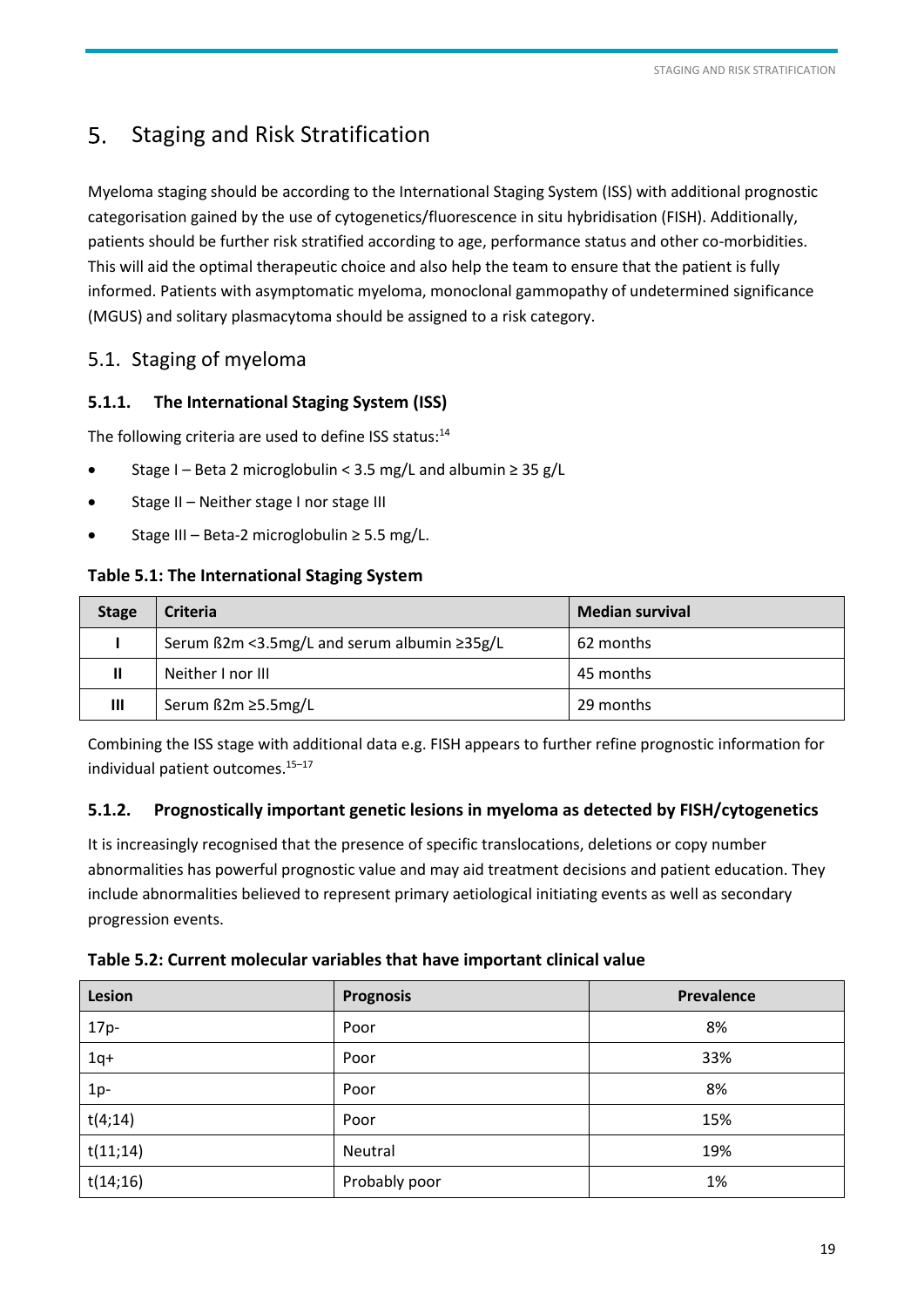<span id="page-19-0"></span>

| Lesion        | <b>Prognosis</b>            | <b>Prevalence</b> |
|---------------|-----------------------------|-------------------|
| t(14;20)      | Poor                        | 3.2%              |
| Hyperdiploidy | Neutral                     | 48%               |
| <b>BRAF</b>   | Response to BRAF inhibition | 4%                |

#### **5.1.3. Combined ISS/genetic risk groups**

A number of groups have now defined risk groups based on ISS stage and FISH abnormalities, including UK Myeloma IX data.17. These risk groups are defined in Table 5.3.

#### **Table 5.3: Defined risk groups**

| <b>Risk group</b>    | <b>Group</b>                                                             |  |
|----------------------|--------------------------------------------------------------------------|--|
| <b>Standard risk</b> | The rest                                                                 |  |
| Intermediate risk    | One of: t(4;14), t(14;16), t(14;20), 17p-, 1q+, 1p- and $\beta$ 2m < 5.5 |  |
|                      | or                                                                       |  |
|                      | blastic morphology                                                       |  |
| <b>High risk</b>     | One of: t(4;14), t(14;16), t(14;20), 17p-, 1q+, 1p- and β2m ≥5.5         |  |
| Ultra-high risk      | More than one of: t(4;14), t(14;16), t(14;20), 17p-, 1q+, 1p-            |  |
|                      | or                                                                       |  |
|                      | GEP of high risk disease                                                 |  |
|                      | or                                                                       |  |
|                      | plasma cell leukaemia                                                    |  |

#### **5.1.4. Monitoring myeloma patients for prognostic variables**

- Patients should be seen regularly (e.g. every 2–3 months).
- It is suggested that bone marrows aspirate/biopsy should be done at relapse prior to starting a new therapy with repeat FISH.
- Repeat β<sub>2</sub>-microglobulin at relapse prior to starting a new therapy.
- Annual diffusion-weighted magnetic resonance imaging (MRI) can be done if available.

#### 5.2. Asymptomatic/smouldering myeloma

The probability of progression to symptomatic MM requiring treatment is 51% at five years (10%/year for first 5 years), 66% at 10 years (3%/year for the next 5 years) and 73% at 15 years (1% per year from 10 years onward). When the progression free survival curves of SMM are examined it is clear that there are at least two populations of patients including a group with high risk disease which rapidly progresses to treatment within 2 years but also a low risk disease group which behaves more like MGUS. There is some evidence that treating high risk SMM early is appropriate. A recent International Myeloma Working Group (IMWG) consensus document has recommended treating asymptomatic myeloma as symptomatic (i.e. initiating SACT) if any of: BM PC%≥60%, involved: uninvolved SFL ratio ≥100 (with involved light chain level ≥100mg/L), >1 focal lesion on MRI studies, are present as these factors are associated with at least 70% risk of progression within 2 years.<sup>9</sup>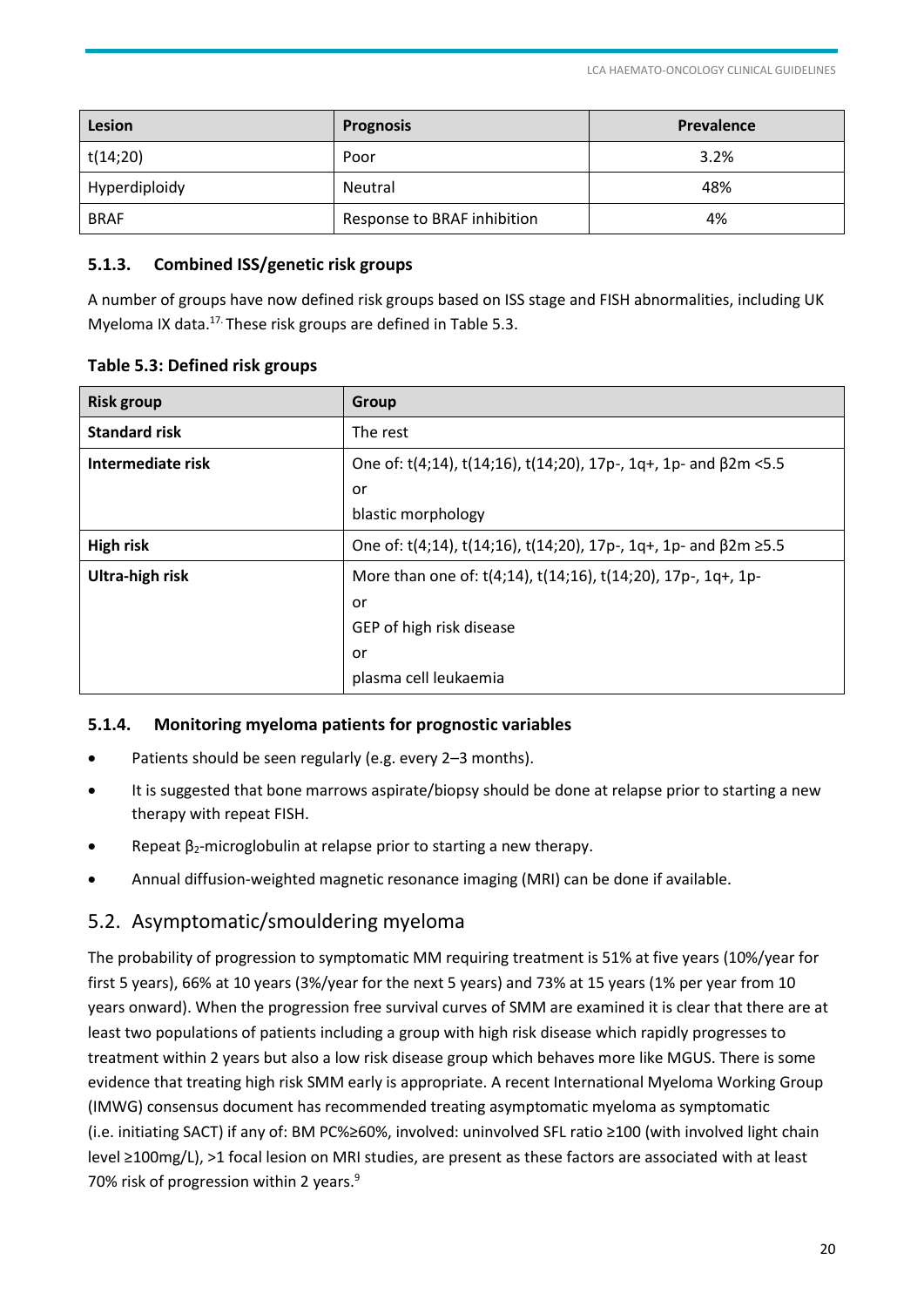## <span id="page-20-0"></span>**5.2.1. Risk stratifying asymptomatic myeloma**

A number of risk models have been developed (Mayo model and Spanish model) which allow identification of patients at high risk for early progression, potentially indicating patients who require more frequent follow-up or earlier treatment intervention. Additionally, the use of a sensitive imaging assessment, such as whole body low dose computed tomography (CT), positron emission tomography-CT (PET-CT), MRI spine/pelvis or diffusion-weighted whole body MRI, allows early identification of focal bone lesions which require earlier intervention.

| <b>Risk group</b> |                                      | Absolute risk of<br>progression at<br>10 years, % | Absolute risk of<br>progression at 10<br>years accounting<br>for death as a<br>competing risk, % |
|-------------------|--------------------------------------|---------------------------------------------------|--------------------------------------------------------------------------------------------------|
| <b>High risk</b>  | (Paraprotein ≥30g/L and BMPCs >10%)  |                                                   |                                                                                                  |
|                   | FLC ratio: $0.125 - 8$               | 58.8                                              | 51.3                                                                                             |
|                   | FLC ratio: $< 0.125$ or $> 8$        | 83.8                                              | 75.2                                                                                             |
| Intermediate risk | (Paraprotein < 30g/L and BMPCs >10%) |                                                   |                                                                                                  |
|                   | FLC ratio: $0.125 - 8$               | 58.3                                              | 40.4                                                                                             |
|                   | FLC ratio: $< 0.125$ or $> 8$        | 68.5                                              | 56.8                                                                                             |
| Low risk          | (Paraprotein ≥30g/L and BMPCs <10%)  |                                                   |                                                                                                  |
|                   | FLC ratio: $0.125 - 8$               | 32.2                                              | 22.8                                                                                             |
|                   | FLC ratio: $< 0.125$ or $> 8$        | 33.3                                              | 25.0                                                                                             |

#### **Table 5.4: The Mayo SMM risk stratification system<sup>18</sup>**

#### **Table 5.5: The Spanish SMM risk stratification system<sup>19</sup>**

| <b>High risk</b> | Flow cytometry: $\geq$ 95% of plasma cells are clonal<br>or hypogammaglobulinemia<br>or evolving patients |
|------------------|-----------------------------------------------------------------------------------------------------------|
| Low risk         | All other patients                                                                                        |

Additionally, a number of biomarkers have potential early predictive ability for the transformation of smouldering/asymptomatic myeloma to symptomatic disease. This includes increase in serum monoclonal protein by ≥10% on two successive evaluations within a 6 month period (65% probability of progression within 2 years), cytogenetic subtypes t(4;14), 1q amplification or 17p deletion (50% probability of progression within 2 years) and high bone marrow plasma cell proliferative rate.

# 5.3. Monoclonal gammopathy of undetermined significance (MGUS)

Risk stratification of MGUS identifies patients who may require close monitoring for myeloma transformation but may also indicate patients who can have less regular hospital follow-up or be safely monitored by their GP provided clear advice about monitoring and follow-up has been given.<sup>20</sup>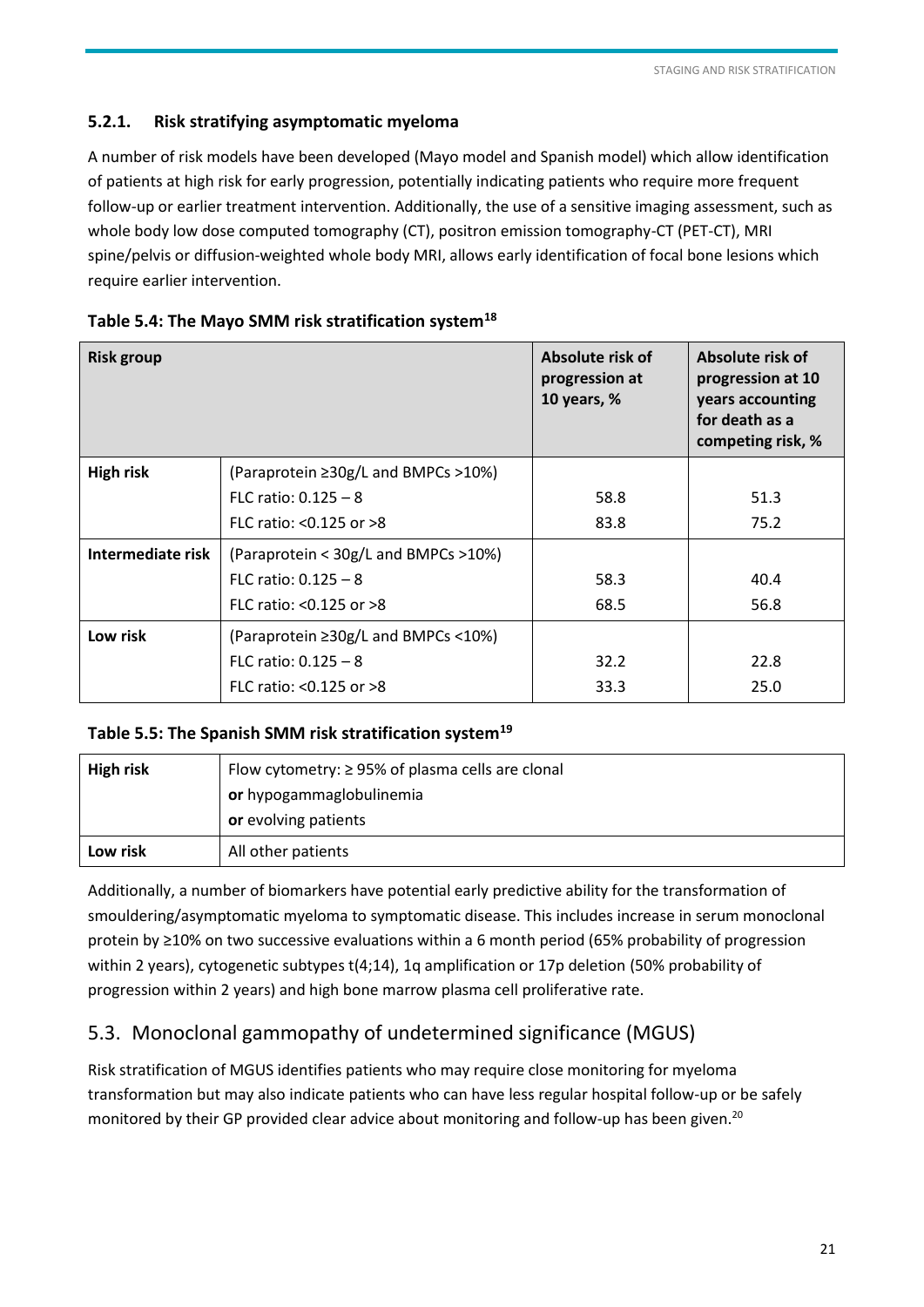<span id="page-21-0"></span>The following factors are markers of early progression and are additive:

- paraprotein ≥15g/L
- non-IgG isotype
- abnormal SFLC ratio (<0.26 or >1.65mg/L).

#### **Table 5.6: Risk stratification MGUS**

| <b>Risk group</b>                            | Absolute risk of<br>progression at 20 years, % | Absolute risk of progression<br>at 20 years accounting for<br>death as a competing risk, % |
|----------------------------------------------|------------------------------------------------|--------------------------------------------------------------------------------------------|
| Low risk (no factors present)                |                                                |                                                                                            |
| Low-intermediate risk (any 1 factor present) |                                                | 10                                                                                         |
| Intermediate risk (any 2 factors present)    | 37                                             | 18                                                                                         |
| High risk (all 3 factors present)            | 58                                             | 27                                                                                         |

# 5.4. Solitary bone plasmacytoma and extramedullary plasmacytoma

Criteria to predict for progression of solitary bone plasmacytoma to myeloma based on SFLC and paraprotein level have been devised and it is recommended that this prediction model is used.<sup>21</sup> A recent study from the Leeds group has also identified evidence of occult marrow disease detected by multiparameter flow cytometry and presence of monoclonal urinary light chains as significant predictors of progression.<sup>22</sup> The IMWG have suggested classifying solitary bone plasmacytoma with evidence of <10% marrow clonal plasma cells as solitary bone plasmacytoma with minimal marrow involvement with an estimated 3 year progression rate of 60%.<sup>9</sup>

Similarly while the rate of progression from extramedullary plasmacytoma is relatively low this is significantly increased if there is evidence of clonal marrow plasma cells (20% within 3 years) and it is recommended that this is classified as solitary extramedullary plasmacytoma with minimal marrow involvement.<sup>9</sup>

| <b>Risk group</b> | <b>Variables</b>         | 5-year progression rate |
|-------------------|--------------------------|-------------------------|
| Low               | Normal SFLC ratio        | 13%                     |
|                   | Paraprotein <5 g/        |                         |
| Intermediate      | Either variable abnormal | 26%                     |
| High              | Abnormal SFLC ratio      | 62%                     |
|                   | Paraprotein ≥5g/L        |                         |

#### **Table 5.7: Risk stratification**

# 5.5. Primary AL amyloidosis

A number of risk stratification models for AL amyloid have been developed and these are mainly based on biomarkers of cardiac involvement and the serum free light chain.<sup>5</sup> The Mayo Clinic has recently updated its prognostic scoring model which utilises Troponin T, NT-pro BNP and SFL to identify four prognostic groups.23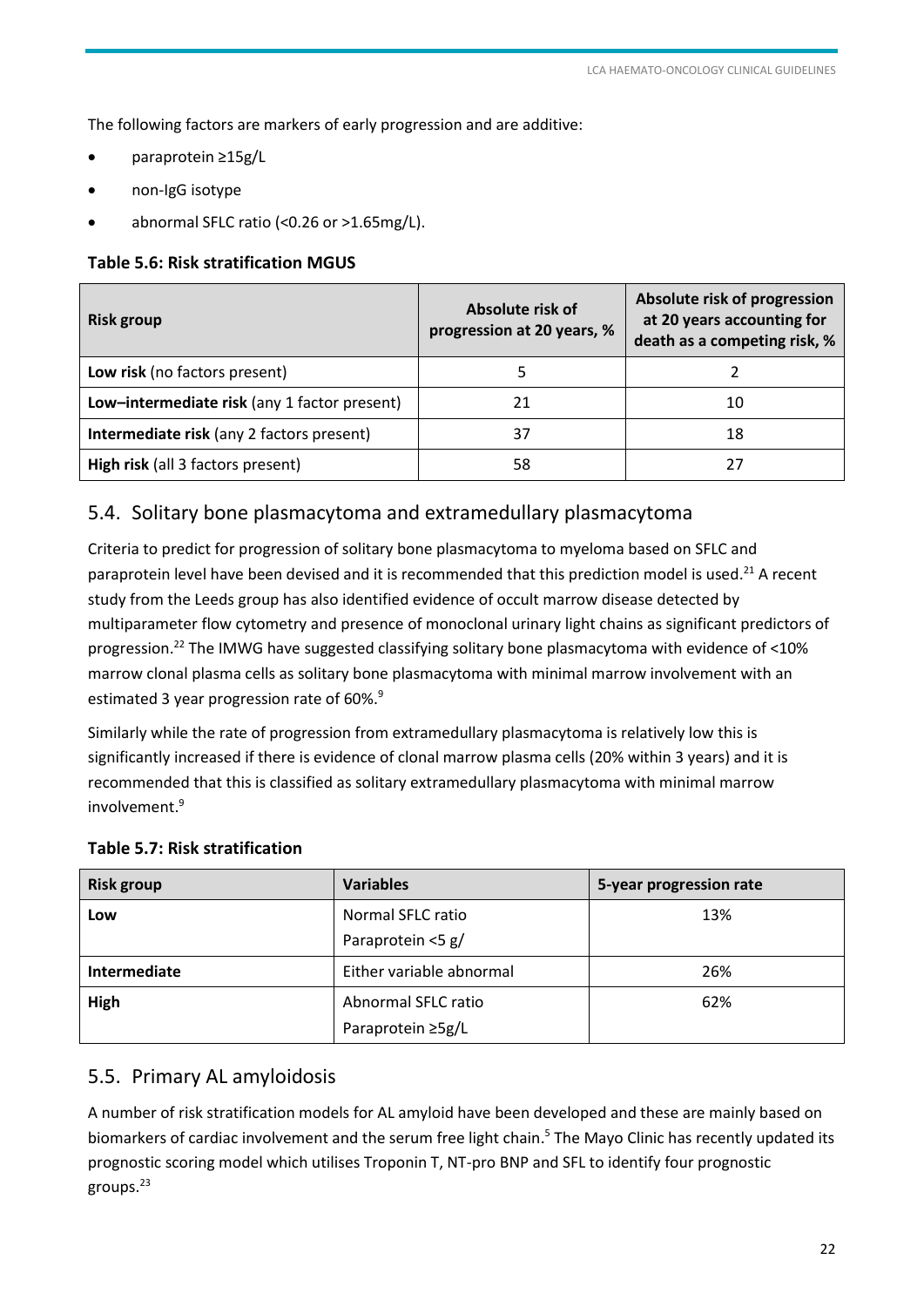<span id="page-22-0"></span>A score of 1 is assigned for each prognostic variable: Cardiac Troponin T >=0.025 ng/ml, NT pro-BNP >=1800 pg/ml, difference in involved and uninvolved SFL (dSFL) >=180mg/L, and the total score is used to assign a prognostic stage. Note the Estimated Median OS is based on the Mayo Clinic's initial modelling and requires formal validation to ensure accuracy.

| <b>Stage</b> | <b>Estimated Median OS</b> | 95% CI     |
|--------------|----------------------------|------------|
|              | 94 months                  | $64 - 154$ |
|              | 40 months                  | $24 - 59$  |
|              | 14 months                  | $11 - 18$  |
|              | 5.8 months                 | $5 - 7$    |

#### **Table 5.8: Risk stratification for AL amyloid**

#### 5.6. Risk stratification for WM

#### **5.6.1. Prognosis**

**IPSSWM (**International Prognostic Scoring system for WM)

| <b>Risk factors</b>           |
|-------------------------------|
| Age >65yrs                    |
| B2M > 3mg/L                   |
| M-protein>70g/L               |
| Hb<11.5g/L                    |
| Plts<100 x 10 <sup>9</sup> /L |

| <b>Risk group</b>        | <b>Score</b>               | 5yr OS |
|--------------------------|----------------------------|--------|
| Low risk<br>27%          | <1 risk factor and age <65 | 87%    |
| Intermediate risk<br>38% | 2 risk factors or age >65  | 68%    |
| <b>High risk</b><br>35%  | >2 risk factors            | 36%    |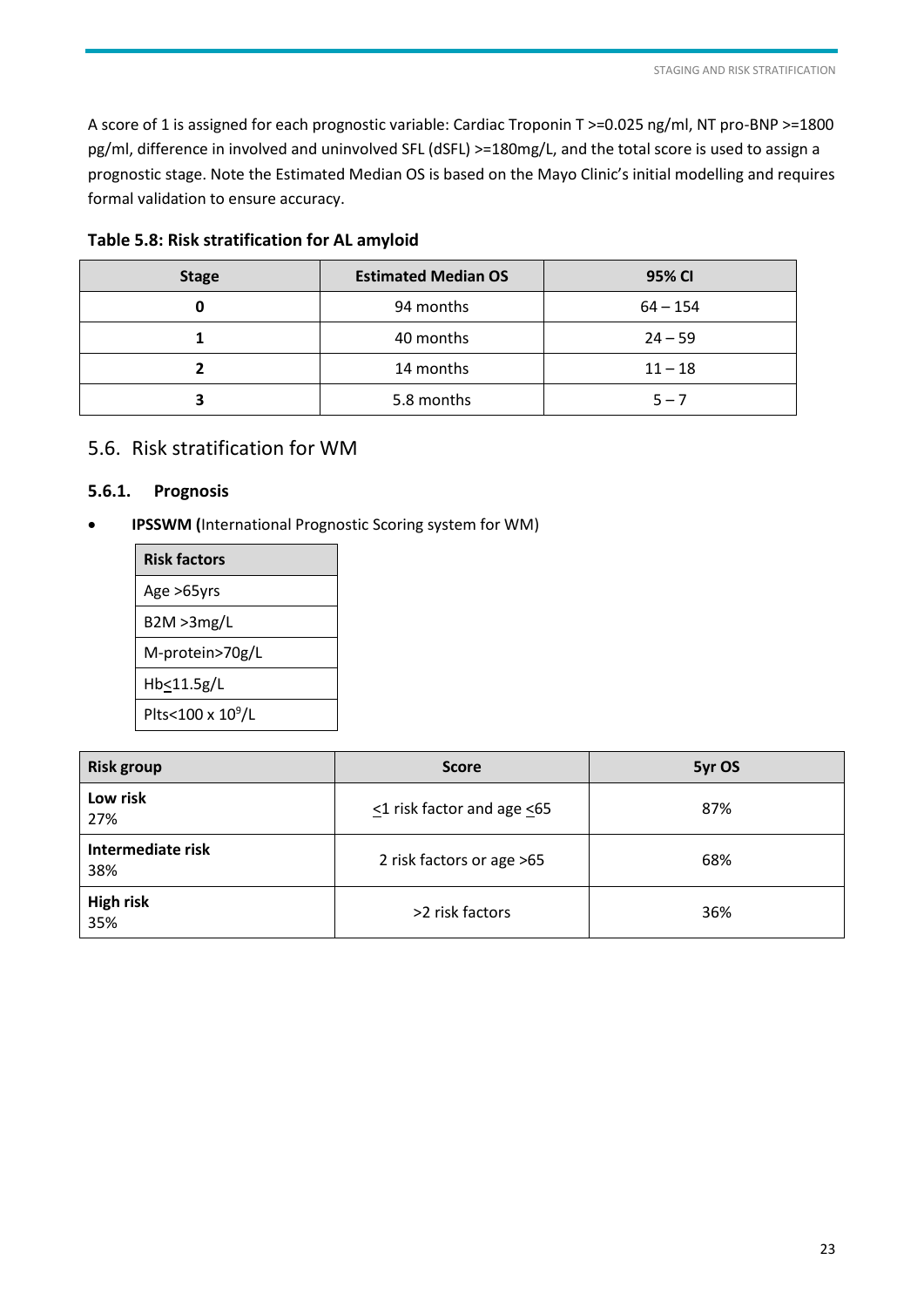#### <span id="page-23-0"></span>Treatment of Myeloma and Related Disorders 6.

## 6.1. Principles of myeloma treatment

The aim is to maximise response rates and by so doing maximise progression-free survival and overall survival. The phases of treatment that can be used to achieve this include:

- induction
- pre-transplant consolidation
- stem cell harvesting
- high dose melphalan and autologous stem cell transplantation (ASCT)
- post-transplant consolidation
- ongoing treatment.

The choice of treatment depends upon:

- the performance status of the patient
- their frailty index and the presence of co-morbidities
- prior exposure to systemic anti-cancer treatment (SACT)
- whether they are standard, high or ultra-high risk as defined in these guidelines.

SACT may also be indicated for the management of high risk smouldering myeloma.

Treatment should be started as soon as possible once the diagnosis is made and the aim is to intervene therapeutically early in the disease course to prevent end organ damage.

# 6.2. Myeloma supportive care

Optimal supportive treatment is an essential component of the overall clinical management. Brief guidance for supportive treatment is given in this document; however, reference should be made to the BCSH *Guidelines for supportive care in multiple myeloma*.

- Advice regarding maintaining good hydration should be given.
- Effective pain control management is imperative. The symptom control/palliative care team can be contacted for advice if required. NSAIDs should be avoided.
- Patients should have a dental assessment before starting treatment with bisphosphonates if possible. The risk of osteonecrosis of the jaw should be discussed prior to commending bisphosphonates.
- For all treatment regimens dose reduction should be avoided and dose intensity maintained using GCSF.
- In order to prevent tumour lysis and protect renal function, allopurinol will be used at the beginning of every first cycle regardless of the SACT regimen.
- Infection prophylaxis:
	- Aciclovir should be given to all patients receiving bortezomib, DT-PACE or an ASCT
	- Azole prophylaxsis may be considered in regimens containing high-dose steriods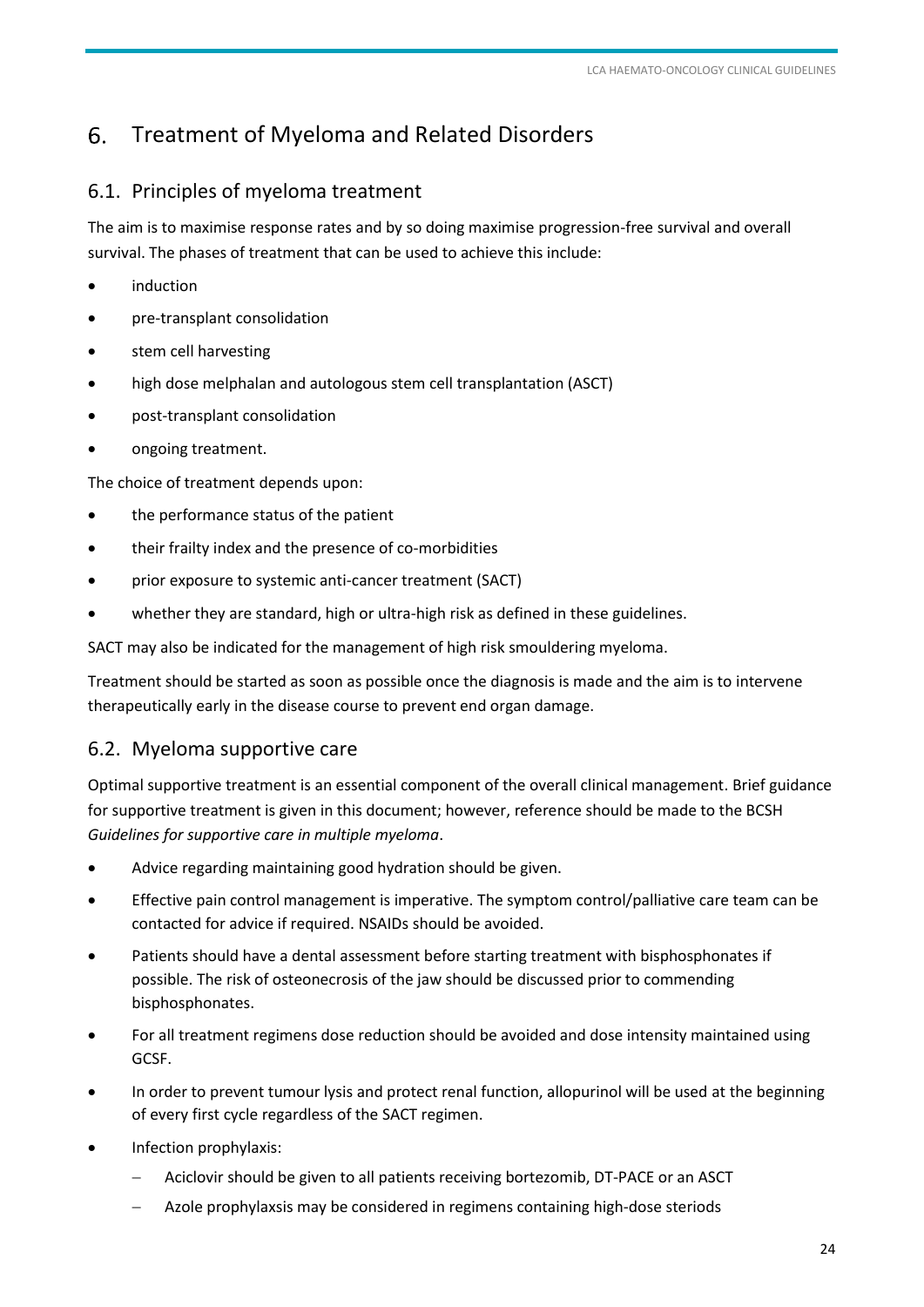- <span id="page-24-0"></span> Co-trimoxazole is required for all ASCT patients and all patients recovering from intensive SACT e.g. VTD-PACE.
- Patients should receive regular bisphosphonate therapy (see below).

## 6.3. Patient information support and role of CNS/key worker at diagnosis

- The clinical nurse specialist (CNS) will be involved with the management of all myeloma patients. Their role is to offer emotional support, information and practical advice from the time of diagnosis throughout the course of treatment and aftercare. In most cases the CNS will be the patient's key worker.
- The CNS should be present at diagnosis and at any significant discussion of treatment changes and outcomes.
- All patients should have a card documenting the CNS/key worker's name and contact details, together with an out-of-hours contact for urgent advice.
- Patients should be informed appropriately about their condition, its potential complications and the importance of supportive measures. They should also have information about treatment options. They should be offered written information booklets, and informed of local and national support services, such as Myeloma UK and Macmillan Cancer Support.
- The CNS/key worker should also provide support to family members and significant others at diagnosis, ensuring the principles of patient confidentiality are maintained.
- The CNS/key worker should be available to the patient either in person, by telephone or by email to address any questions or concerns and to provide ongoing support.
- The CNS should ensure that all patients are offered a holistic needs assessment (HNA) within 31 days of diagnosis. Following the HNA, every patient should be offered a written care plan associated with the HNA which should be developed with the patient and communicated to appropriate healthcare professionals.
- More detailed information about the role of the CNS/key worker can be found in [section 8:](#page-39-1)  [Supportive Care and Common Treatment-related Complications.](#page-39-1)

#### 6.4. Assessment of response

#### **6.4.1. Timing of response assessments**

#### **During treatment**

- Serum or urine paraprotein quantitation at the start of each treatment cycle and before high-dose therapy.
- Serum free light chain (SFLC) test can be used for assessment:
	- at baseline in all patients, at the start of each cycle and for monitoring for relapse, but it is especially useful to assess response in amyloidosis
	- light chain myeloma
	- oligosecretory disease (when paraprotein <10g/L on serum protein electrophoresis/SPEP).
- Bone marrow biopsy: post-induction treatment, prior to mobilisation.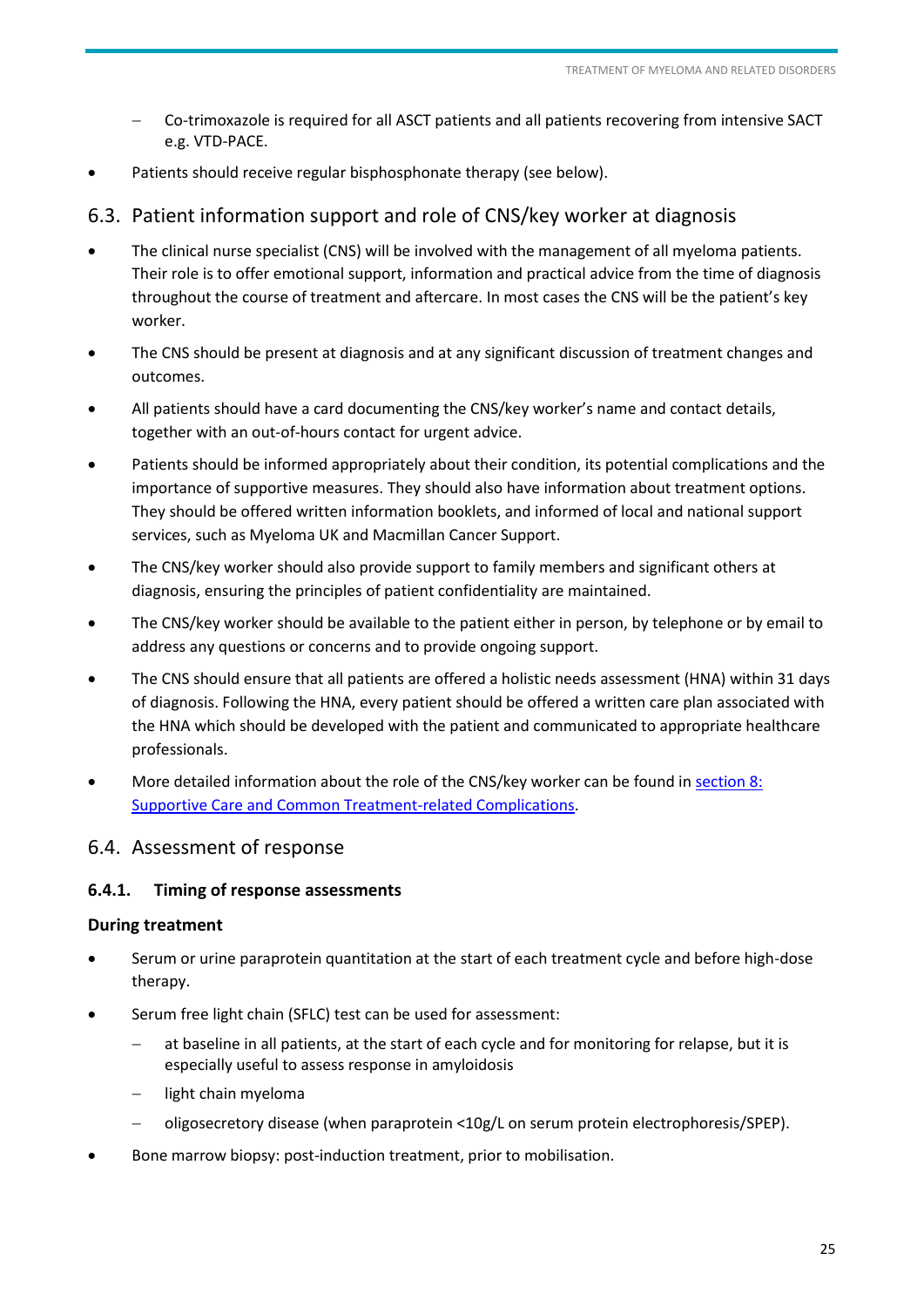#### **Following high dose therapy and when off treatment**

- Serum and urine paraproteins or SFLC at two-monthly intervals
- Full blood count (FBC) and urea and electrolytes (U&E)
- Bone marrow assessment at three months and then at possible relapse as discussed i[n section 3.1.4](#page-11-1)
- Repeated imaging (e.g. positron emission tomography-computed tomography/PET-CT, magnetic resonance imaging/MRI or whole body diffusion-weighted MRI) may also be appropriate.

#### **The time at which response is assessed must be documented. Appropriate time points include:**

- post-induction
- pre-harvest/pre-transplant
- post-ASCT (day 100)
- 1-year post-ASCT
- at the end of a treatment line/course
- at relapse.

#### **6.4.2. The International Myeloma Working Group (IMWG) response criteria**

The IMWG response criteria<sup>24</sup> should be used (see [Table 6.1\)](#page-25-0) and the response monitored using:

- serum and urine electrophoresis with immunofixation to confirm complete response
- SFLC analysis (where appropriate and if complete remission/CR is suspected)
- bone marrow aspirate and trephine with immunohistochemistry or flow cytometry to confirm clonality.
- All patients in clinical CR must have a bone marrow assessment to confirm complete response. Flow cytometry for minimal resistant disease if a patient is in CR is important in order to define stringent CR which is an important end point and indicator of outcome.
- Relapse is indicated by the patient achieving the definitions provided above.
- Clinical progression occurs when related organ or tissue injury (ROTI) develops.
- <span id="page-25-0"></span> Treatment will be initiated to prevent the development of ROTI at the time of biochemical progression if indicated clinically.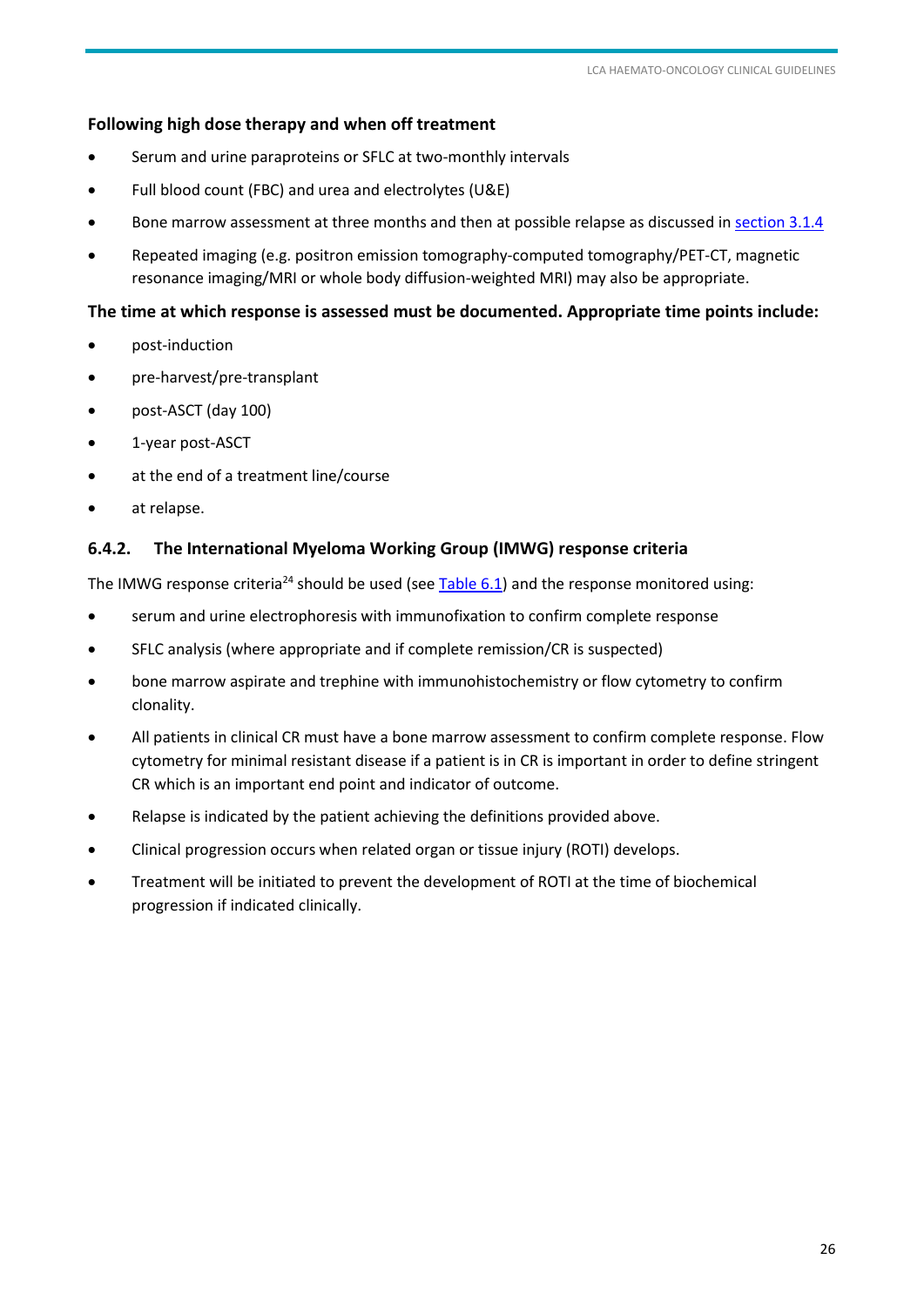#### <span id="page-26-0"></span>**Table 6.1: IMWG definitions of response**

| <b>Complete remission (CR)</b>            | Negative immunofixation on serum and urine                                                                                                                                                                                             |
|-------------------------------------------|----------------------------------------------------------------------------------------------------------------------------------------------------------------------------------------------------------------------------------------|
|                                           | Disappearance of any soft tissue plasmacytomas                                                                                                                                                                                         |
|                                           | <5% plasma cells in bone marrow                                                                                                                                                                                                        |
| <b>Stringent complete remission (sCR)</b> | As above and:                                                                                                                                                                                                                          |
|                                           | Normal SFLC ratio and no evidence of clonal plasma cells on<br>immunohistochemistry or flow cytometry                                                                                                                                  |
| Very good partial response (VGPR)         | >90% reduction in serum paraprotein and <100mg/24h BJP                                                                                                                                                                                 |
| <b>Partial response (PR)</b>              | >50% reduction in serum paraprotein and/or >90% reduction in<br>BJP and/or ≥50% decrease in difference between involved and<br>uninvolved SFLC and/or >50% decrease in bone marrow plasma<br>cells (if non-secretory multiple myeloma) |
| Stable disease/no response (SD)           | None of the above and not progressive disease                                                                                                                                                                                          |
|                                           | Define the time to progression                                                                                                                                                                                                         |
| <b>Progressive disease (PD)</b>           | >25% increase in serum paraprotein (absolute increase >5g/L)                                                                                                                                                                           |
|                                           | Urinary BJP (absolute increase >200mg/24h)                                                                                                                                                                                             |
|                                           | Difference between SFLC (absolute increase >100mg/L)                                                                                                                                                                                   |
|                                           | Bone marrow plasma cells (absolute >10%)                                                                                                                                                                                               |
|                                           | New bone lesions/plasmacytomas                                                                                                                                                                                                         |
|                                           | Myeloma-related hypercalcaemia                                                                                                                                                                                                         |
| <b>Primary refractory</b>                 | Defined as having never achieved partial response on therapy (PR)                                                                                                                                                                      |
|                                           | Non-responding, non-progressive                                                                                                                                                                                                        |
|                                           | Progressive disease                                                                                                                                                                                                                    |
| <b>Relapsed/refractory</b>                | Achieved partial response on therapy (PR) then progressed within<br>60 days                                                                                                                                                            |
| Relapsed                                  | Developed progressive disease after initially achieving partial<br>response with >60 days duration and occurs off therapy                                                                                                              |

# 6.5. Systemic anti-cancer treatment (SACT) for myeloma

The selection of treatment for myeloma is dependent upon a number of features including age, disease subtype and performance status.

The important clinical subtypes of myeloma are laid out below:

- transplant eligible
- ultra-high risk disease
- plasma cell leukaemia
- transplant non-eligible
- severe renal failure
- solitary plasmacytoma
- multiple solitary plasmacytoma
- extramedullary plasmacytoma.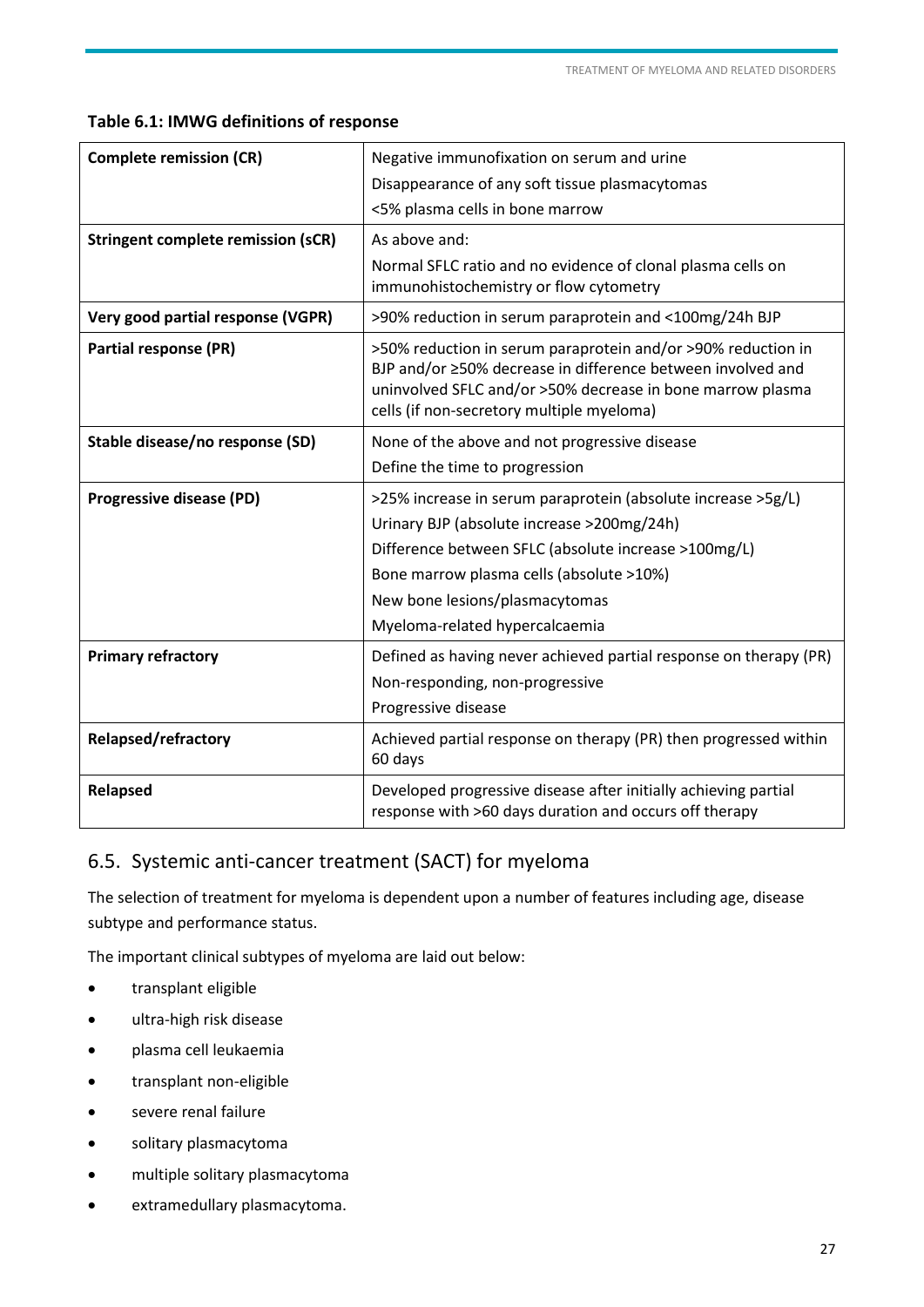For younger patients the aim is to maximise depth of response and improve progression free survival and overall survival

For elderly patients, disease stability and lack of symptoms are important considerations.

For frail patients, disease control using a safe tolerable regimen that has a low mortality rate is an important consideration.

Individual treatment regimens are given in [Annex 3.](#page-56-1)

All patients should be considered for entry into a clinical trial at each of their disease stages.

#### **6.5.1. First-line systemic anti-cancer treatment**

The choice of first-line therapy for myeloma depends on the patient's suitability to undergo subsequent stem cell transplantation. Therefore, patients are considered to be transplant eligible (TE) or transplant ineligible (TNE).

All patients should be assessed for transplant suitability on the basis of performance status, co-morbidities and age. TE patients should be treated with an intensive approach. The use of high dose melphalan with subsequent autologous stem cell support is the treatment of choice. TNE patients should be treated with a non-intensive approach. Frail patients where treatment can have significant morbidity and mortality should receive dose reduced TNE treatment.

#### **6.5.1.1. Transplant eligible patients**

Myeloma therapy for younger, fitter patients follows a number of distinct phases including:

- induction
- stem cell mobilisation and harvesting
- autologous stem cell transplantation (ASCT)
- post-transplant consolidation
- maintenance/ongoing treatment.

In this setting SACT induction is given to achieve rapid cytoreduction.

An induction regimen that has anti-myeloma activity but is not stem cell toxic should be used.

Achievement of CR before or after autologous transplant is associated with superior progression-free and overall survival.

The initial aim of therapy is therefore to administer adequate induction therapy to maximise the depth of response.

#### **a) Induction**

- Entry into a clinical trial is the preferred option, if available.
- For non-clinic trial entry, bortezomib based-therapy (such as VTD/CVD) can be used.<sup>25, 26</sup> CTD can be considered if bortezomib administration is not appropriate or acceptable to the patient.<sup>27</sup>
- Doublets are generally less effective than triplets.
- Bortezomib-based triplets and combinations such as CVD, VTD and VDT-PACE are indicated for patients with ultra-high risk disease.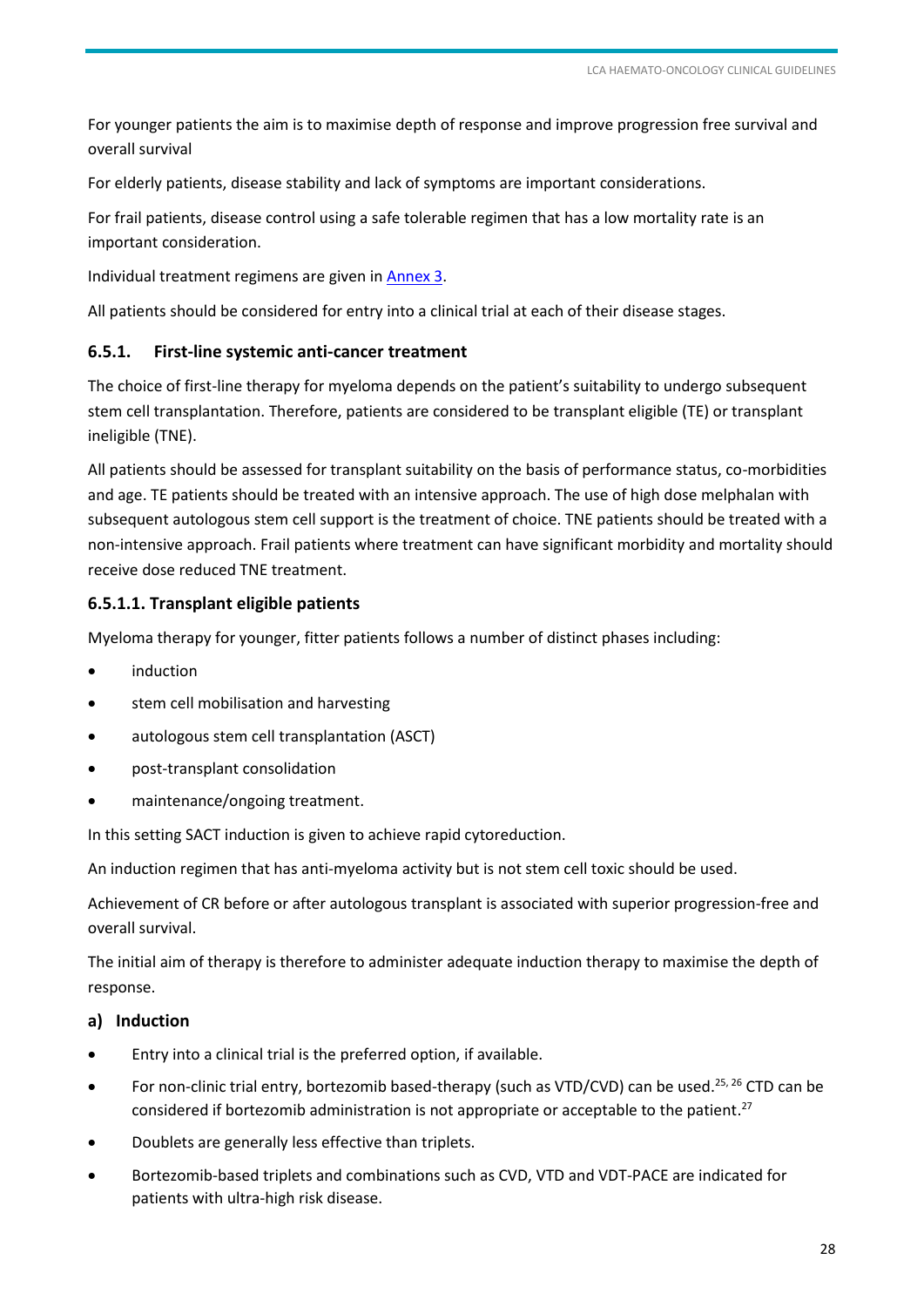Combination of cytotoxic agents with novel therapies may be appropriate in some settings such as ultra-high risk disease.

#### **b) Stem cell mobilisation and harvesting**

- Early referral to the transplant team is advised to allow for scheduling of stem cell mobilisation immediately following attainment of maximum response.
- Several mobilisation regimens can be used. However, a chemotherapy-based priming approach is generally preferred with cyclophosphamide/GCSF, although alternative priming strategies can be used (e.g. etoposide, cytarabine).
- Patients who have failed prior mobilisation attempts or are predicted to be poor mobilisers (e.g. previous autograft) are eligible to undergo mobilisation with the CXCR4 antagonist plerixafor.
- A minimum of 2 x 10<sup>6</sup> CD34+ cells/kg is required to undergo autologous transplant. However, 5 x 10<sup>6</sup> CD34+ cells/kg is the preferred target for collection.
- A patient may undergo two autografts and the minimum target should be at least 5 x  $10^6$  CD34+ cells/kg aiming for  $10 \times 10^6$  CD34+ cells/kg. Ideally these should be collected at the end of induction and stored rather than collecting cells at first or second relapse.

#### **c) Autologous stem cell transplant**

#### *ASCT for TE patients*

- All medically fit patients should be considered for high-dose melphalan (200mg/m<sup>2</sup>) and autologous stem cell rescue as part of their first-line therapy.
- ASCT should proceed in patients who attained at least a PR following induction therapy.
- ASCT is associated with complete remission rates varying between 25% and 60%, a low treatmentrelated mortality (TRM) (<2%) and a median survival of approximately 5–10 years.
- Patients who relapse >12–18 months following a first autograft and continue to be medically fit can be considered for second autologous transplant.
- Advice concerning physical activity and nutritional status should be given and referral to the appropriate members of the multidisciplinary team (MDT) as required.
- Specific pre-transplant medical assessment should be carried out.

Conditioning regimens:

- Melphalan 200mg/m<sup>2</sup> is recommended although a dose reduction based on glomerular filtration rate (GFR) or age/co-morbidities may be required.
- Split dose melphalan may be used as appropriate.

#### *ASCT for amyloid and POEMS*

A risk-stratified approach in Al amyloid is taken in terms of patient selection for ASCT and dose selection Refer to the BSCH guidelines on amyloidosis.

#### *Tandem ASCT*

Some clinical trial evidence has suggested that tandem autografts may increase depth of remission after first high dose chemotherapy, particularly in those who have not achieved a complete remission, and this may lead to improved progression-free survival.<sup>28, 29</sup> Tandem ASCT can be used in appropriate settings.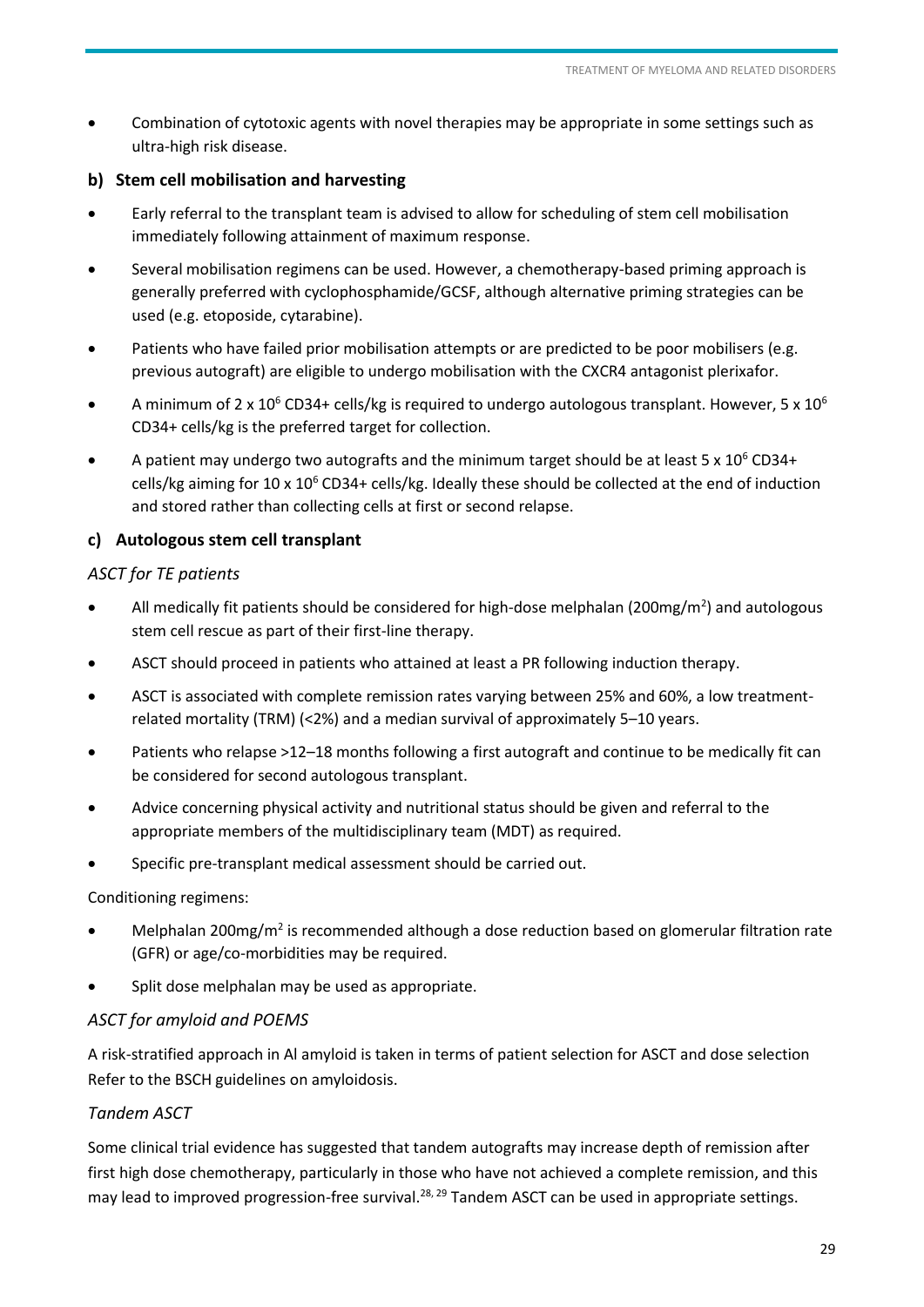#### *ASCT in severe renal failure*

Autologous transplant may be considered for patients with severe renal impairment (creatinine clearance <30ml/min)

- The TRM for patients with a creatinine clearance of 10–30ml/min and who are dialysis-independent is low
- Dose reduction based on creatinine clearance should be considered
- Early involvement of the renal team is important

#### **d) Allogeneic stem cell transplant**

Although it is recognised that the majority of patients with myeloma are not suitable for an allogeneic approach, there are a number of settings and approaches for allogeneic transplantation. It is preferred that this occurs within the context of a suitable clinical trial. Allograft can be considered at the following times:

- at presentation in younger patients
- at first and subsequent relapse.

Both myeloablative and non-myeloablative reduced intensity conditioned transplants can be considered according to individual transplant centre policy and in line with LCA transplant guidelines.

#### **e) Post-transplant consolidation**

A number of clinical trials demonstrate that:<sup>30</sup>

- blocks of treatment post-ASCT can improve response rates evidence for this predominantly comes from investigating the role of VTD which is associated with increasing CR rates and improving progression-free survival<sup>31</sup>
- alkylating agents should be avoided post-ASCT
- bortezomib, if used for induction, may also be have benefit when used post-transplant.

Currently neither post-transplant consolidation nor maintenance post transplant is NHS funded.

#### **f) Post-transplant maintenance**

- Thalidomide can be effective in the maintenance treatment setting if the patient is known to have standard risk disease defined by molecular techniques. However, it is difficult to tolerate and most patients can only tolerate 50mg for <12 months. 30, 32
- Interferon has been shown to be effective in the setting, but is associated with impaired quality of life.
- Lenalidomide has been shown to be effective in this setting but is not licensed. Two large studies have been performed which are associated with improved progression-free survival in both studies and overall survival in one study.  $33, 34$

Currently neither post-transplant consolidation nor maintenance post transplant is NHS funded.

#### **g) Ultra-high risk disease in TE patients**

Ultra-high risk patients have a particularly poor outcome and can be treated intensively where clinically appropriate with the aim of maximising initial response and attempting to maintain remission:

intensive bortezomib-based induction regimens such as VTD-PACE or VTD induction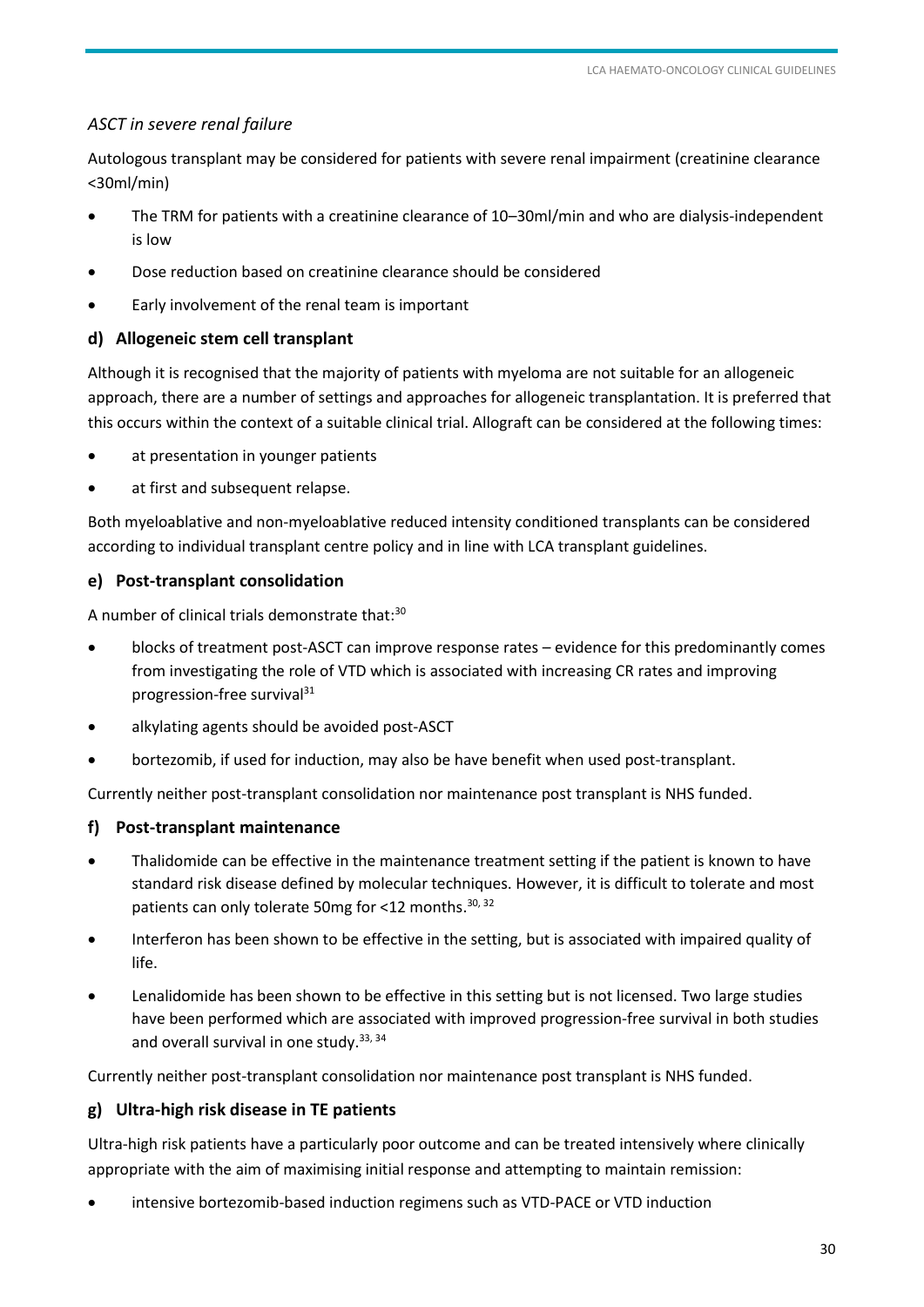- melphalan autologous transplant; consider the use of tandem autograft
- bortezomib and lenalidomide maintenance should be considered.

#### **h) Plasma cell leukaemia**

Plasma cell leukaemia may be primary (60%) or secondary (40%) and is defined as the presence of >20% circulating plasma cells or an absolute level of  $2 \times 10^9$ /L plasma cell in the peripheral blood.

Plasma cell leukaemia should be considered as an ultra-high risk disease setting. All patients with plasma cell leukaemia should be managed in centres with appropriate expertise and relevant clinical trials.

Several intensive combination approaches have been described for plasma cell leukaemia including VTD-PACE and VTD35.

Where appropriate, early consolidation using autologous transplant should be carried out.

Allogeneic transplant may be appropriate in this setting, but should not be done unless a stable remission can be induced.

#### **6.5.1.2. Transplant non-eligible patients**

- The goal of non-intensive treatment for myeloma is the sustained control of disease with long progression-free survival and overall survival while maintaining quality of life.
- Wherever possible, patients should be offered entry into a clinical trial.
- Treatment should be chosen according to co-morbidities and performance status.
- Fluorescence in situ hybridisation (FISH) retains prognostic value in this patient group.

#### **a) Induction**

Based on clinical trial evidence, treatment with bortezomib/alkylator/corticosteroid (e.g. VMP) is recommended as first-line therapy.<sup>36, 37</sup> An alternative is CVD.

For patients who are unable to attend hospital regularly or for whom oral therapy is considered more appropriate, MPT or CTDa are a suitable alternative27.<sup>38</sup>

While recent trial data (e.g. the MM020 study) suggest a possible role for lenalidomide-based therapy, it is not currently licensed and is not funded by the National Institute for Health and Care Excellence (NICE)/NHS England. 39

Performance status and frailty indices are important prognostic factors and may be more important than molecular tests in the elderly age group.

#### **b) Ongoing treatment post-induction**

Maintenance therapy following induction has been associated with improving progression-free survival and possibly overall survival in this patient group. In addition potential benefits in terms of PFS must be weighed carefully against the risk of adverse events and ongoing therapy.<sup>30</sup>

Thalidomide in non-high risk patients can be considered, although even at low dose (50mg/day) it is poorly tolerated for prolonged therapy.

Lenalidomide maintenance has been demonstrated to be associated with significant improvement in progression-free survival following IMiD-based induction in this setting and can be considered.<sup>40</sup> However, it should be noted that it is currently neither licensed nor NICE approved for this indication.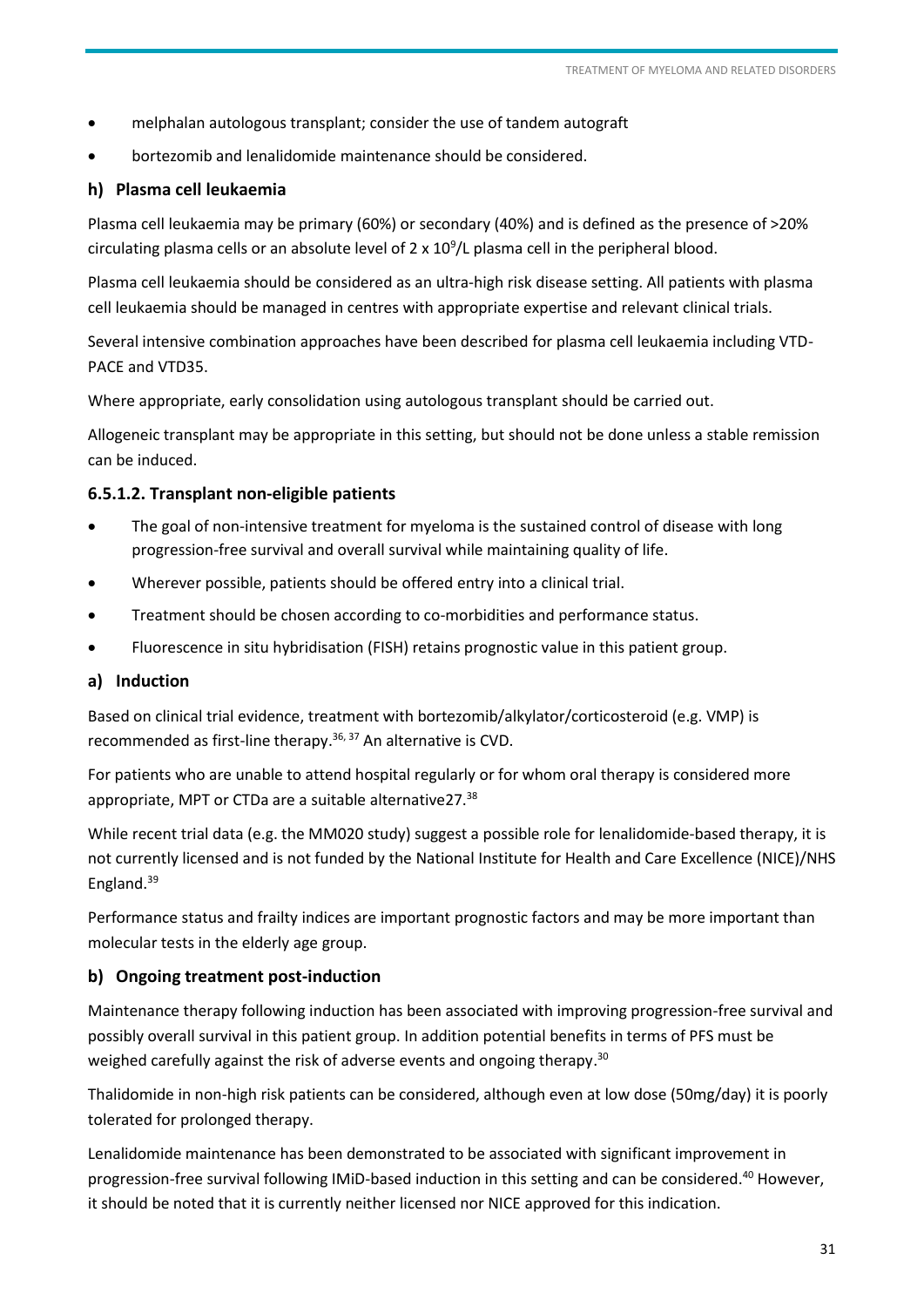#### **6.5.1.3. Patients with severe renal failure**

Up to 30% of newly diagnosed patients present with evidence of renal impairment (creatinine >200µmol/L) and renal failure is associated with a reduction in response rate, progression free survival and overall survival rates.

- Early involvement of a consultant nephrologist is recommended for advice on renal support and possible renal replacement therapy.
- Reversal of renal failure is of paramount importance and may be achieved by rapid reduction of light chain load.
- The use of apheresis/dialysis has not consistently been shown to be of benefit and should only be carried out in the context of a clinical study or for symptomatic control.

Following confirmation of a diagnosis of myeloma, therapy should be initiated immediately.<sup>41</sup>

- Bortezomib, thalidomide and dexamethasone combinations are appropriate in this setting and do not require dose modification in renal failure.
- Emerging evidence suggests that bortezomib-containing regimens are particularly effective at inducing an early reduction of light chains with potential for reversal of renal failure.<sup>26</sup>
- For patients for whom salvage of renal function remains a possibility, regular SFL should be monitored (weekly, pre-dialysis) and in the absence of improvement in renal function or significant reduction in light chain load, consideration should be given to using salvage therapy with a secondline therapy.
- Standard frontline therapeutic regimens can be utilised but often require dose modifications as a result of the reduced glomerular filtration rate.
- Melphalan should be dose reduced by 50% if GFR <40ml/min with increases in melphalan dose in subsequent courses as tolerated.
- Cyclophosphamide should be administered at 75% dose if GFR 10–50 ml/min and 50% dose if GFR <10ml/min.
- Lenalidomide requires dose adjustment depending on the degree of renal impairment according to manufacturer's algorithm.
- High dose SACT and stem cell transplant can be carried out in patients receiving regular dialysis; improvement/reversal of renal dysfunction may occur. However, morbidity and mortality are higher. Close liaison between the renal and transplant teams is essential.

#### **6.5.2. Primary relapsed and refractory disease**

The strict definition of relapsed and refractory myeloma, as defined by the IMWG, is disease that is nonresponsive while on salvage therapy, or progresses within 60 days of the last therapy in patients who have achieved minimal response or better at some point previously before then progressing in their disease course.

Treatment for this group of patients is difficult, particularly if they have already received and are resistant to the above-mentioned therapies. Patients should be considered for early phase clinical trials. Novel combinations of previously received therapies may be appropriate, or single agent alkylating or corticosteroids with palliative intent.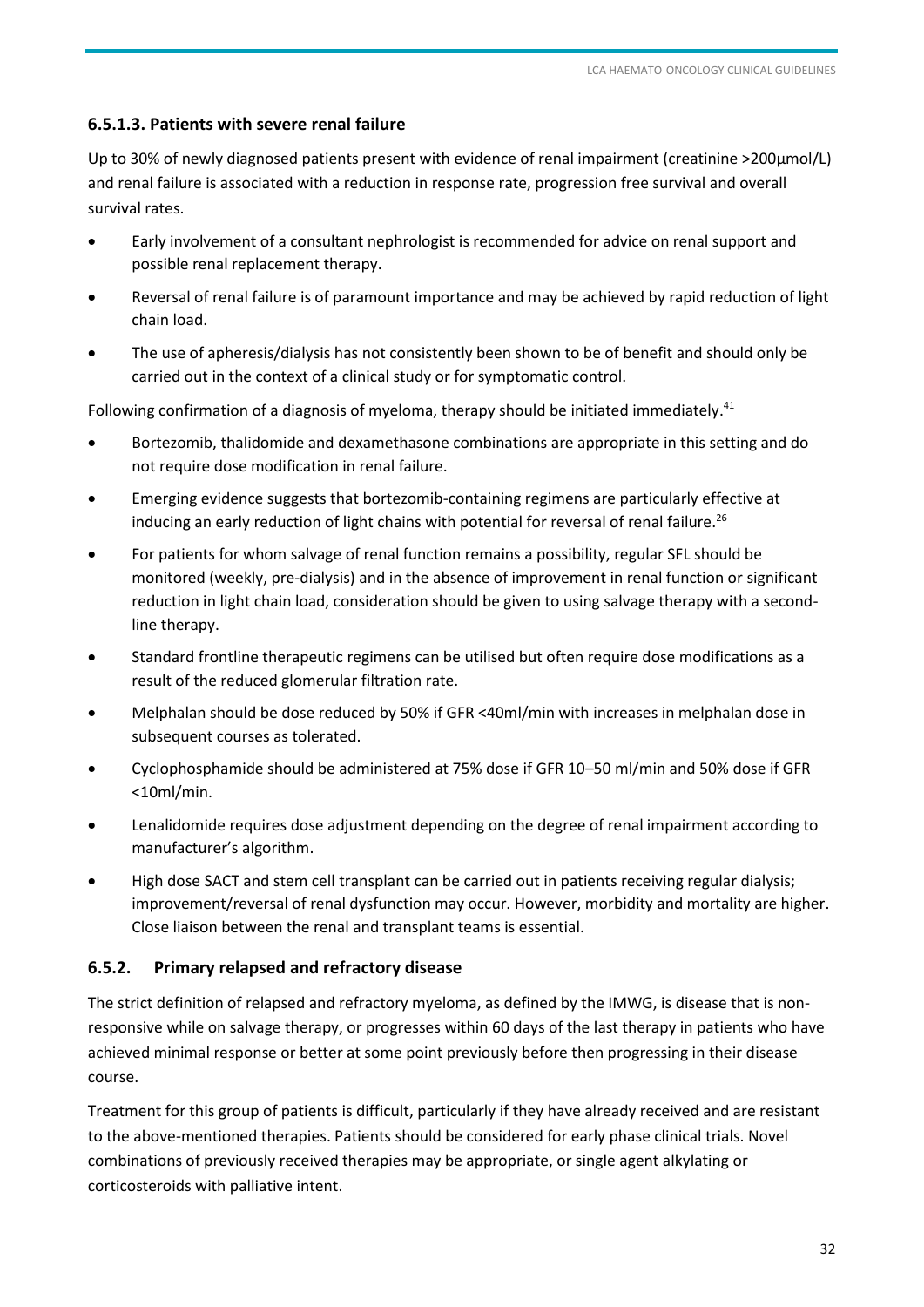#### **6.5.2.1. Primary refractory – intensive approach**

Primary refractory disease is rare with current therapeutic approaches.

- Treatment with bortezomib-based therapies are appropriate if a thalidomide first-line therapy has failed and should be given to maximise response prior to stem cell harvesting and ASCT.
- If primary refractory to a bortezomib-based induction, consider dose intensification or use of a lenalidomide-based combination therapy (e.g. CRD).
- Triplets are more effective than doublets and combination regimens (e.g. VTD, VTD-PACE) can be appropriate in certain settings.
- The aim should be to get patients to ASCT with high dose melphalan.

#### **6.5.2.2 Primary refractory disease – non-intensive approach**

Primary refractory disease is more common in this group of patients.

- Treatment with bortezomib-based therapies is appropriate if a thalidomide first-line therapy has failed and should be given to maximise response prior to stem cell harvesting and ASCT.
- If primary refractory to a bortezomib-based induction, consider dose intensification or use of a lenalidomide-based combination therapy (e.g. CRD).
- Triplets are more effective than doublets but in this setting toxicity needs to be considered.
- Care should be taken in frail patients or patients with a low performance status or co-morbidities.

#### **6.5.2.3. Relapsed disease**

- With each successive relapse the progression-free survival becomes shorter.
- Relapse may occur with a rise in light chains only in patients who previously had a detectable paraprotein, a phenomenon known as light chain escape.
- At each relapse the disease becomes more resistant.
- At each relapse patients should be considered for clinical trial entry.
- If a long PFS is seen with a treatment it may be appropriate to use it again at relapse.
- If a short PFS was seen with a treatment, or the rate of relapse is rapid, swapping to a therapy with different mechanisms of action is appropriate.
- Relapse on ongoing treatment is a special situation and needs to be managed appropriately.

#### *First relapse*

- The aim is to maximise response and prolong progression-free survival.
- Bortezomib-based regimens are recommended by NICE in this setting.
- Triplet combinations are more effective than doublets.
- Autologous transplant as consolidation can be considered provided the patient is medically fit and first transplant progression-free survival was longer than 12–18 months, or ASCT was not used at first response.
- If bortezomib is contraindicated, lenalidomide is a good alternative.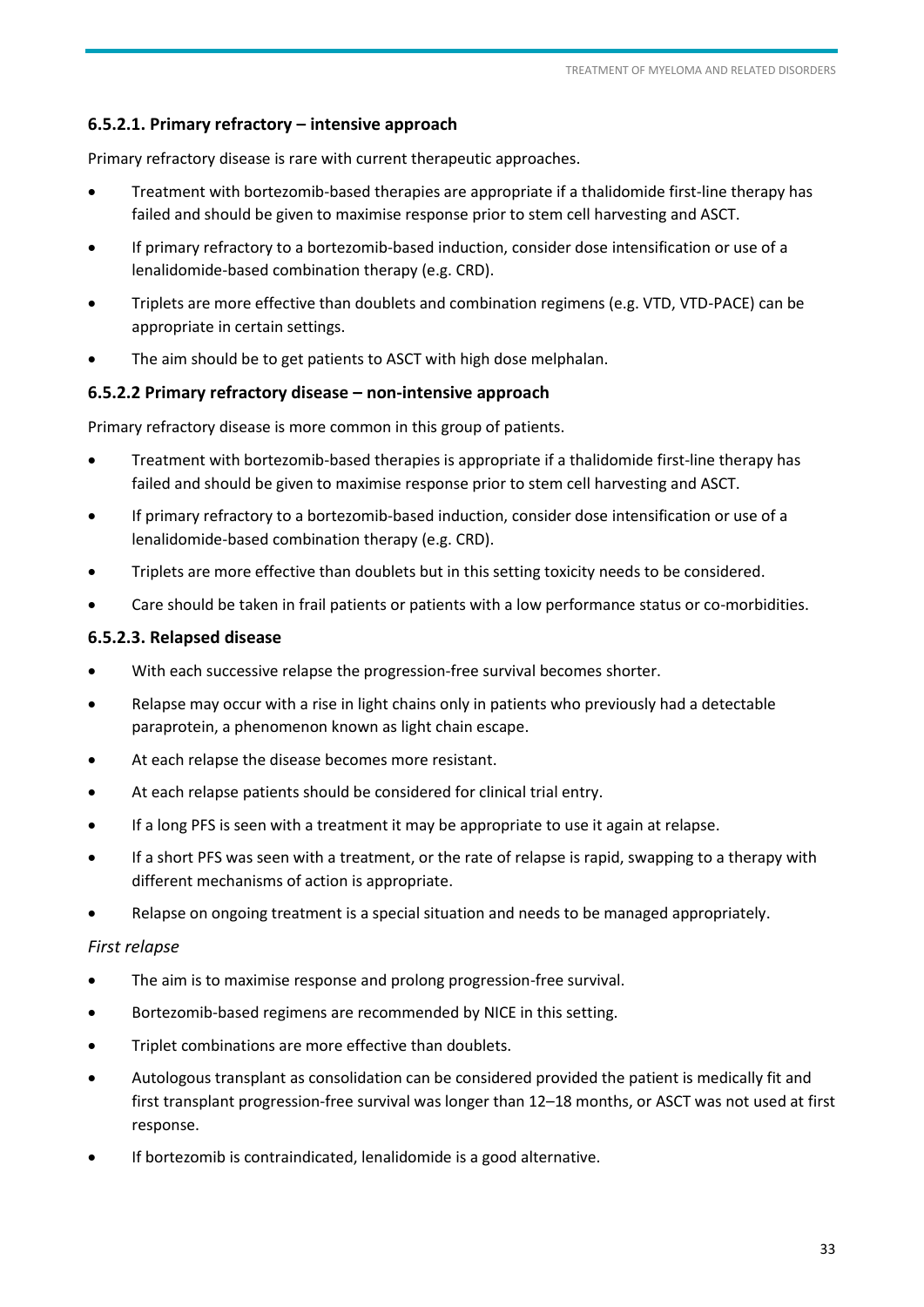If bortezomib was used at presentation and the patient had a good response, rechallenge with bortezomib may be appropriate. If the response to first-line bortezomib was inadequate or associated with unacceptable toxicity, lenalidomide should be used (funded via the NCDF).

#### *Second relapse*

- Lenalidomide is indicated by NICE at second relapse.
- Triplets such as CRD are more effective than doublets such as RD.
- Treatment should be continued to maximal response and then the dexamethasone stopped and lenalidomide continued as a single agent until disease progression.
- At biochemical progression, dexamethasone or cyclophosphamide can be added back into the backbone of lenalidomide therapy.
- Autologous transplant as consolidation can be considered provided the patient is medically fit and first transplant progression-free survival was longer than 12–18 months, or ASCT was not used at previous response.

#### *Third and subsequent relapse*

- Pomalidomide combinations can be used via the NCDF.
- Bendamustine combinations can be used via the NCDF.
- Use other novel combinations including VTD and VRD.
- Use conventional chemotherapy combinations such as intermediate dose melphalan.
- Carfilzomib has activity in this setting. (Not NHS funded)
- Patients should be entered into clinical trials.

#### **Solitary plasmacytoma**

- The treatment of choice is localised radical radiotherapy but detailed imaging (WB-MRI or PET-CT) is mandatory.
- Rapid referral/close liaison with the clinical oncology team is recommended.
- In some instances (e.g. large plasmacytoma or patients with high risk disease) it may be appropriate to consider myeloma-like treatment or high dose therapy.
- Patients will be reviewed following treatment in the MDT meeting to allow the response assessment to be formally recorded.

#### **6.5.3. Multiple solitary plasmacytomata of bone**

- In many instances it is appropriate to treat patients with multiple plasmacytomata as myeloma.
- This rare situation requires specific MDT discussion.

#### **6.5.4. Extramedullary plasmacytoma**

It is important to check histology on these cases. Cases located in the head and neck, solitary in nature with no history of previous myeloma, are often related to marginal zone lymphomas. Treatment can involve local radiotherapy or treatment as per approaches used in marginal zone lymphomas.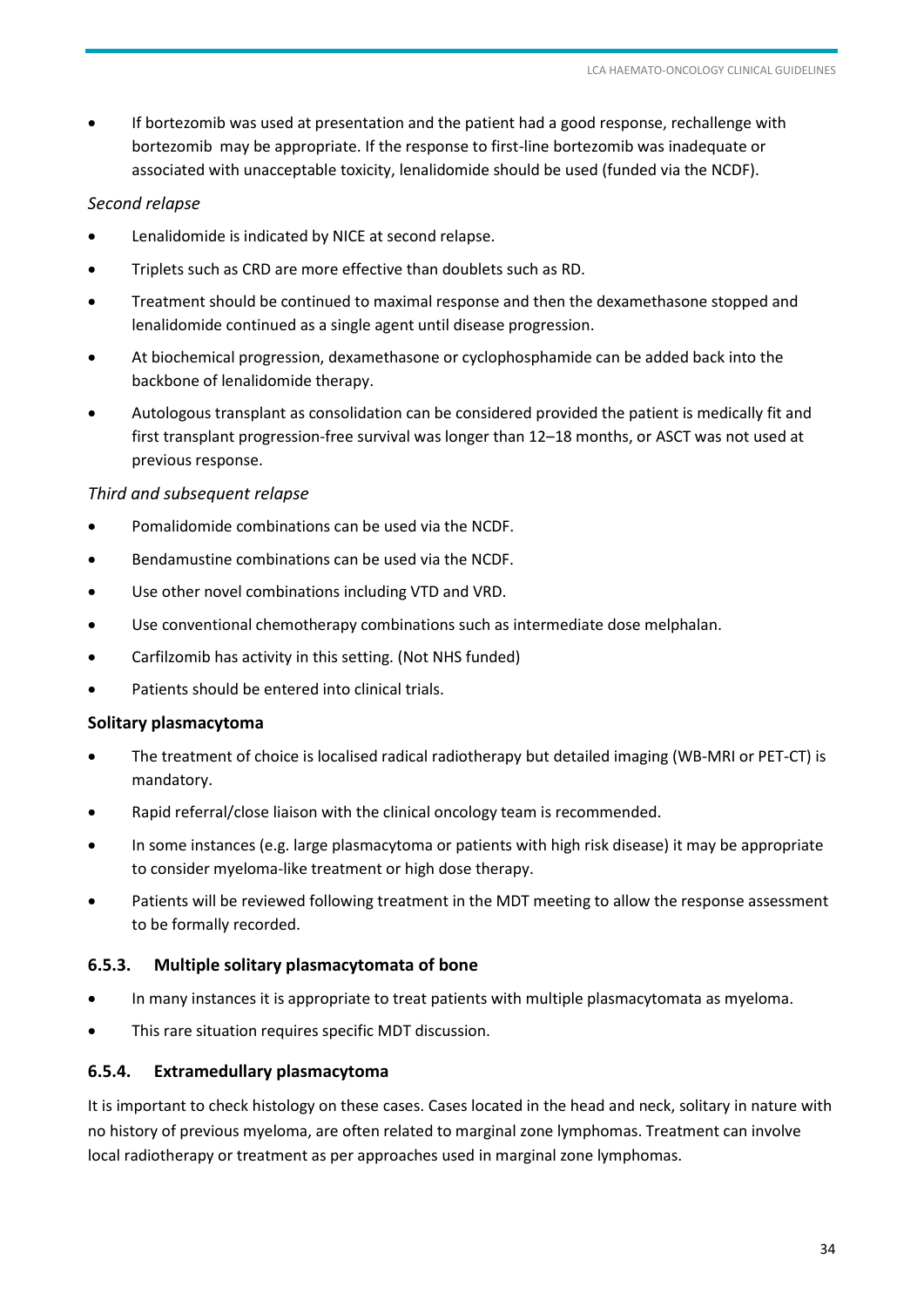# <span id="page-34-0"></span>6.6. Systemic anti-cancer treatment (SACT) for Waldenström's macroglobulinaemia

For asymptomatic or "smouldering" WM as with other indolent lymphoproliferative disorders, a watch and wait approach is indicated.

Indications for treatment are as follows:

- hyperviscosity
- B symptoms
- cytopenias
- symptomatic adenopathy/organomegaly
- cryoglobulinemia
- cold agglutinin disease
- neuropathy
- amyloidosis

Wherever possible patients should be entered into clinical trials.

Factors to take into account when symptomatic disease and treatment initiation: ECOG performance status, age, co-morbidities, cytopenias, hyperviscosity symptoms and need for rapid symptom control, bulky disease, symptomatic peripheral neuropathy and eligibility for high dose therapy and stem cell transplantation. Response to treatment is assessed as per the consensus guidelines from the international workshop on WM (see [Annex 5\)](#page-58-1). The currently used regimens are listed i[n Annex 6.](#page-59-1)

- Patients >65yrs/high dose therapy ineligible: First line therapy
	- Chlorambucil +/- prednisolone +/- rituximab may be appropriate for older, frailer patients.
	- Dexamethasone/rituximab/cyclophosphamide (DRC) can be offered to patients with cytopenias.
	- Fludarabine or cladiribine +/- rituximab +/- cyclophosphamide. Prolonged lymphopenia and higher risk of infections from purine analogues should be borne in mind.
	- Single agent rituximab weekly x4 is an option for patients who cannot tolerate chemotherapy. It is important to remember that patients with a high IgM may require prior plasmapheresis due to the risk of 'IgM flare' following rituximab administration.
	- R-Bendamustine may be preferable in the setting of neuropathy
- Patients <65yrs / high dose therapy eligible: First line therapy
	- R-CHOP can be considered for bulky disease
	- R-bendamustine may be preferable in the setting of neuropathy
	- R-bortezomib +/- dexamethasone can be useful to reduce paraprotein load quickly in the setting of hyperviscosity.
	- DRC
- Relapsed/refractory disease

Management of relapse and refractory WM disease depends on the time of relapse, the type and number of previous therapies, the ECOG performance status, age and patient co-morbidities at relapse and the nature of relapse. In patients who maintain a response >1year after cessation of their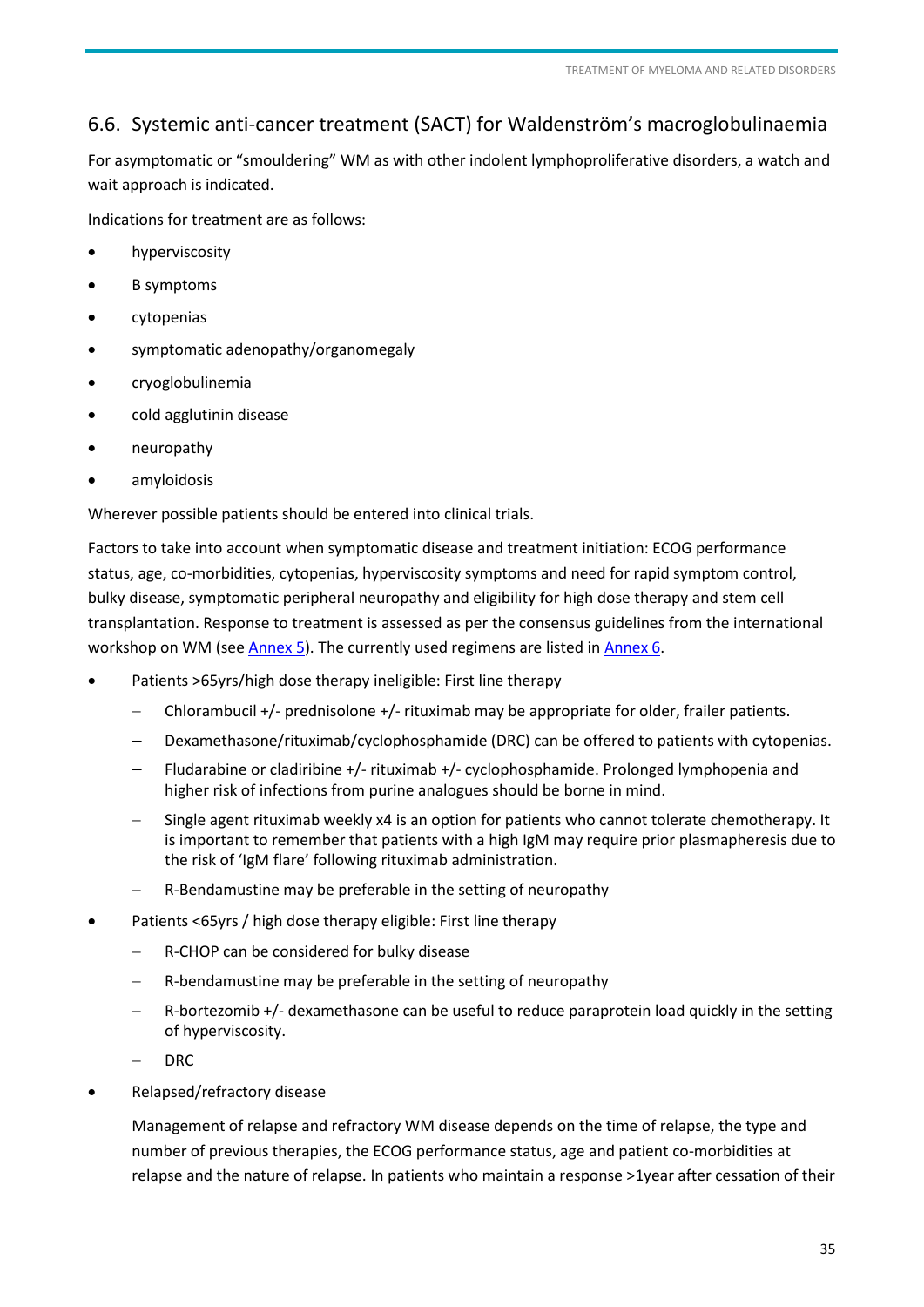1<sup>st</sup> line treatment, it may be reasonable to repeat the same regimen. If high dose therapy is planned, avoid purine analogues as these may affect stem cell collection.

- Bortezomib can be used (with rituximab) in patients who have received prior therapy with alkylating agents and purine analogues (CDF 2014)
- Autologous stem cell transplant may be considered in patients who relapse <12 months or have an aggressive clinical course but achieve a CR/PR with <10% lymphocytosis in the bone marrow.
- Allogeneic stem cell transplant may be an option in fitter patients <60 yrs of age who have a HLA identical donor in the setting of multiply relapsed disease or failure to respond to >2 lines of treatment, provided they achieve a CR/PR.
- Novel therapies for LPL, ideally if available within a clinical trial, should be considered in refractory disease. These include thalidomide, lenalidomide, alemtuzumab, everolimus, carfilzomib, pomalidomide, ibrutinib, idealalisb and ofatumumab.
- WM-associated amyloidosis
	- A brisk response to reduce the paraprotein and light chain load is important to curb amyloid deposition, especially in the heart and kidneys. The preferred option for initial therapy is therefore a bortezomib containing regimen such as bortezomib/dexamethasone/rituximab. An alternative in bendamustine in combination with dexamethasone and rituximab. Autologous transplantation as consolidation should be considered in eligible patients.

#### **6.6.1. Disease-related complications specific to WM**

- Hyperviscosity is found in less than 15% of patients at diagnosis but can be life-threatening. Patients with symptomatic hyperviscosity and/or neuropathy can be referred for plasmapheresis. Plasmapheresis should be instituted promptly:
	- in patients with signs/symptoms of hyperviscosity irrespective of plasma viscosity (PV)
	- in patients with PV >5.5mPa
	- in patients with high vascular risk .Systemic therapy should be started simultaneously or soon after plasmaperesis.

Avoid transfusion in patients with hyperviscosity/high PP.

- IgM-associated peripheral neuropathy most commonly manifests as a distal symmetrical sensorimotor neuropathy. Testing of serum antibodies to MAG (myelin associated glycoprotein), GM1 (ganglioside M1) and sulfatide supports the diagnosis but their absence does not exclude it. Treatment in the form of steroids, plasma exchange or IVIg is indicated for progressive neuropathy interfering with function.
- Cryoglobulinemia symptoms and signs of type I (Raynaud's phenomenon, acrocyanosis, necrosis, ulcers, purpura) result from impaired blood flow in small vessels due to cryoprecipitation. The mechanism in type II cryoglobulinemia is the precipitation of IgG-IgM immune complexes resulting in glomerulonephritis, proteinuria, arthralgia and neuropathy. Symptomatic cryoglobulinemia may require treatment with intensive plasma exchanges in conjunction with corticosteroids, cyclophosphamide or azathioprine. Patients with hepatitis C associated cryoglobulinemia should receive indicated anti-viral treatment. Patients should be given advice on keeping peripheries warm.
- Cold haemagglutinin disease chronic autoimmune haemolysis can occur with cold exposure to due to cold agglutinin activity of the IgM paraprotein in some cases (<10%). RBC agglutination in the peripheral circulation can result in Raynaud's phenomenon, acrocyanosis and livedo reticularis. Supportive transfusions and keeping the body warm should be advised. Treatment of recurrent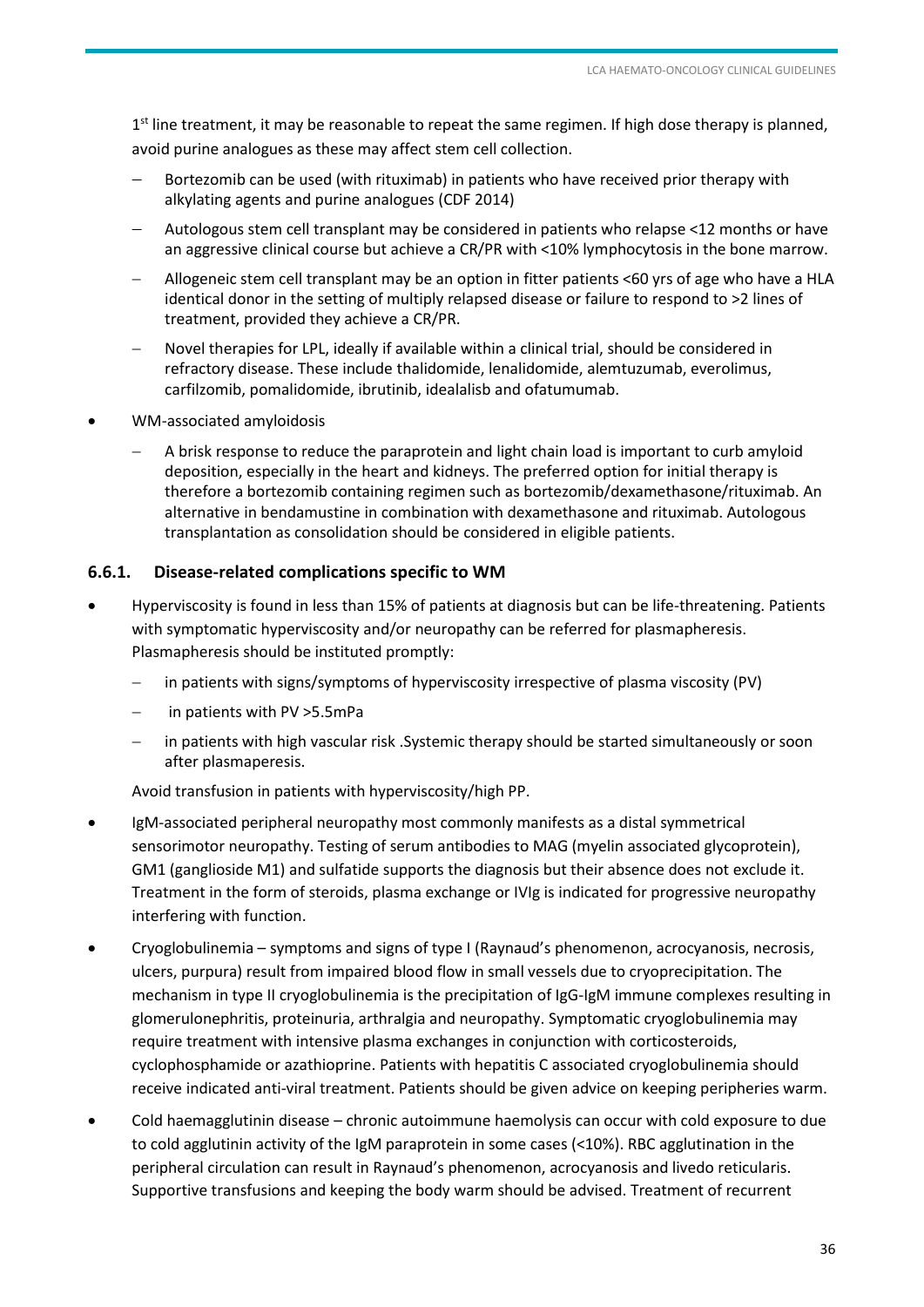episodes of non- responsive severe haemolysis included steroids, alkylating agents, purine analogues but not proven efficacious. The use of anti-CD20 antibody achieved response rates of 45–58% but not sustainable responses. The combination of anti-CD20 and fludarabine showed 76% response rate.

- Rare complications
	- Amyloidosis: fatigue, weight loss, macroglossia, organomegaly/cardiomegaly, peripheral and autonomic neuropathy are common manifestations.
- Autoimmune cytopenias refer to the LCA guidelines on chronic lymphocytic leukaemia and B-prolymphocytic leukaemia.
- Rare complications
	- Bing-Neel syndrome: CNS involvement in WM is rare. Signs and symptoms are related to the sites of CNS infiltration. Treatment options are limited but chemotherapy with IDARAM may be considered.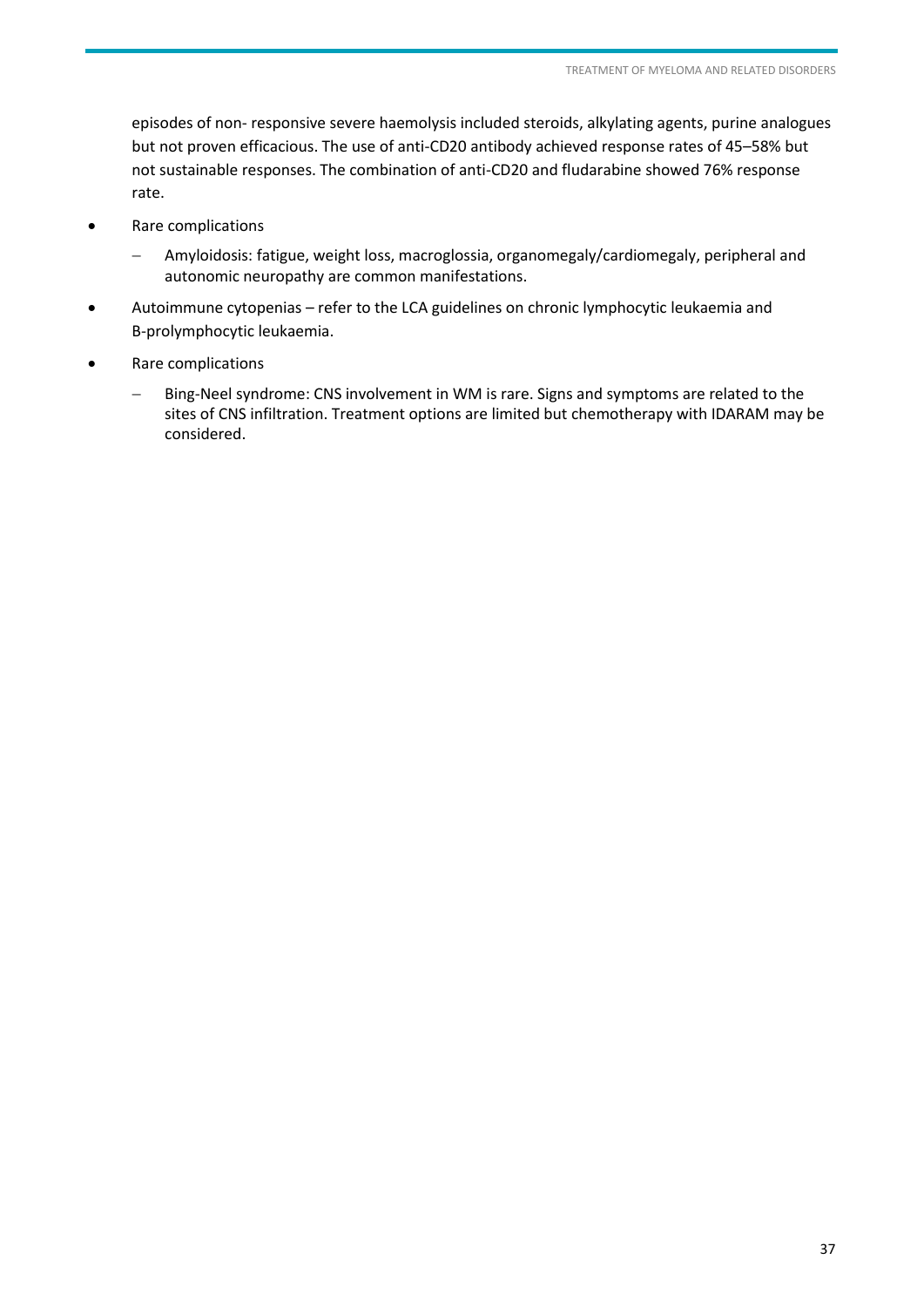#### <span id="page-37-0"></span> $7.$ Management of Myeloma Emergencies and Complications

# <span id="page-37-1"></span>7.1. Spinal cord compression pathway

#### See [LCA Acute Oncology Clinical Guidelines.](http://www.londoncanceralliance.nhs.uk/media/102776/lca-acute-oncology-clinical-guidelines-updated-november-2014-.pdf)

- Spinal cord compression due to malignant infiltration or vertebral collapse requires immediate management and referral.
- Spinal cord compression is best investigated by magnetic resonance imaging (MRI) to define the site and extent of tumour. An assessment of spinal stability can also be made. If MRI is not possible then urgent computed tomography (CT) scan should be performed.
- If there is evidence of spinal cord compression, the patient should be discussed and follow the treatment pathway for cord compression in myeloma.
- Dexamethasone 40mg daily or methyprednisolone 1.5g should be commenced immediately.
- Refer as a matter of urgency to the on-call clinical oncologist (<24 hours) for consideration of local radiotherapy.
- Where appropriate, discussion should also be undertaken with the on-call neurosurgical team for consideration of the appropriateness of surgical decompression or the orthopaedic team for discussion about spinal stability.
- Referral to the multidisciplinary team and allied healthcare professionals should be considered for support and rehabilitation from neurological deficits.

# 7.2. Hypercalcaemia

- Mild hypercalcaemia can be corrected with fluid replacement using intravenous normal saline.
- Severe hypercalcaemia (≥2.9 mmol/L) should be corrected using intravenous fluid and an intravenous bisphosphonate (e.g. zoledronic acid 4mg or pamidronate 90mg).
- Bisphosphonate therapy may need to be repeated after 3–5 days if hypercalcaemia is not controlled. Zoledronic acid is the most effective but requires dose adjustment if there is renal impairment.
- Bisphosphonate contraindicated or refractory patients may respond to corticosteroids.
- Systemic anti-cancer treatment (SACT) should be initiated rapidly.
- For bisphosphonate and corticosteroid refractory patients, consideration can be given to the use of calcitonin or denosumab.

# 7.3. Hyperviscosity

- Hyperviscosity may develop in patients with high serum paraproteins and can be associated with blurred vision, headaches, mucosal bleeding and dyspnoea due to heart failure.
- Measure plasma viscosity (PV) level. A level <5 mPa is not normally associated with hyperviscosity.
- Intravenous fluids and SACT should be instituted promptly.
- Consider urgent 1–1.5 volume plasmapheresis using saline and albumin replacement.
- If plasmapheresis is not immediately available but there is significant hyperviscosity, consider isovolaemic venesection with N. saline IV fluid replacement.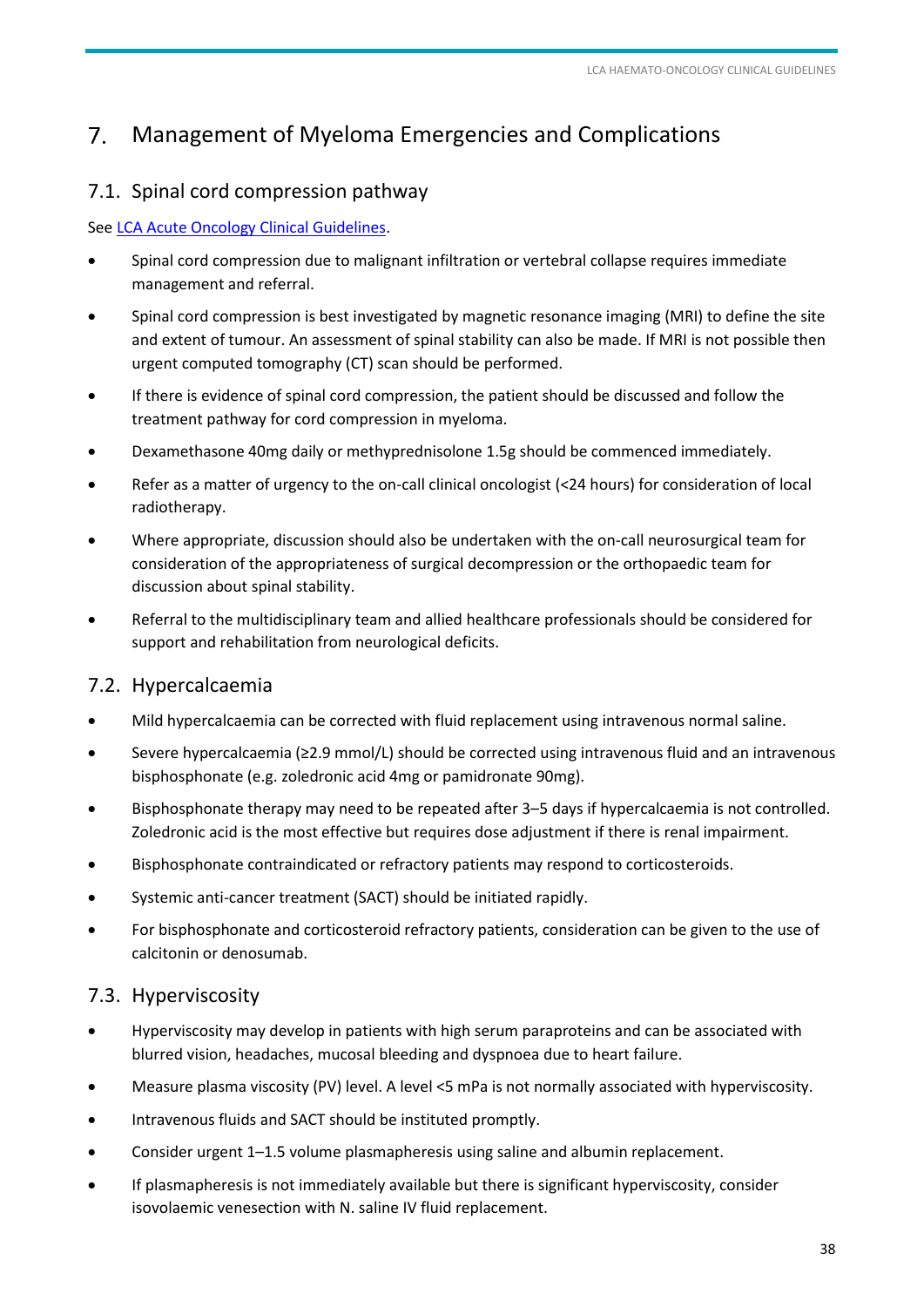- <span id="page-38-0"></span>Measure PV pre- and post-intervention.
- Avoid red cell transfusion if possible. If red cell transfusion is necessary, exchange transfusion should be performed.

# 7.4. Renal failure

This is often multifactorial but is often related to the light chain load and can be potentiated by hypercalcaemia, dehydration, infection and the use of nephrotoxic drugs.

- Adequate hydration should be maintained in all patients (fluid intake >2.5L/day), to preserve renal function.
- Potentially nephrotoxic drugs (e.g. non-steroidals, radiographic contrast agents, aminoglycosides) should be avoided.
- Close liaison with the renal team is recommended for patients with impaired renal function/established renal failure.
- Consider rapid SACT if renal failure is directly due to cast nephropathy or light chain/amyloid deposition. Initial therapy with dexamethasone 40mg OD or methylprednisolone 1.5g IV daily followed by prompt combination SACT.

# 7.5. Infection

- Myeloma is associated with an increased risk of infection as a result of deficits in the immune system and as a complication of treatment.
- Febrile events should be treated promptly with broad spectrum antibiotics. Intravenous antibiotics are required for severe infection and neutropenic sepsis.
- Aminoglycosides should be avoided if possible to reduce the risk of renal impairment.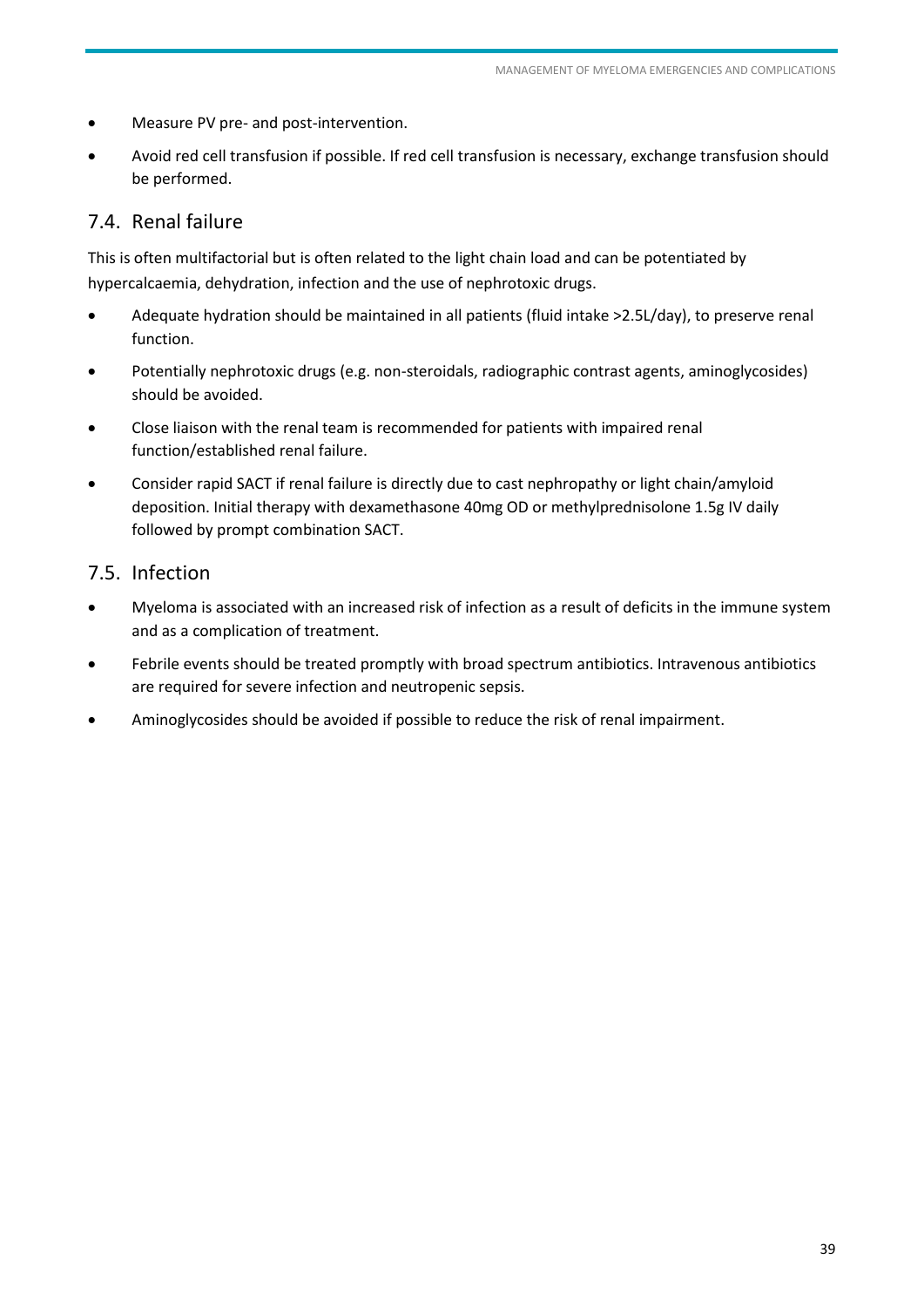#### <span id="page-39-1"></span><span id="page-39-0"></span>8. Supportive Care and Common Treatment-related Complications

- Anaemia
- Bleeding severe thrombocytopenia
- Bleeding coagulopathy
- Peripheral neuropathy
- Radiotherapy
- Pain management
- Bone disease
- Thromboprophylaxis for patients on IMiD drugs (thalidomide, lenalidomide and pomalidomide)
- Infections and antimicrobial prophylaxis
- Diarrhoea on long term IMiDS
- Disease-specific complications to WM

# 8.1. Anaemia

Anaemia is a common problem either at diagnosis or later in the disease course. It is often multifactorial due to marrow infiltration, renal impairment, vitamin deficiency and systemic anti-cancer treatment (SACT) induced marrow suppression. Anaemia often improves following disease control by SACT.

- Patients with symptomatic anaemia can be treated with regular blood transfusions in the short term.
- Anaemia associated with renal impairment may respond to erythropoietin and should be managed in conjunction with a renal physician.
- For patients with persistent symptomatic anaemia (haemoglobin/Hb <10g/dl) and in whom haematinic deficiency has been excluded, a trial of erythropoietin should be considered. The dose can be doubled after 4 weeks if Hb increased <1g/dl. The target Hb should be <12g/dl. If there is no response after 8 weeks, erythropoietin should be stopped.
- Note that there is an increased thrombotic risk when erythropoietin is used concurrently with IMiDs and corticosteroids. The choice of thromboprophylaxis should reflect this increased risk.

# 8.2. Bleeding – severe thrombocytopenia

Platelets should be transfused when the platelet count <10 x  $10^9$ /L, or <20 x  $10^9$ /L in the setting of sepsis. If the patient is bleeding, aim for higher platelet counts, depending on extent and site of blood loss. Consider tranexamic acid in order to maintain haemostasis in patients who have bleeding that is difficult to manage only if the patient is in CR (and if the urine dipstick is negative for blood). For patients receiving low molecular weight heparin, consider the possibility of heparin-induced thrombocytopenia (HIT).

# 8.3. Bleeding – coagulopathy

Coagulopathic states are rare in myeloma but may be associated with dys- or hypo-fibrinogenemia or the development of specific clotting factor inhibitors. Investigation with prothrombin time (PT), activated partial thromboplastin time (APTT), thrombin time (TT) and fibrinogen levels should be carried out in the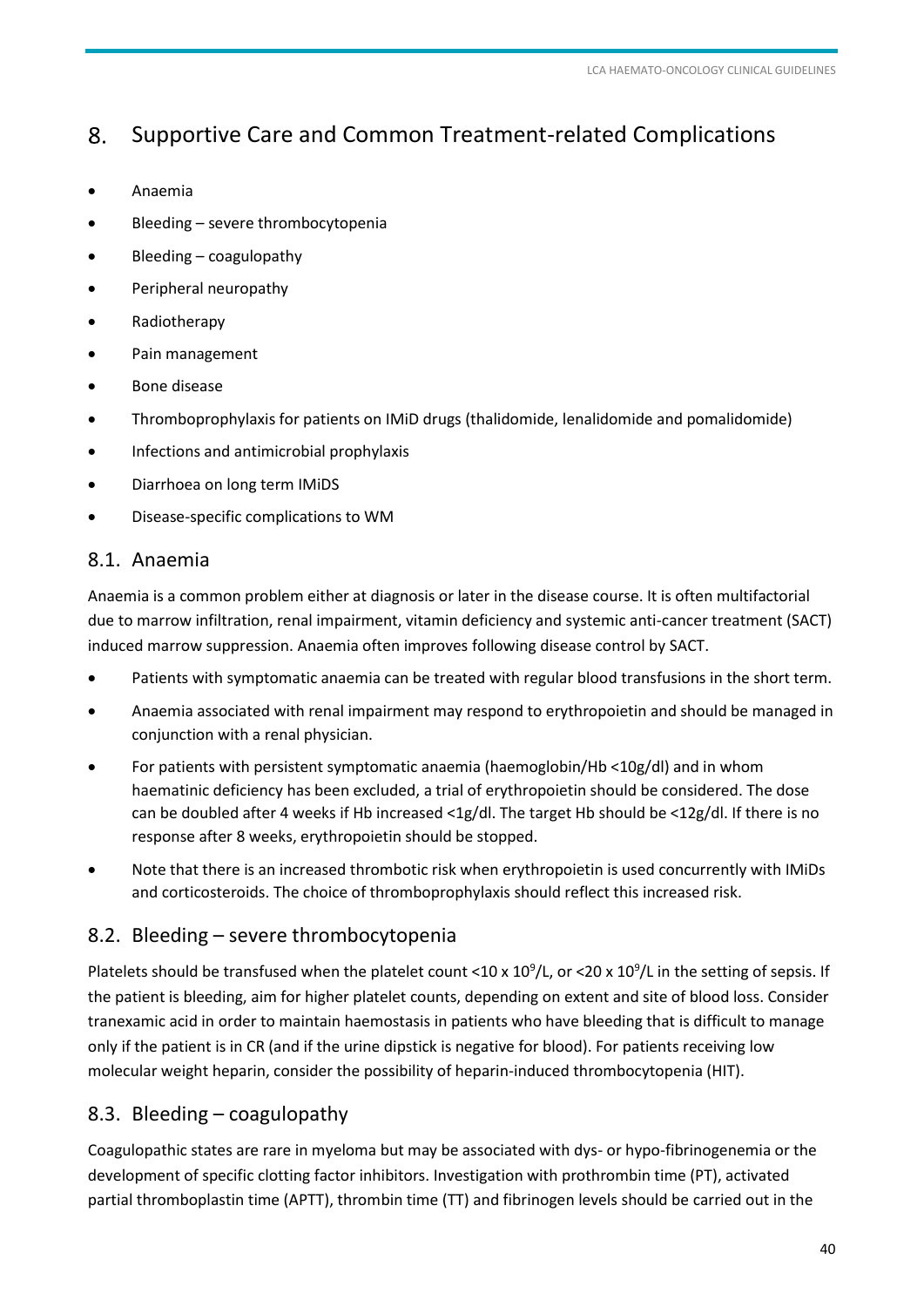<span id="page-40-0"></span>first instance followed by discussion with a specialist haemostasis consultant following detection of specific deficiencies.

# 8.4. Peripheral neuropathy

- Several chemotherapeutic agents for myeloma can be associated with the development of peripheral neuropathy, particularly bortezomib and thalidomide. Development of symptoms is usually associated with cumulative exposure to these drugs but can occur with minimal exposure.
- Symptoms can range from a mild numbness of fingers and toes to severe burning sensation of the extremities. Additionally, symptoms such as tinnitus, visual disturbance, changes in bladder or bowel function, muscle weakness or cramps, erectile dysfunction and decreased ability to sense temperature can all occur.
- Close monitoring of symptoms and appropriate modification of dosing/schedule are critical to prevent the worsening of nerve damage (see individual treatment protocols for dose adjustments).
- Several supportive supplements and reflexology massage have been anecdotally associated with reduction or prevention of neuropathic symptoms. For intractable disease, referral to the pain clinic should be considered.
- The following supplements may be of benefit, with bortezomib-associated symptoms:
	- amitriptyline, pregabalin or gabapentin
	- vitamin B group Complex strong:
	- folic acid 5 mg/d
	- vitamin E 400iu/d
	- fish oil:
		- o omega 3 fatty acids
		- o evening primrose oil
	- acetyl L-carnitine 500mg BD
	- alpha lipoic acid 300mg OD
	- topical cocoa butter
	- capsaicin cream
	- quinine sulphate tablets (for muscle cramps)
	- magnesium 250mg BD for muscle cramps if magnesium levels are low.

#### <span id="page-40-1"></span>8.5. Radiotherapy

This should always occur following full discussion with clinical oncology colleagues.

Radiotherapy may be required for the following:

- spinal cord or cauda equina compression due to myelomatous deposit:
	- patients should be started immediately on steroids and the patients should follow the treatment pathway for cord compression in the LCA (see [section 7.1\)](#page-37-1)
	- in addition, patients should be discussed at the myeloma multidisciplinary team (MDT) meeting
	- where appropriate, radiotherapy should be commenced within 24 hours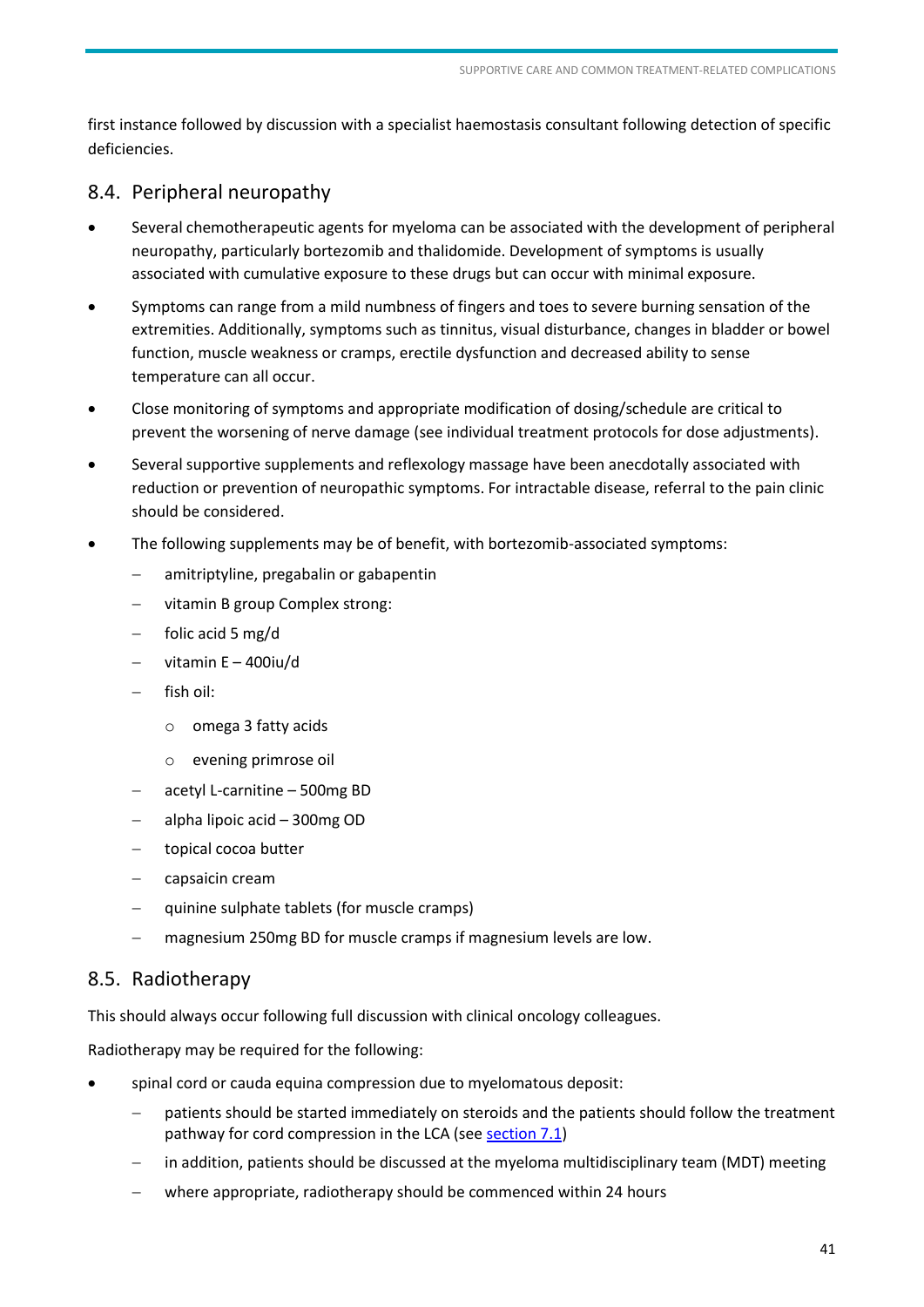- <span id="page-41-0"></span> a magnetic resonance imaging (MRI) scan of the whole spine should be performed to enable accurate localisation of the disease to facilitate radiotherapy
- radiotherapy can be omitted/delayed if the patient is asymptomatic or there has been a complete response to initial steroids or to upfront SACT
- painful bony lesion(s) or extramedullary myelomatous deposit(s) not responding to systemic treatment
- following surgical stabilisation of myelomatous skeletal lesion: radiation should be commenced within 2 weeks if possible and should cover the disease area with amargin.

#### 8.6. Pain management

- Pain is one of the most common symptoms experienced by myeloma patients and control is of paramount importance. It is recommended that pain is managed with the support of symptom control/palliative care teams or pain specialists.
- Analgesia: pharmacological pain management is based on an analgesia ladder that includes simple analgesics (paracetamol), weak opiates (co-codamol, tramadol), strong oral opiates (MST, Oxycodone) and opiate patches (e.g. fentanyl). Non-steroidal anti-inflammatory drugs (NSAIDs) should be avoided in all patients with renal impairment and used in other patients for short durations only (<5 days).
- Amitriptyline, gabapentin and pregabalin are useful for treating neuropathic pain.
- Radiotherapy may be indicated for severe localised pain due to bone infiltration or nerve root compression (se[e Radiotherapy, section 8.5\)](#page-40-1).
- Vertebroplasty/kyphoplasty: focal vertebral damage causing persistent pain (e.g. wedge collapse) despite SACT/radiotherapy may be amenable to vertebroplasty/kyphoplasty. These techniques are usually performed by interventional radiologists. A spinal pathway is currently being developed; however, until it is operational, referral to an orthopaedic surgeon with a special interest in myeloma may be appropriate.
- Following orthopaedic advice, the use of bed rest and spinal braces may be appropriate for back pain and improvement of kyphosis for some patients.

#### 8.7. Bone disease

- All patients with symptomatic myeloma should receive long-term bisphosphonate therapy regardless of whether or not bone lesions are present.
- The Myeloma IX study reported that zoledronic acid is superior to sodium clodronate in terms of reduced skeletal related events and prolonged progression free and overall survival (6 months advantage) but was associated with an increased risk of osteonecrosis of the jaw (3.5% v 0.3%) <sup>42, 43</sup>
- IV Zoledronic acid (4mg monthly over 15/30 minutes) is the bisphosphonate of choice. Dose reduction is recommended if creatinine clearance <60 ml/min.
- It is recommended that a dental assessment is carried out prior to treatment initiation with an IV bisphosphonate with regular dental follow-up and good oral hygiene. Renal function should be carefully monitored with dose reductions in line with manufacturer's guidance.
- Oral calcium and vitamin D supplementation is recommended with zoledronic acid to prevent hypocalcaemia. Any pre-existing vitamin D deficiency should be corrected prior to zometa initiation.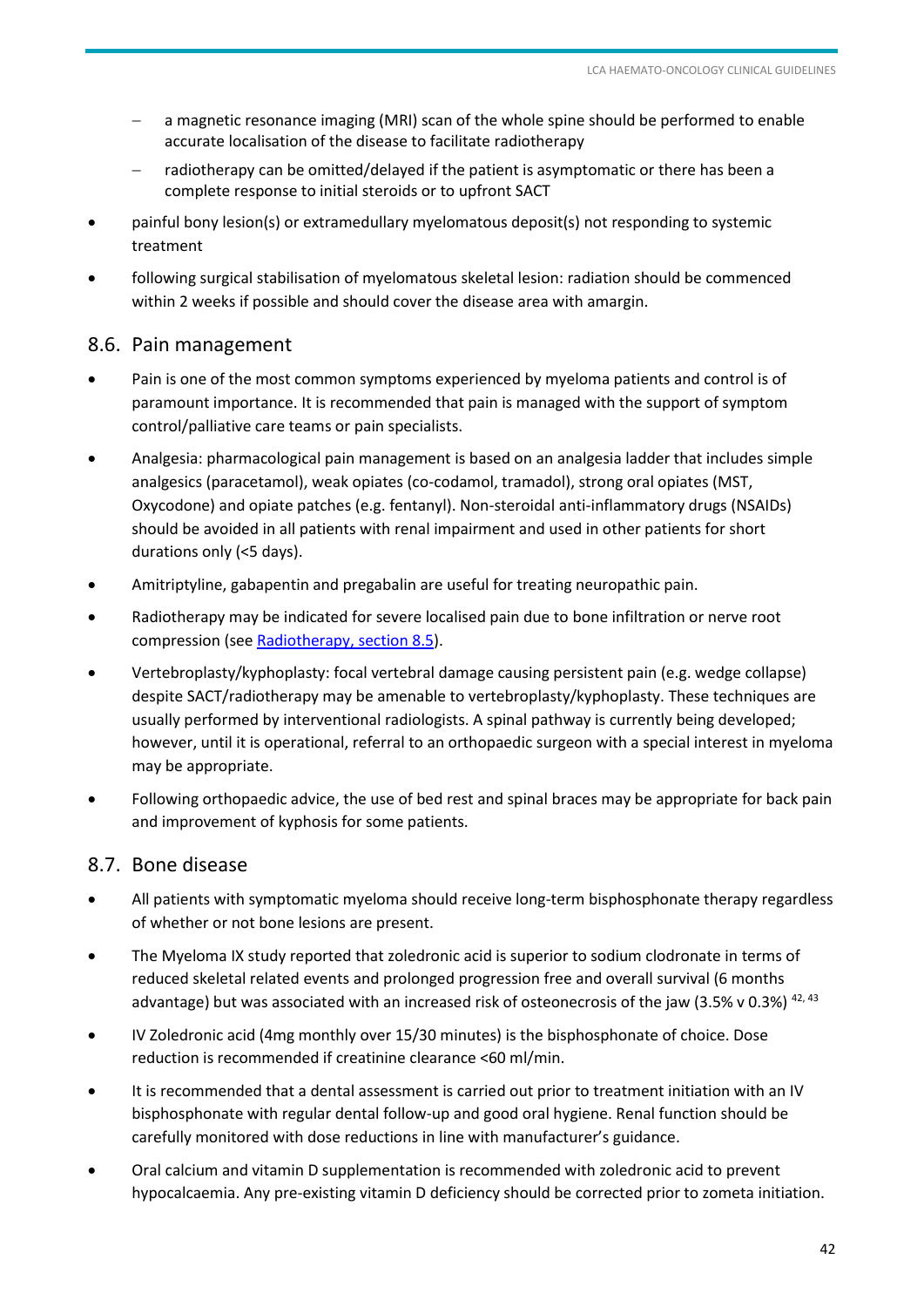- <span id="page-42-0"></span> The required duration of bisphosphonate therapy has not been defined. However, for patients with no active bone disease and who have had prolonged disease control post treatment (CR), stopping therapy can be considered after 2 years. At the time of disease relapse bisphosphonate therapy can be reinstituted.
- Patients who require dental extraction whilst on bisphosphonates should be discussed with the tertiary referral centre for expert dental input.
- In some instances vertobroplasty or kyphosplasty may be appropriate for vertebral fracture/disease for symptom relief. Cases should be discussed with local radiologist or spinal surgeon.
- Where appropriate referral to the multidisciplinary team and allied health care professions should be considered for advice on weight bearing activities and exercise to improve bone health.

# 8.8. Thromboprophylaxis for patients on IMiD drugs

Patients with myeloma who are treated with the IMID drugs (thalidomide, lenalidomide and pomalidomide) are at an increased risk of venous thrombotic events (eg DVT, PE or line thrombosis). The highest period of risk is during the first 4-6 months of therapy. A number of factors further increase the VTE rate and include (but are not limited to) a past history of VTE, limited mobility, surgery, obesity, high tumour burden, acute infection, diabetes, chronic renal disease, cardiac disease, concurrent erythropoietin and complex SACT regimens. All patients should have their thrombotic risk assessed and thromboprophylaxis prescribed. For low risk patients should be prescribed aspirin daily. For higher risk patients low molecular weight heparin (LMWH) or treatment dose warfarin should be used.<sup>3, 44</sup>

# 8.9. Infections and antimicrobial prophylaxis

There is an increased tendency towards the development of infections as a result of disease-associated factors such as hypogammaglobulinaemia and treatment-related factors such as neutropenia. There is an increased risk of early infection related death in myeloma.

- Routine prophylaxis with antibiotics is currently not recommended, although those on treatment may require specific antimicrobial prophylaxis. The routine use of antibiotics at diagnosis is the subject of an ongoing clinical trial (TEAMM).
- Anti-viral prophylaxis is recommended for many patients receiving SACT including bortezomib-based treatment and stem cell transplant. These patients should receive aciclovir 400mg BD.
- Routine anti-fungal prophylaxis is not recommended but fluconazole 100mg OD can be considered for those getting steroid containing regimens.
- *Pneumocystis jirovecii* prophylaxis is recommended for patients receiving high dose steroids and should be considered for those receiving bortezomib-based treatment or post-transplant. Options include oral co-trimoxazole 960mg OD Mon/Wed/Fri, dapsone 100mg daily or nebulised pentamidine 300mg monthly.
- Patients should be screened for previous hepatitis B, hepatitis C and human immunodeficiency virus (HIV) infection before starting SACT. Hepatitis B prophylaxis should be considered if prior hepatitis B infection and should be discussed with local hepatologist.
- All patients are candidates to receive vaccination against influenza, *Haemophilus influenzae* and *Streptococcus pneumoniae* although responses may be suboptimal. Post-transplant vaccination is also advisable.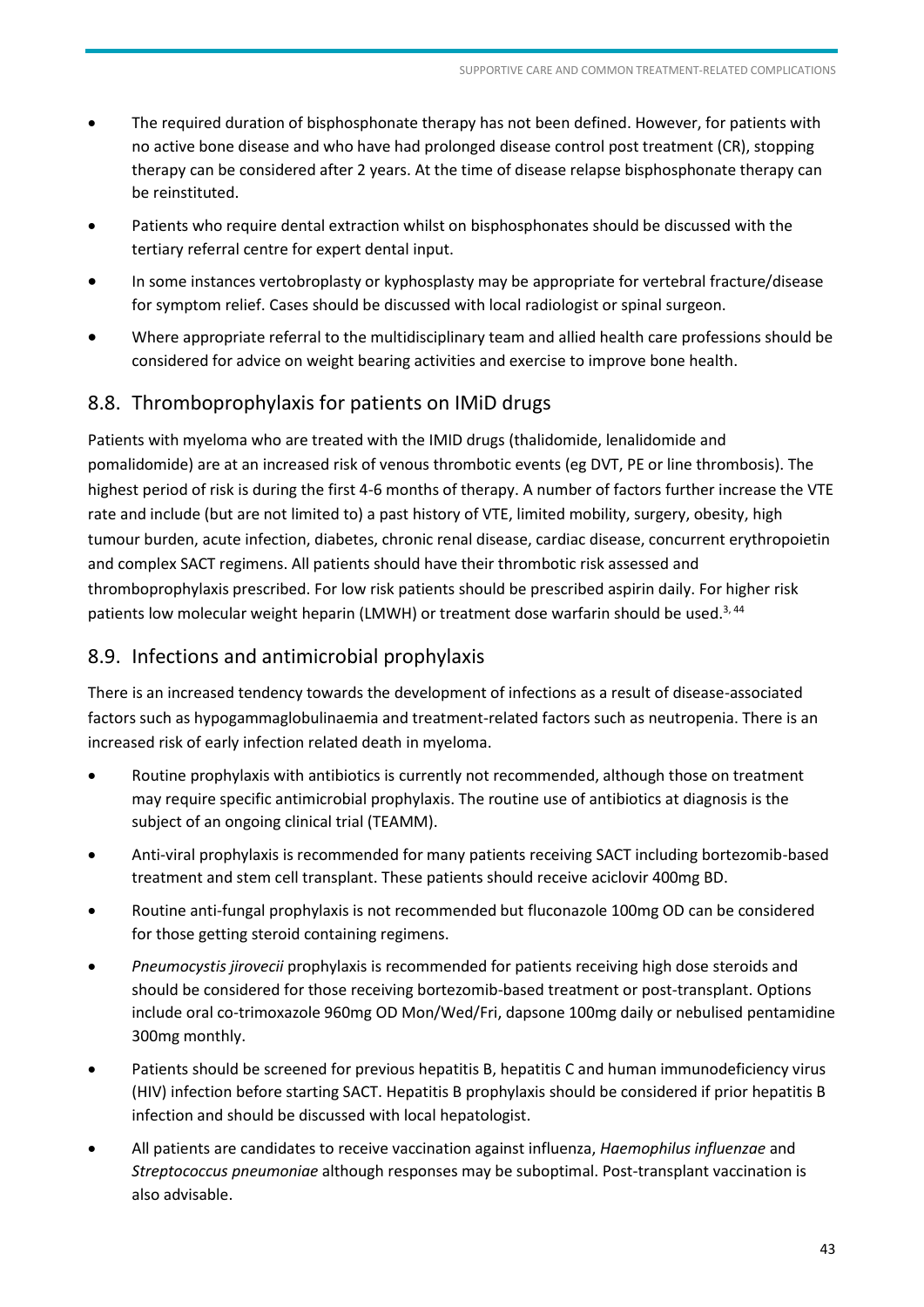<span id="page-43-0"></span> Intravenous immunoglobulins (IvIg): routine IvIg is not recommended. However, patients who suffer from recurrent bacterial infections (≥3 bacterial infections/year requiring treatment), who have hypogammaglobulinaemia and have failed a trial of prophylactic antibiotics may benefit from monthly infusions of IvIg (0.4g/kg). Annual review to assess the efficacy of regular IvIg is required. If the number of recurrent infections has decreased, IvIg should continue.

#### 8.10. Diarrhoea

Therapy with lenalidomide has been associated with onset of diarrhea reported to be associated with bile acid malabsorption. This has been reported to respond to reduction in dietary fat content and/or the use of a bile acid sequestrant such as colesevelam or colestyramine (4g daily).<sup>45</sup>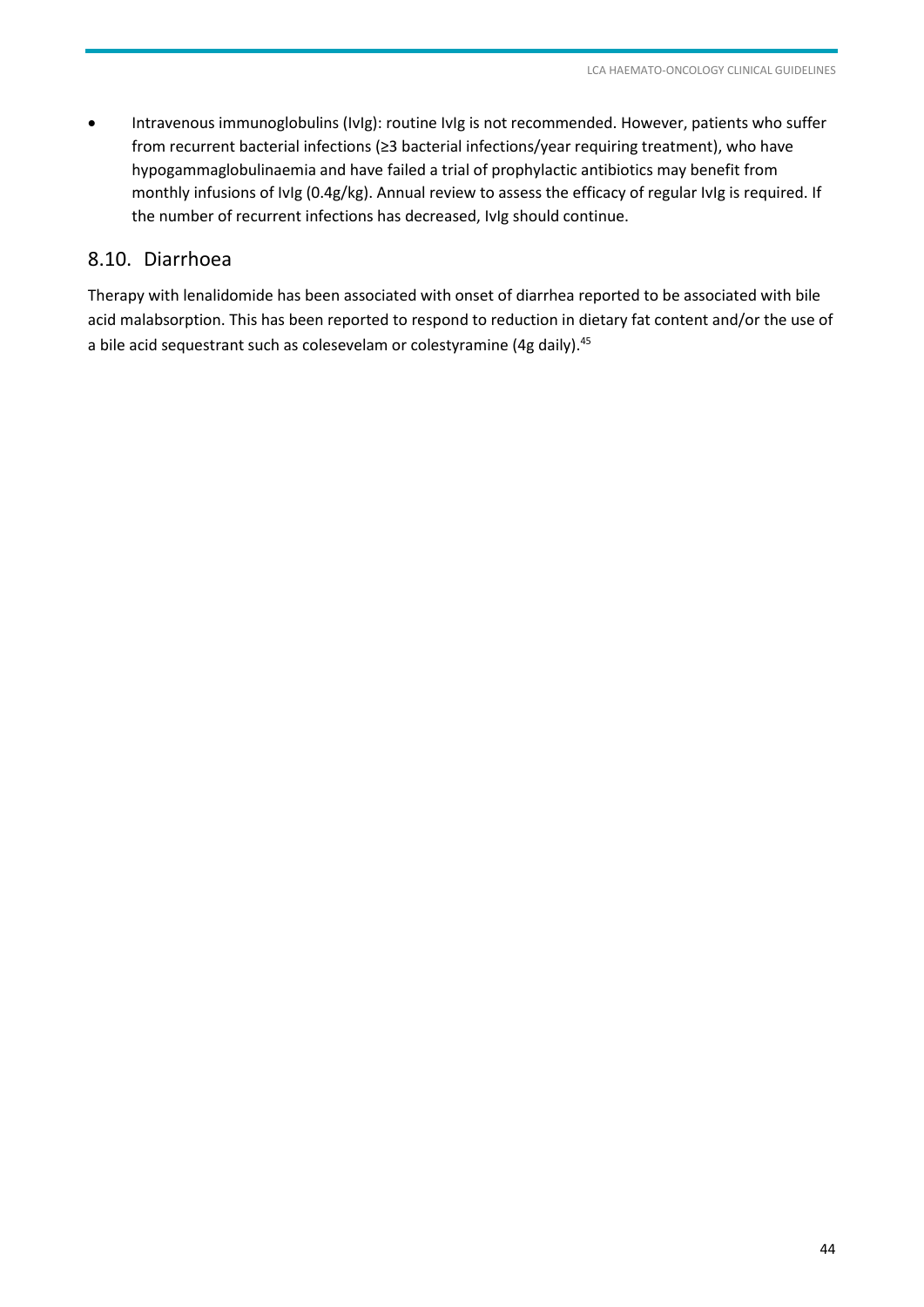#### <span id="page-44-0"></span> $9<sub>1</sub>$ Treatment Summary and Care Plan

An end of treatment consultation should be offered to every patient. End of treatment is defined for patients with haematological malignancies as when a patient completes systemic anti-cancer treatment (SACT) or changes from intensive induction therapy to ongoing maintenance therapy. Treatment summaries should therefore be agreed when there are any significant changes in treatment and follow-up plans. Holistic needs assessments (HNAs) should be offered through follow-up with a care plan completed to document the plans to address any issues raised by the patient (see [Appendix 5: LCA Holistic Needs](http://www.londoncanceralliance.nhs.uk/media/60440/London%20Holistic%20Needs%20Assessment_print%20version_2013.pdf)  [Assessment Tool\)](http://www.londoncanceralliance.nhs.uk/media/60440/London%20Holistic%20Needs%20Assessment_print%20version_2013.pdf).

# 9.1 Treatment summary and care plan

There are two related but distinct documents which patients should be given at the end of treatment.

- A **treatment summary** provides a summary of the cancer treatments received by the end of the first treatment, planned follow-ups (including mechanisms for these), and signs and symptoms of which to be aware. Their aim is to provide information not only to the patient, but also to the GP about possible consequences of cancer and its treatment, signs of recurrence and other important information. (se[e Appendix 6: NCSI Treatment Summary\)](http://www.londoncanceralliance.nhs.uk/media/82849/lca-treatment-summary-template.doc).
- A **care plan** is generated as a result of an HNA and is the agreed plan between the patient and healthcare professional about how the identified areas of concern will be addressed. This may cover provision of information (e.g. through an information prescription), onward referral for specialist assessment and intervention (e.g. breathlessness management), or things which the patient themselves can do (e.g. contact their HR department about graduated return to work options).

**Recommendation: An end of treatment consultation should be offered to every patient. This should include an end of treatment HNA and associated written care plan, and should also include the discussion and provision of a comprehensive treatment summary.** 

People should be offered access to a health and well-being clinic at the end of treatment. This should provide information to enable the person to self-manage any expected consequences of their cancer and its treatment, as well as general health promotion information, including about diet and physical activity.

The multidisciplinary team (MDT) outcome form and clinic letters will serve to communicate diagnosis, treatment initiation and new lines of treatment to the GP.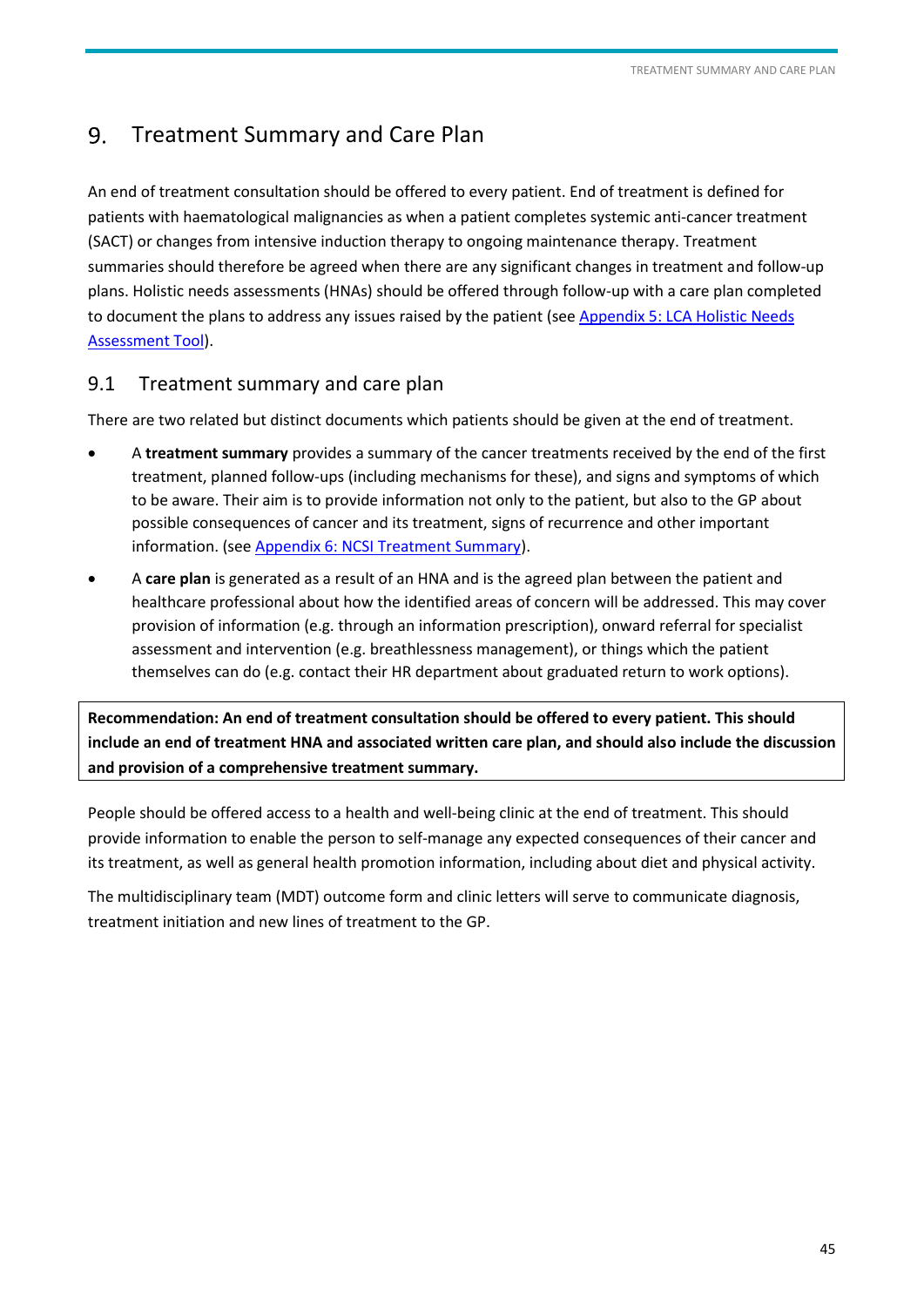#### <span id="page-45-0"></span>10. Follow-up arrangements

Patients who have completed SACT will be followed-up regularly (usually every 2–3 months). Myeloma currently remains incurable and follow-up will continue indefinitely, although for patients in long-term remission (>5 years) review every 4–6 months can be considered. Patients will continue to potentially require rapid access to outpatients or acute oncology services and should receive appropriate information regarding contact details in a treatment summary.

Patients with WM on watch and wait should be monitored every 1-5 months depending on clinical status and FBC. Following treatment, follow up should be monthly until count recovery and then 3-monthly.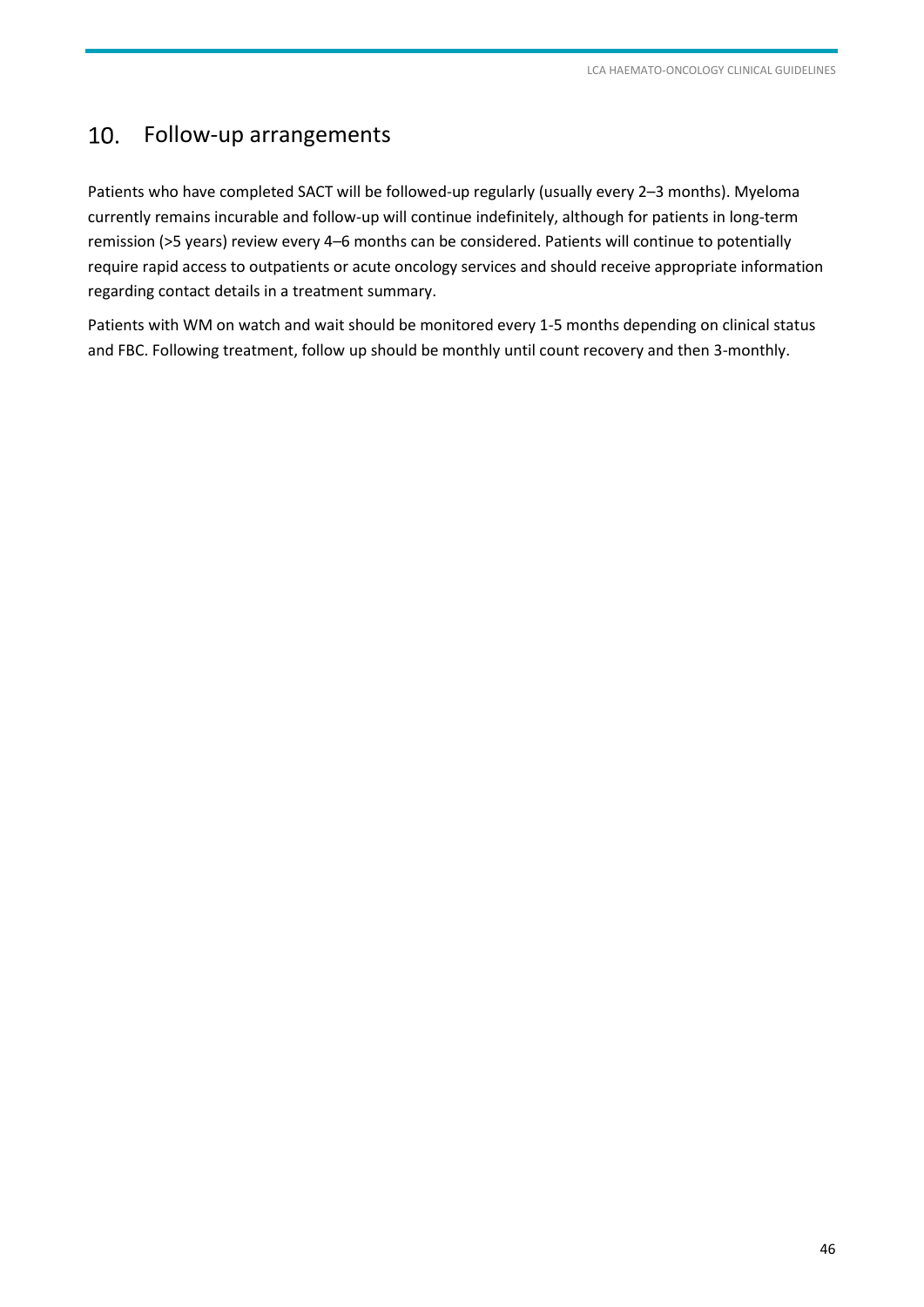# <span id="page-46-0"></span>11. Rehabilitation and Survivorship for Myeloma and Related Disorders

- Myeloma patients can develop multiple disease-related complications. Patients should have access to supportive care throughout their cancer pathway.
- The myeloma clinical nurse specialist (CNS) will continue to play an important and central role in the ongoing management of the patient at all stages of the disease pathway.
- Survivorship is defined as the physical, psychological, emotional, spiritual and financial issues relating to cancer and its treatments and applies from diagnosis until end of life. It focuses on the health and life of a person with cancer beyond the diagnosis and treatment phases. Family members, friends and caregivers are also part of the survivorship experiences. Please refer to th[e LCA Survivorship](http://www.londoncanceralliance.nhs.uk/information-for-healthcare-professionals/pathway-groups/survivorship/)  [Guidelines](http://www.londoncanceralliance.nhs.uk/information-for-healthcare-professionals/pathway-groups/survivorship/) for more information.
- The consequences of cancer and its treatment may be acute, short-term, or occur many years following treatment completion. Clinicians and those living with and beyond their cancer diagnosis should be alert to the possibility that new symptom presentations may be a consequence of the cancer or its treatment.
- In order to support people to proactively manage their ongoing cancer-related needs, end of treatment consultations should be routinely offered. These should include a holistic needs assessment (HNA) [\(Appendix 5\)](http://www.londoncanceralliance.nhs.uk/media/60440/London%20Holistic%20Needs%20Assessment_print%20version_2013.pdf) to address the person's individual concerns and a treatment summary [\(Appendix 6\)](http://www.londoncanceralliance.nhs.uk/media/82849/lca-treatment-summary-template.doc), which provides the person and their GP with a summary of their treatment, anticipated consequences of that treatment (short and long term), when to seek further support (including signs of recurrence) and their planned follow-up. In addition, a health and wellbeing event should be offered to all people completing their treatment.
- Referral to the appropriate services, including rehabilitation, should be considered for patients who have long-term consequences of myeloma and its treatment. Other key healthcare professionals such as physiotherapists, dietitians, occupational therapists and counsellors/psychologists can deliver important aspects of holistic myeloma care. This is particularly important with the improving longterm outcomes and the complications and toxicities that myeloma and its treatment can cause with respect to morbidity (e.g. bone disease, peripheral neuropathy, fatigue and renal impairment).
- Rehabilitation needs should be considered throughout the patient's pathway, and use of the HNA may be helpful in identifying when referral to the relevant allied health professional is indicated.
- One in four people living with and beyond a cancer diagnosis will develop some degree of psychological morbidity, with one in 10 requiring referral to a specialist counsellor, psychologist, psychiatrist or other mental health support professional. Use of the HNA as a screening tool should prompt early management by the CNS/medical team or allied health professional, and referral to a specialist when indicated.
- Support should also continue to be provided for family carers, who can experience anxiety, depression and significant changes to their lives in providing ongoing support to the patient.
- A nutrition screening tool should be completed regularly for all patients to identify malnourished patients and those at risk of malnutrition, to monitor changes in nutritional status and to prompt referral to a dietitian if needed.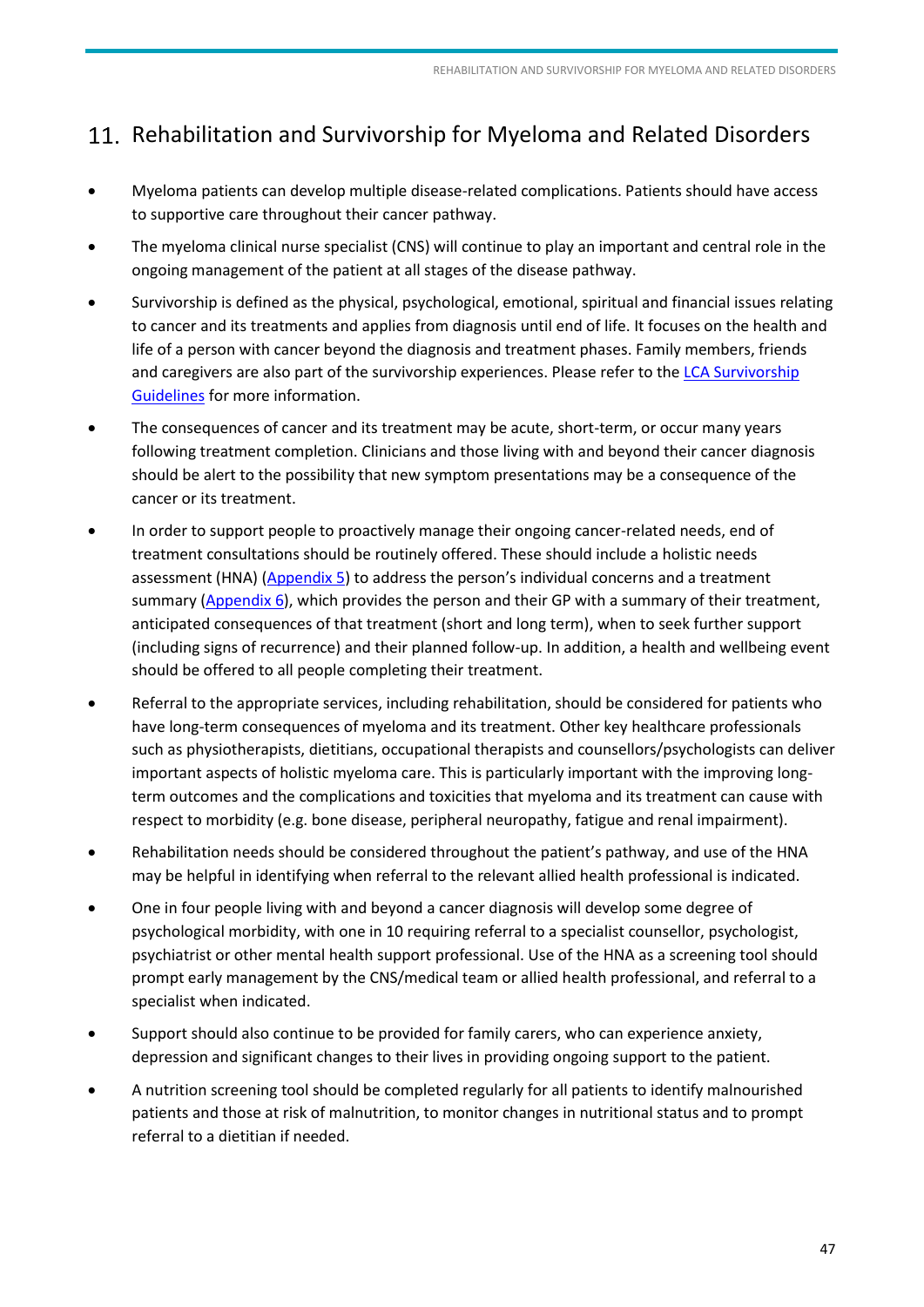- A referral to a dietitian should be made in the following instances:
	- patients experiencing side effects of treatment that have a prolonged impact on nutritional status (e.g. mucositis, taste changes, gastrointestinal disturbances, nausea) should be referred to a dietitian
	- patients who require artificial nutrition support, including enteral and parenteral nutrition, should be referred to a dietitian
	- patients with prolonged neutropenia should be referred to a dietitian for advice regarding a neutropenic diet.
- People reporting ongoing consequences such as fatigue, anxiety, pain should be considered for nonpharmacological intervention, including but not limited to, TENS (transcutaneous electrical nerve stimulation), complementary therapy and psychological intervention such as mindfulness.
- The involvement of the palliative care team may be required for difficult or complex symptom control needs. Referral to specialist palliative care should be made using the LCA specialist palliative care referral form (see [Appendix 7: LCA Specialist Palliative Care Referral Form\)](http://www.londoncanceralliance.nhs.uk/media/103636/lca-spc-electronic-referral-form-final-140715.docm).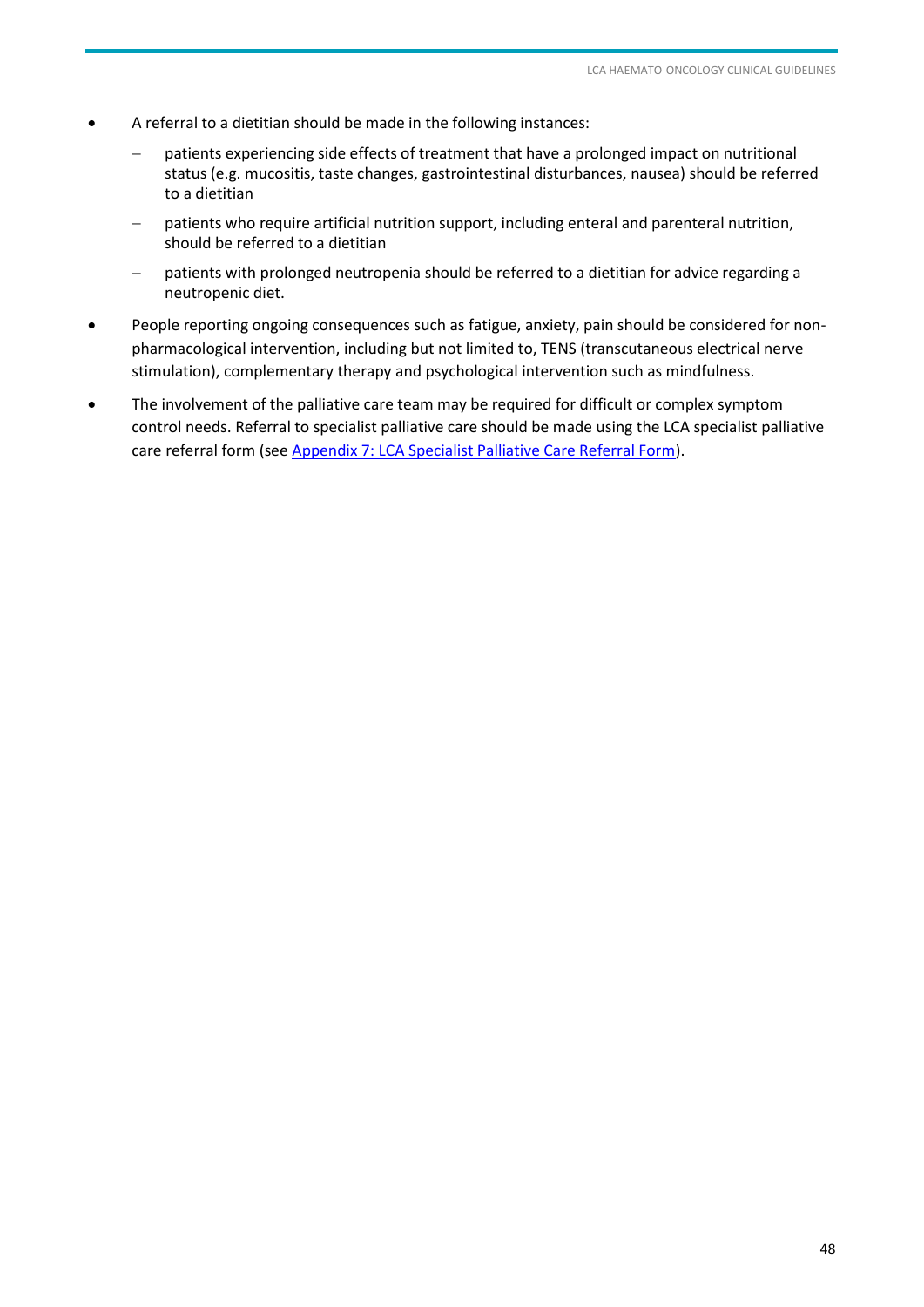# <span id="page-48-0"></span>12. LCA Key Worker and Myeloma Clinical Nurse Specialist

Haemato-oncology nurse specialists/key workers are trained cancer nurses. Their role is to offer emotional support, information and practical advice from the time of diagnosis throughout the course of treatment and aftercare.

- The CNS should have clinical expertise in identifying, managing and treating complications of disease such as spinal cord compression, renal failure, infections, pain and hypercalcaemia.
- The CNS can provide vital and valuable care to support to other healthcare professionals within the team, both in primary and secondary care.
- The CNS should be present at diagnosis and at any significant discussion of treatment changes and outcomes.
- In the absence of a CNS or key worker, a senior nurse may deputise.
- In the rare case that a CNS or deputy cannot be present, the CNS's contact numbers should be provided. The clinician leading the consultation should advise the CNS who should then arrange to make contact with the patient.
- The CNS should ensure that all patients are offered a holistic needs assessment (HNA) and associated care plan at key pathway points including within 31 days of diagnosis, end of each treatment regime and whenever a person requests an assessment. The care plan should be developed with the patient following discussion of their concerns as identified on the HNA and be documented in their notes, with onward referral made to appropriate healthcare and allied health professions. Patients will require ongoing assessment and evaluation throughout the course of their disease and the CNS will have a pivotal role in caring and supporting patients using expert knowledge of the pathophysiology of myeloma and treatment regimens.
- All patients should have a card documenting the CNS/key worker's name and contact details, together with an out-of-hours contact for urgent advice.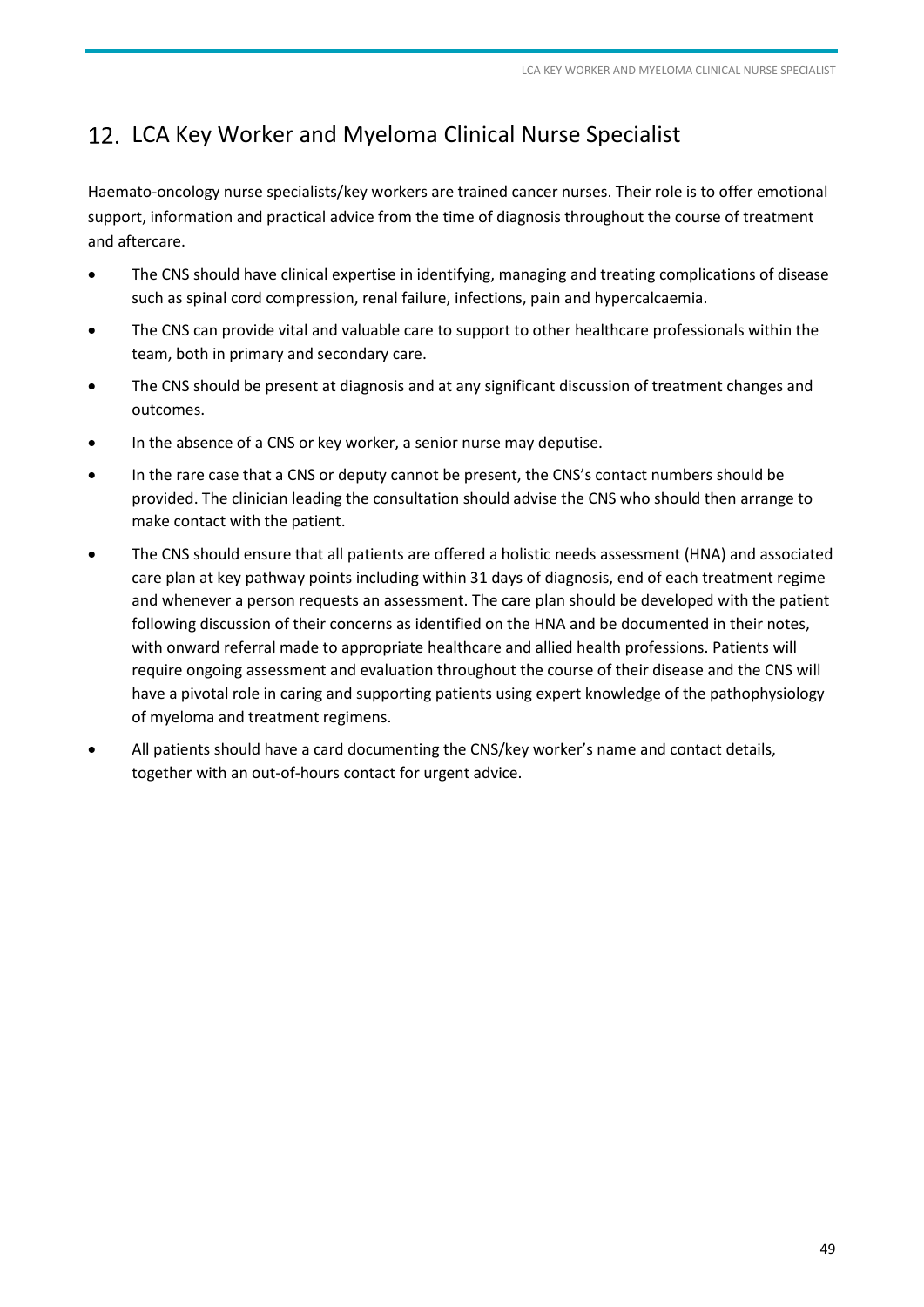# <span id="page-49-0"></span>13. Clinical Trials and Biobanking

Entry of patients into clinical trials is an important aim of the LCA. All patients should be considered for trial entry where appropriate and consideration should be given to referring a patient to a specialist centre where a suitable trial may be open.

The LCA will support the National Cancer Research Institute (NCRI) and Myeloma UK clinical trial portfolios as well as participating in commercial studies investigating novel myeloma agents if appropriate.

The LCA will maintain suitable trials for patients in the following categories:

- presenting younger fitter patients
- presenting older less fit patients
- frail patients
- 1–3 prior therapies
- relapsed and refractory patients.

Biobanking is a particularly important aspect of the LCA's research and all patients should be offered the opportunity to provide samples to the biobank.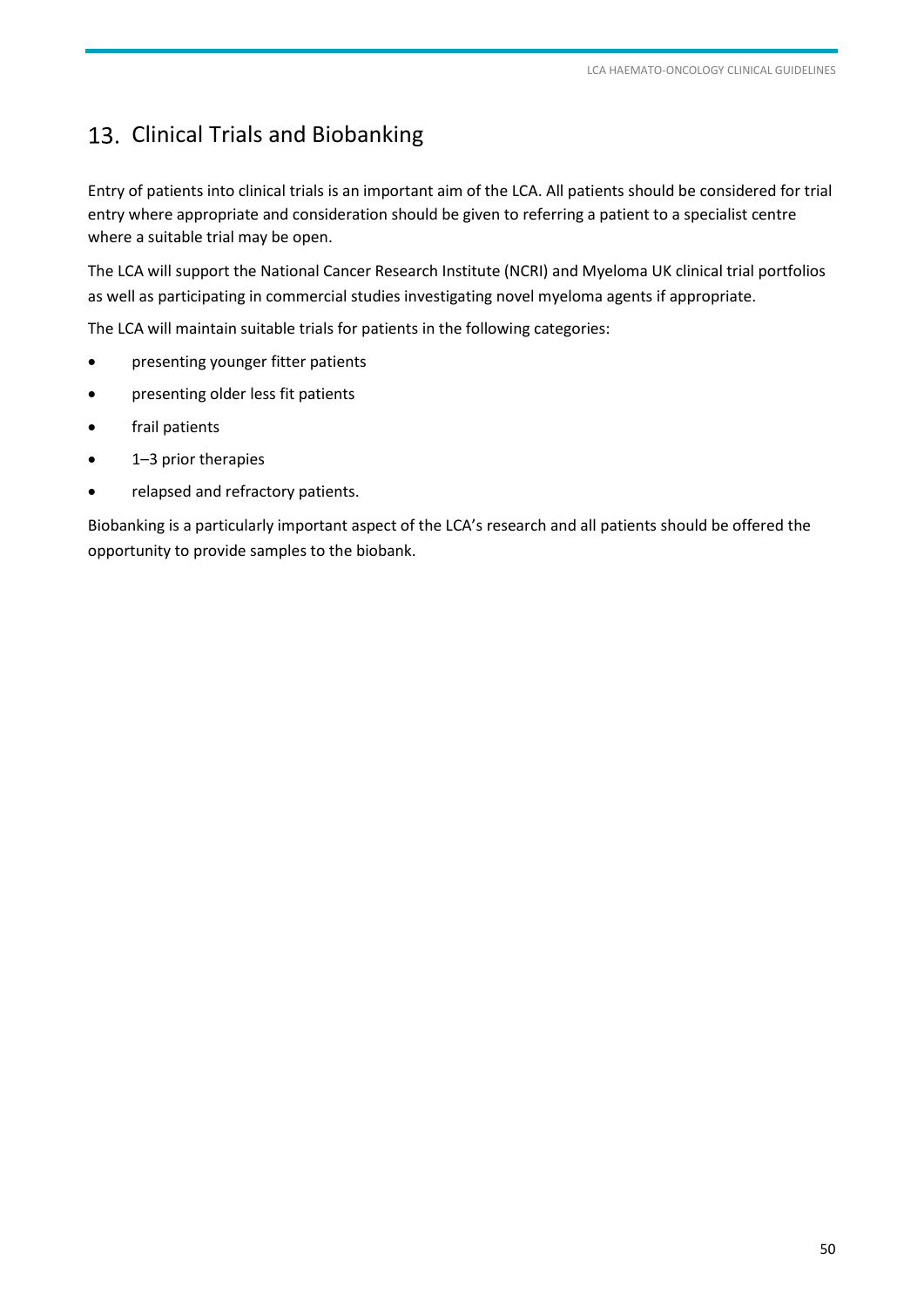# <span id="page-50-0"></span>14. End-of-life Care

Discussion about preferred priorities for care and advanced care planning should be initiated if it is thought likely that the person will die within a year. The LCA Palliative Care Group's 'Triggers for referral' document should be used to prompt timely referral for specialist palliative care (see [Appendix 7: LCA Specialist](http://www.londoncanceralliance.nhs.uk/media/103636/lca-spc-electronic-referral-form-final-140715.docm)  [Palliative Care Referral Form\)](http://www.londoncanceralliance.nhs.uk/media/91952/lca-spc-referral-form-final-140414-2-.pdf).

Where appropriate, discussions about prognosis and treatment options should also include discussions about end of life care, preferred place of end of life care and the use of do not resuscitate orders. These are to facilitate transitions between active disease modifying therapy to supportive care only at the time of disease progression/non-response. Care may be required from specialist palliative care teams which are available in all the cancer centres and units affiliated to the LCA. The LCA referral form for referral to specialist palliative care can be found i[n Appendix 7: LCA Specialist Palliative Care Referral Form.](http://www.londoncanceralliance.nhs.uk/media/103636/lca-spc-electronic-referral-form-final-140715.docm)

Members of the myeloma team, the named CNS/key worker, the patient, family members and symptom control/palliative care teams may be involved. Clear documentation of the discussion with guidance to the treating teams is helpful in communicating these discussions and outputs to the GP and the wider team that may be more involved in the management and care of the individual.

# 15. Data Requirements

Accurate data collection is essential to monitor outcomes, and the collection of this information, particularly clinical data, remains the responsibility of the members of the multidisciplinary team with support from a data manager Haematology services are required to submit data to nationally mandated datasets for all patients diagnosed with haematological cancer; further details on these datasets are available in **Annex 7**). In line with peer review requirements, the LCA Haemato-Oncology Pathway Group and the LCA Clinical Board review this data on a regular basis to ensure all patients receive treatments intended to provide the best possible outcomes, consistent across all MDTs.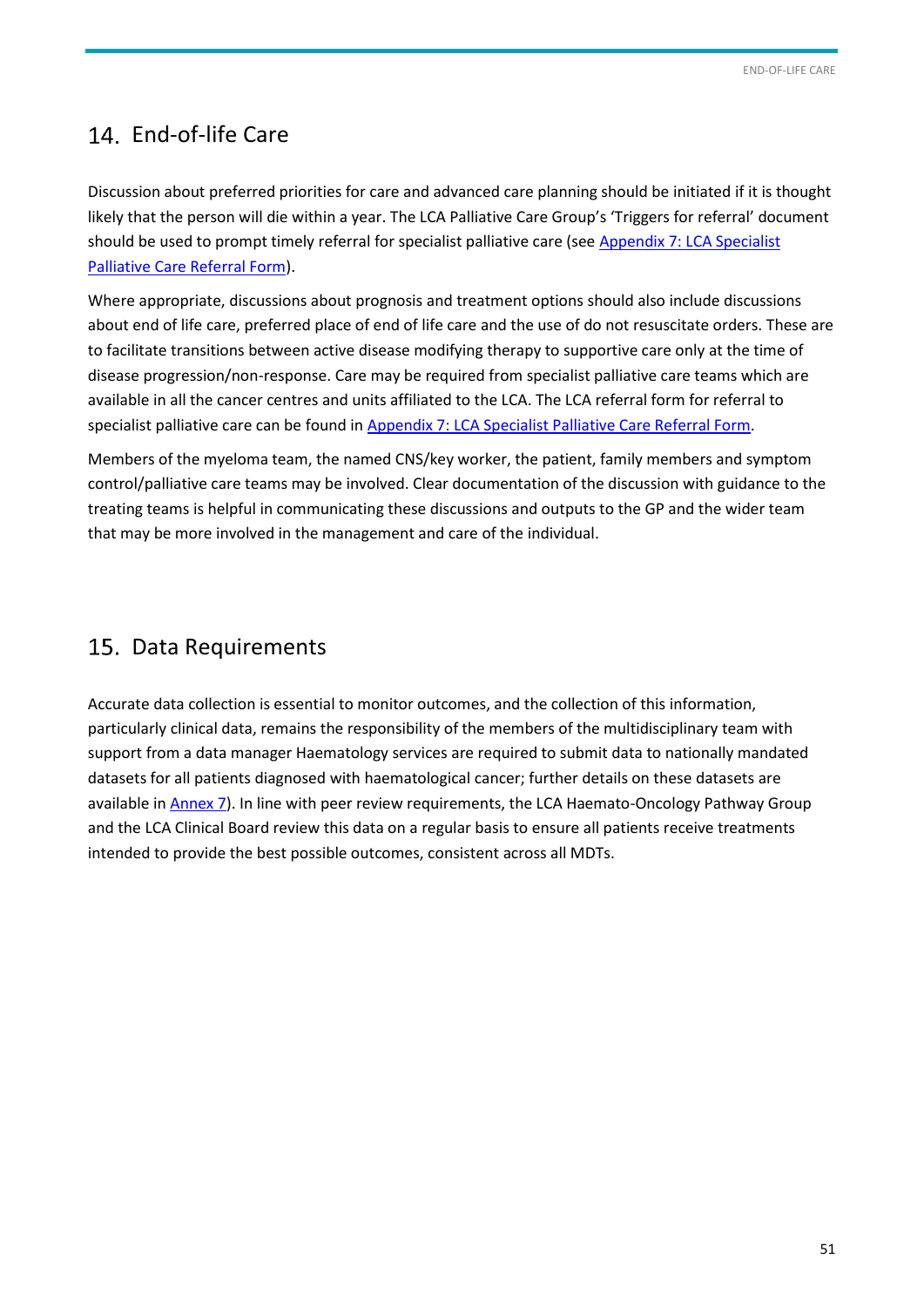# <span id="page-51-0"></span>References

The British Committee for Standards in Haematology (BCSH) in collaboration with the UK Myeloma Forum (UKMF) has issued comprehensive guidelines for the investigation, diagnosis, clinical management and supportive care of multiple myeloma.Additionally, guidelines are available for the management of monoclonal gammopathy of undetermined significance (MGUS), solitary plasmacytoma of the bone, extramedullary plasmacytoma, and AL amyloidosis from the BCSH guidelines website [\(www.bcshguidelines.com\)](http://www.bcshguidelines.com/).

- 1. Bird J, Behrens J, Westin J, *et al.* UK Myeloma Forum (UKMF) and Nordic Myeloma Study Group (NMSG): guidelines for the investigation of newly detected M-proteins and the management of monoclonal gammopathy of undetermined significance (MGUS). *Br. J. Haematol.* 2009;**147**(1):22–42.
- 2. Pratt G, Jenner M, Owen R, *et al*. Updates to the guidelines for the diagnosis and management of multiple myeloma. *Br. J. Haematol.* 2014;**167**(1):131–3.
- 3. Snowden JA, Ahmedzai SH, Ashcroft J, *et al*. Guidelines for supportive care in multiple myeloma 2011. *Br. J. Haematol.* 2011;**154**(1):76–103.
- 4. Soutar R, Lucraft H, Jackson G, *et al*. Guidelines on the diagnosis and management of solitary plasmacytoma of bone and solitary extramedullary plasmacytoma. *Br. J. Haematol.* 2004;**124**(6):717– 26.
- 5. Gillmore JD, Wechalekar A, Bird J, *et al.* Guidelines on the diagnosis and investigation of AL amyloidosis. *Br. J. Haematol.* 2014;**168**(2):207–18.
- 6. Wechalekar AD, Gillmore JD, Bird J, *et al.* Guidelines on the management of AL amyloidosis. *Br. J. Haematol.* 2015;**168**(2):186–206.
- 7. Cancer Research UK. *Myeloma statistics.* 2015;
- 8. Kumar SK, Rajkumar SV, Dispenzieri A, *et al.* Improved survival in multiple myeloma and the impact of novel therapies. *Blood*. 2008;**111**(5):2516–20.
- 9. Rajkumar SV, Dimopoulos MA, Palumbo A, *et al.* International Myeloma Working Group updated criteria for the diagnosis of multiple myeloma. *Lancet Oncol.* 2014;**15**(12):e538–e548.
- 10. Leung N, Bridoux F, Hutchison CA, *et al.* Monoclonal gammopathy of renal significance: when MGUS is no longer undetermined or insignificant. *Blood*. 2012;**120**(22):4292–5.
- 11. Dispenzieri A. POEMS syndrome: 2014 update on diagnosis, risk-stratification, and management. *Am. J. Hematol.* 2014;**89**(2):214–23.
- 12. Engelhardt M, Terpos E, Kleber M, *et al.* European Myeloma Network recommendations on the evaluation and treatment of newly diagnosed patients with multiple myeloma. *Haematologica*. 2014;**99**(2):232–42.
- 13. Dimopoulos M, Terpos E, Comenzo RL, *et al.* International myeloma working group consensus statement and guidelines regarding the current role of imaging techniques in the diagnosis and monitoring of multiple Myeloma. *Leukemia*. 2009;**23**(9):1545–56.
- 14. Greipp PR, San Miguel J, Durie BGM, *et al.* International staging system for multiple myeloma. *J. Clin. Oncol.* 2005;**23**(15):3412–20.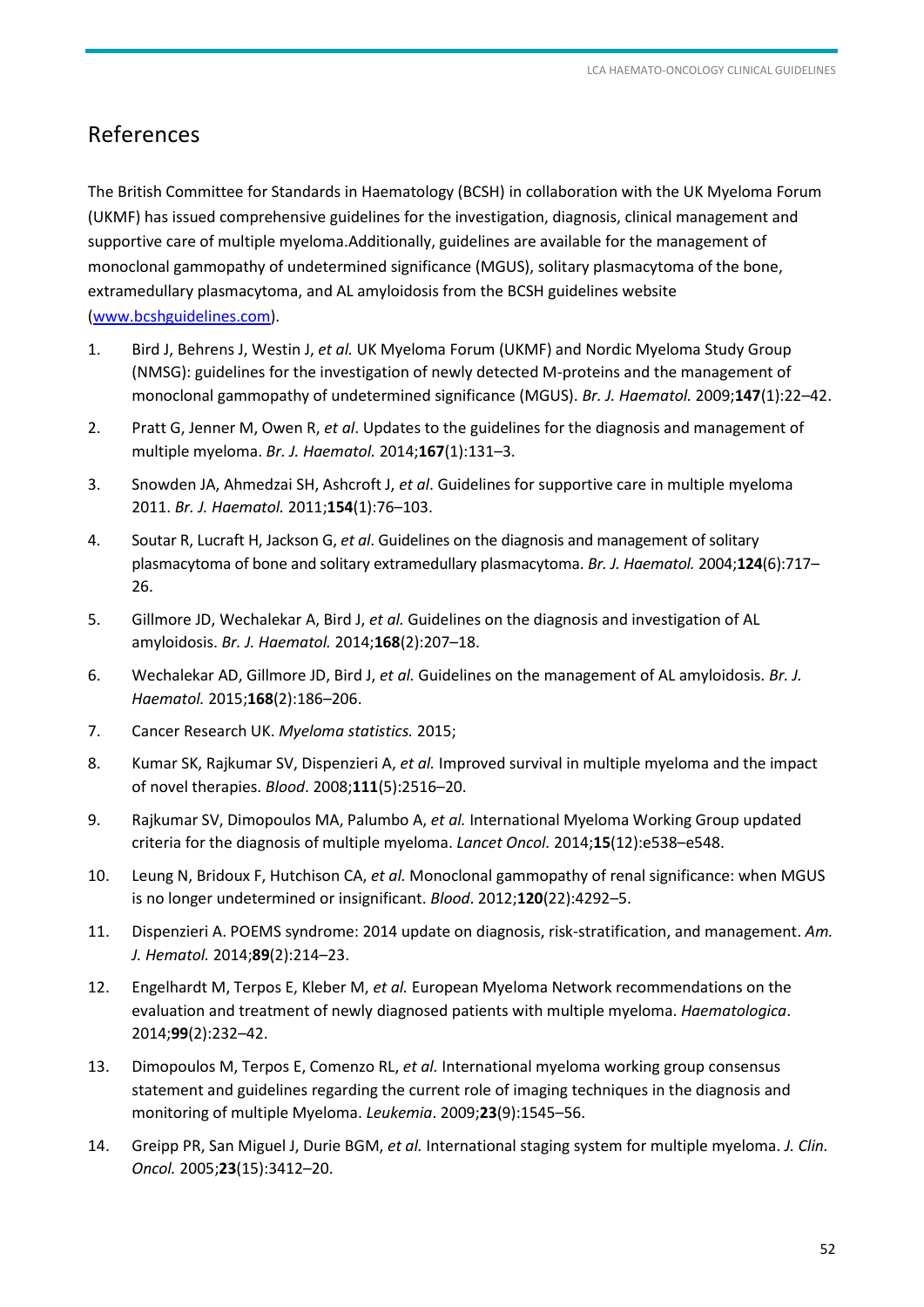- 15. Munshi NC, Anderson KC, Bergsagel PL, *et al.* Consensus recommendations for risk stratification in multiple myeloma: report of the International Myeloma Workshop Consensus Panel 2. *Blood*. 2011;**117**(18):4696–700.
- 16. Avet-Loiseau H, Durie BGM, Cavo M, *et al*. Combining fluorescent in situ hybridization data with ISS staging improves risk assessment in myeloma: an International Myeloma Working Group collaborative project. *Leukemia*. 2013;**27**(3):711–7.
- 17. Boyd KD, Ross FM, Chiecchio L, *et al.* A novel prognostic model in myeloma based on co-segregating adverse FISH lesions and the ISS: analysis of patients treated in the MRC Myeloma IX trial. *Leukemia*. 2012;**26**(2):349–55.
- 18. Dispenzieri A, Kyle RA, Katzmann JA, *et al.* Immunoglobulin free light chain ratio is an independent risk factor for progression of smoldering (asymptomatic) multiple myeloma. *Blood*. 2008;**111**(2):785–9.
- 19. Pérez-Persona E, Vidriales M-B, Mateo G, *et al.* New criteria to identify risk of progression in monoclonal gammopathy of uncertain significance and smoldering multiple myeloma based on multiparameter flow cytometry analysis of bone marrow plasma cells. *Blood*. 2007;**110**(7):2586–92.
- 20. Rajkumar SV, Kyle RA, Therneau TM, *et al.* Serum free light chain ratio is an independent risk factor for progression in monoclonal gammopathy of undetermined significance. *Blood*. 2005;**106**(3):812–7.
- 21. Dingli D, Kyle RA, Rajkumar SV, *et al.* Immunoglobulin free light chains and solitary plasmacytoma of bone. *Blood*. 2006;**108**(6):1979–83.
- 22. Hill QA, Rawstron AC, de Tute RM, Owen RG. Outcome prediction in plasmacytoma of bone: a risk model utilizing bone marrow flow cytometry and light-chain analysis. *Blood*. 2014;**124**(8):1296–9.
- 23. Kumar S, Dispenzieri A, Lacy MQ, *et al.* Revised prognostic staging system for light chain amyloidosis incorporating cardiac biomarkers and serum free light chain measurements. *J. Clin. Oncol.* 2012;**30**(9):989–95.
- 24. Rajkumar SV, Harousseau J-L, Durie B, *et al.* Consensus recommendations for the uniform reporting of clinical trials: report of the International Myeloma Workshop Consensus Panel 1. *Blood*. 2011;**117**(18):4691–5.
- 25. Rosiñol L, Oriol A, Teruel AI, *et al.* Superiority of bortezomib, thalidomide, and dexamethasone (VTD) as induction pretransplantation therapy in multiple myeloma: a randomized phase 3 PETHEMA/GEM study. *Blood*. 2012;**120**(8):1589–96.
- 26. Leiba M, Kedmi M, Duek A, *et al.* Bortezomib-cyclophosphamide-dexamethasone (VCD) versus bortezomib-thalidomide-dexamethasone (VTD) -based regimens as induction therapies in newly diagnosed transplant eligible patients with multiple myeloma: a meta-analysis. *Br. J. Haematol.* 2014;**166**(5):702–10.
- 27. Morgan GJ, Davies FE, Gregory WM, *et al.* Cyclophosphamide, thalidomide, and dexamethasone (CTD) as initial therapy for patients with multiple myeloma unsuitable for autologous transplantation. *Blood*. 2011;**118**(5):1231–8.
- 28. Kumar A, Kharfan-Dabaja MA, Glasmacher A, Djulbegovic B. Tandem versus single autologous hematopoietic cell transplantation for the treatment of multiple myeloma: a systematic review and meta-analysis. *J. Natl. Cancer Inst.* 2009;**101**(2):100–6.
- 29. Attal M, Harousseau J-L, Facon T, *et al.* Single versus double autologous stem-cell transplantation for multiple myeloma. *N. Engl. J. Med.* 2003;**349**(26):2495–502.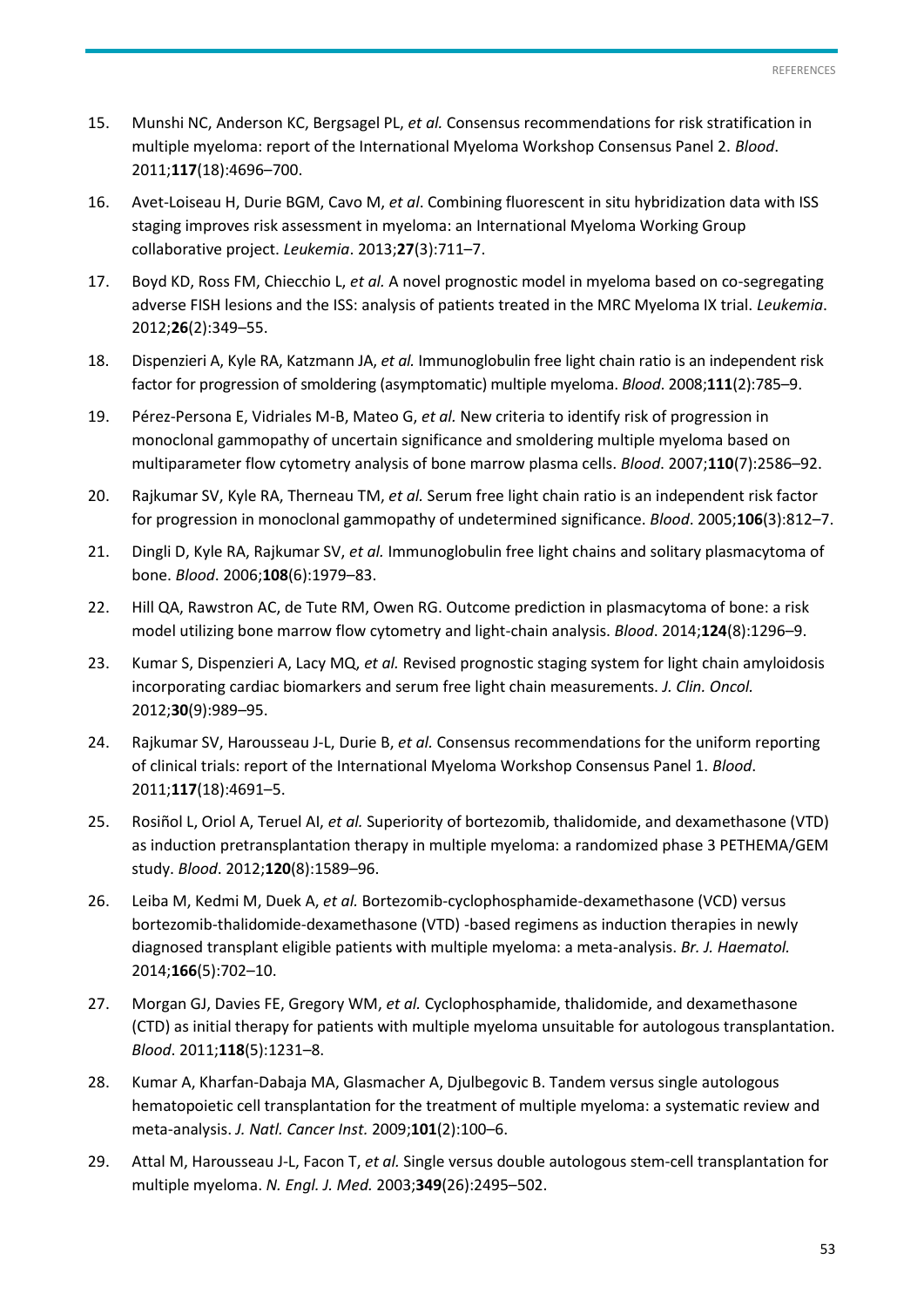- 30. Rabin N, Lai M, Pratt G, *et al.* United Kingdom Myeloma Forum position statement on the use of consolidation and maintenance treatment in myeloma. *Int. J. Lab. Hematol.* 2014;**36**(6):665–75.
- 31. Leleu X, Fouquet G, Hebraud B, *et al.* Consolidation with VTd significantly improves the complete remission rate and time to progression following VTd induction and single autologous stem cell transplantation in multiple myeloma. *Leukemia*. 2013;**27**(11):2242–4.
- 32. Morgan GJ, Gregory WM, Davies FE, *et al.* The role of maintenance thalidomide therapy in multiple myeloma: MRC Myeloma IX results and meta-analysis. *Blood*. 2012;**119**(1):7–15.
- 33. McCarthy PL, Owzar K, Hofmeister CC, *et al.* Lenalidomide after stem-cell transplantation for multiple myeloma. *N. Engl. J. Med.* 2012;**366**(19):1770–81.
- 34. Attal M, Lauwers-Cances V, Marit G, *et al.* Lenalidomide maintenance after stem-cell transplantation for multiple myeloma. *N. Engl. J. Med.* 2012;**366**(19):1782–91.
- 35. Fernández de Larrea C, Kyle RA, Durie BGM, *et al.* Plasma cell leukemia: consensus statement on diagnostic requirements, response criteria and treatment recommendations by the International Myeloma Working Group. *Leukemia*. 2013;**27**(4):780–91.
- 36. San Miguel JF, Schlag R, Khuageva NK, *et al.* Bortezomib plus melphalan and prednisone for initial treatment of multiple myeloma. *N. Engl. J. Med.* 2008;**359**(9):906–17.
- 37. San Miguel JF, Schlag R, Khuageva NK, *et al.* Persistent overall survival benefit and no increased risk of second malignancies with bortezomib-melphalan-prednisone versus melphalan-prednisone in patients with previously untreated multiple myeloma. *J. Clin. Oncol.* 2013;**31**(4):448–55.
- 38. Fayers PM, Palumbo A, Hulin C, et al. Thalidomide for previously untreated elderly patients with multiple myeloma: meta-analysis of 1685 individual patient data from 6 randomized clinical trials. *Blood*. 2011;118(5):1239–47.
- 39. Benboubker L, Dimopoulos MA, Dispenzieri A, *et al.* Lenalidomide and Dexamethasone in Transplant-Ineligible Patients with Myeloma. *N. Engl. J. Med.* 2014;**371**(10):906–917.
- 40. Palumbo A, Hajek R, Delforge M, *et al.* Continuous lenalidomide treatment for newly diagnosed multiple myeloma. *N. Engl. J. Med.* 2012;**366**(19):1759–69.
- 41. Dimopoulos MA, Terpos E, Chanan-Khan A, *et al.* Renal impairment in patients with multiple myeloma: a consensus statement on behalf of the International Myeloma Working Group. *J. Clin. Oncol.* 2010;**28**(33):4976–84.
- 42. Morgan GJ, Davies FE, Gregory WM, *et al.* First-line treatment with zoledronic acid as compared with clodronic acid in multiple myeloma (MRC Myeloma IX): a randomised controlled trial. *Lancet*. 2010;**376**(9757):1989–99.
- 43. Morgan GJ, Davies FE, Gregory WM, *et al.* Long-term follow-up of MRC Myeloma IX trial: Survival outcomes with bisphosphonate and thalidomide treatment. *Clin. Cancer Res.* 2013;**19**(21):6030–8.
- 44. Palumbo A, Cavo M, Bringhen S, *et al.* Aspirin, warfarin, or enoxaparin thromboprophylaxis in patients with multiple myeloma treated with thalidomide: a phase III, open-label, randomized trial. *J. Clin. Oncol.* 2011;**29**(8):986–93.
- 45. Pawlyn C, Khan MS, Muls A, *et al.* Lenalidomide-induced diarrhea in patients with myeloma is caused by bile acid malabsorption that responds to treatment. *Blood*. 2014;**124**(15):2467–8.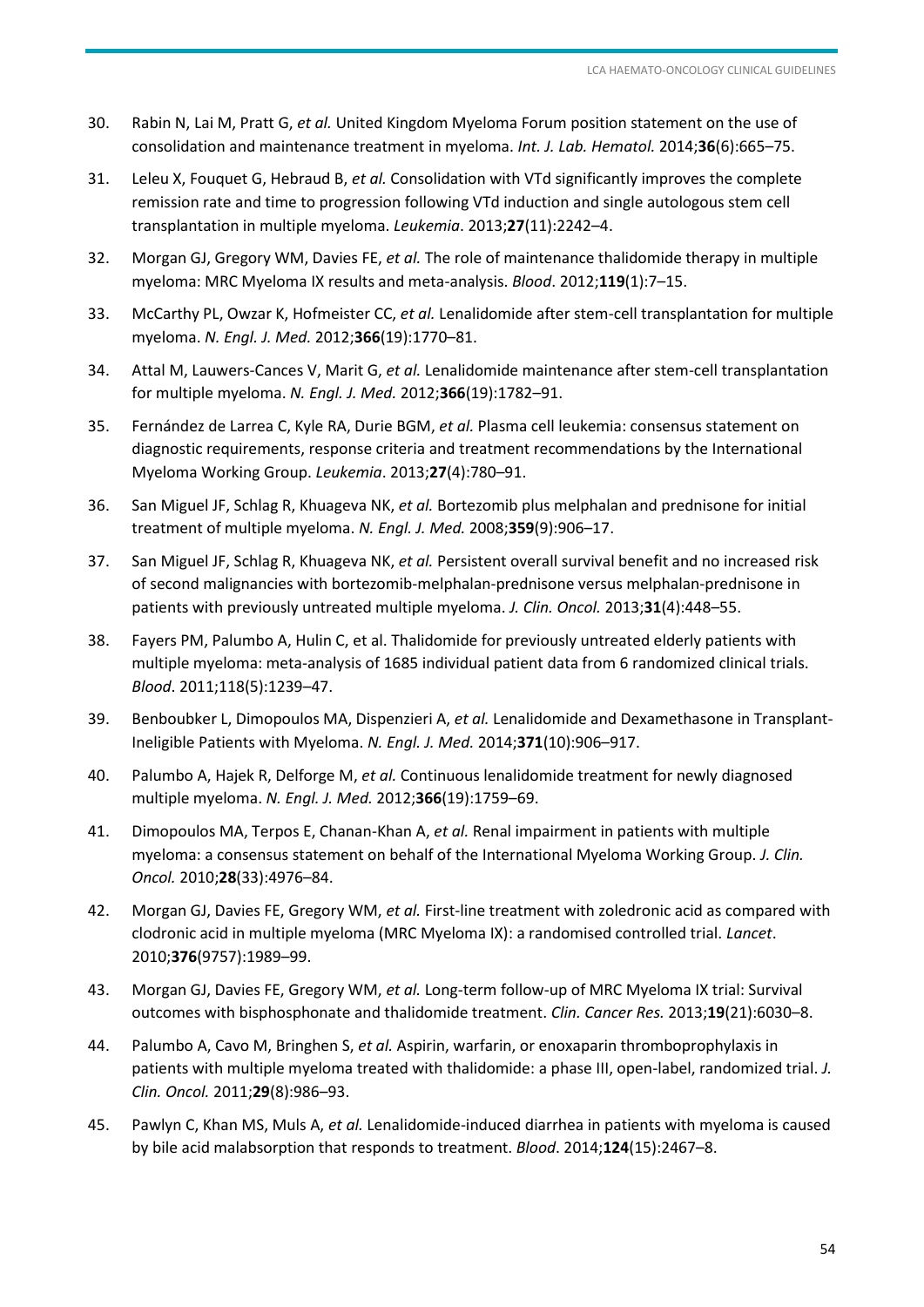# <span id="page-54-1"></span><span id="page-54-0"></span>Annex 1: JACIE-accredited Transplant Centres in the LCA

#### **Imperial College Healthcare NHS Trust**

Dr Eduardo Olavarria Consultant Haematologist BMT Programme Director Haematology Department ICHNT Hammersmith Hospital Du Cane Road London, W12 0HS Tel: 020 8383 3237 Fax: 020 8742 9335 Email[: eduardo.olavarria@imperial.nhs.uk](mailto:eduardo.olavarria@imperial.nhs.uk) 

# **St George's University Hospitals NHS Foundation Trust**  Dr Mickey Koh Director: Stem Cell Transplantation Consultant Haematologist St George's Hospital and Medical School Jenner Wing Corridor 6 Blackshaw Road London, SW17 0QT Tel: 020 8725 3545 Fax: 020 8725 2859

Email[: mickey.koh@stgeorges.nhs.uk](mailto:mickey.koh@stgeorges.nhs.uk) 

#### **The Royal Marsden NHS Foundation Trust**

Dr Mike Potter via 020 8661 3670 [katrina.sharpe@rmh.nhs.uk](mailto:katrina.sharpe@rmh.nhs.uk) 

Dr Chloe Anthias, contact details as above.

Dr Mark Ethell, via 020 8661 3794, PA: [janet.bromell@rmh.nhs.uk](mailto:janet.bromell@rmh.nhs.uk) 

# *Department of Haemato-Oncology The Royal Marsden NHS Foundation Trust*

RS11, 2nd Floor, Orchard House, Downs Road, Sutton, Surrey, SM2 5PT Tel: 020 8661 3670 Fax: 020 8642 9634 (safe haven) Alternative email: katrina.sharpe@nhs.net

#### **King's College Hospital NHS Foundation Trust**

Bone Marrow Transplant Team 4th Floor, Hambleden Wing King's College Hospital Denmark Hill London, SE5 9RS Tel: 020 3299 4694, 020 3299 5268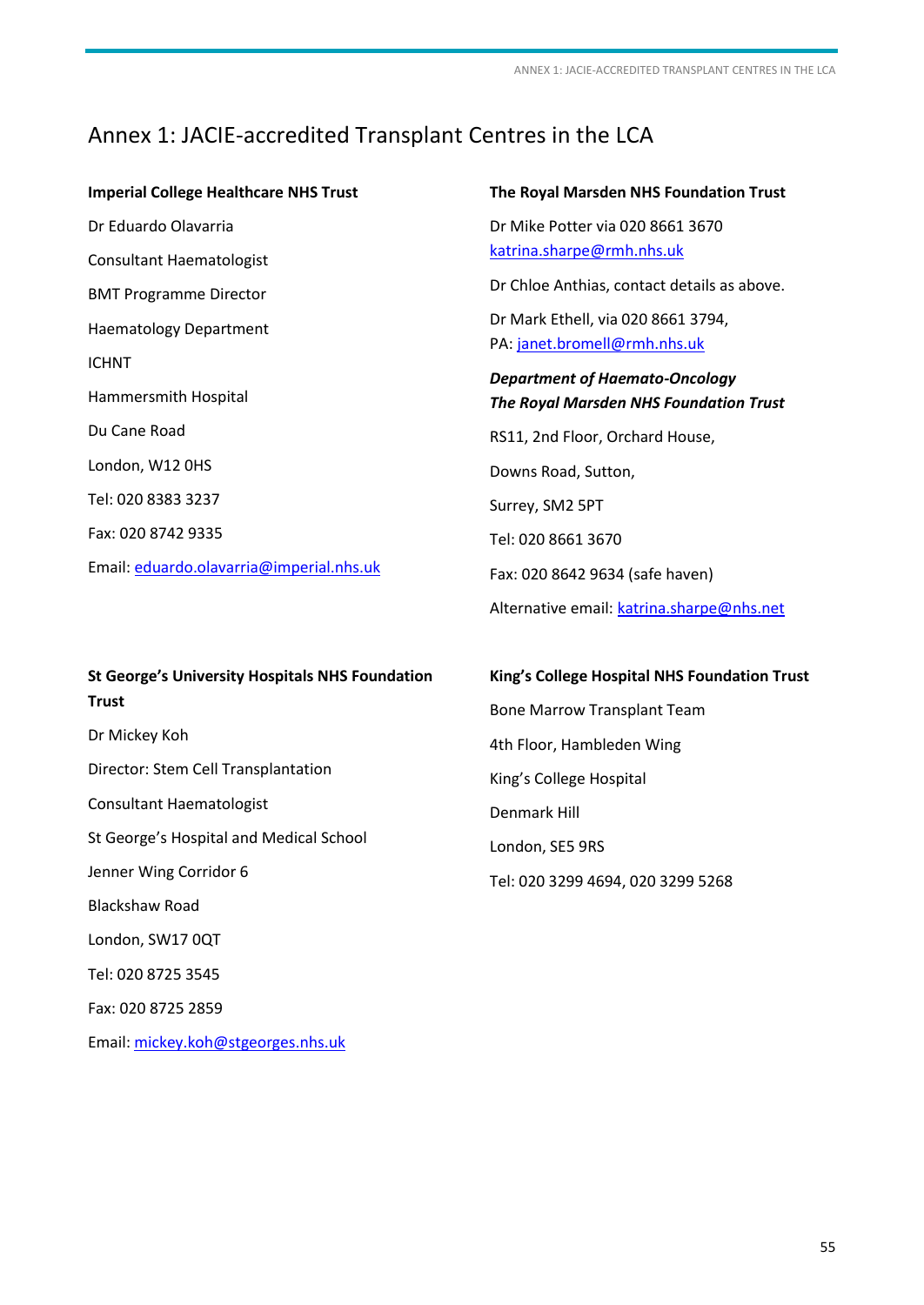# <span id="page-55-1"></span><span id="page-55-0"></span>Annex 2: Multidisciplinary Teams (MDTs) and Constituent Hospital Trusts

| South East London MDT 1        | Guy's & St Thomas' NHS Foundation Trust/Lewisham and Greenwich NHS<br>Trust (Lewisham Hospital and Queen Elizabeth Hospital)                                                                                 |
|--------------------------------|--------------------------------------------------------------------------------------------------------------------------------------------------------------------------------------------------------------|
| South East London MDT 2        | King's College Hospital NHS Foundation Trust (including Princess Royal<br>University Hospital)                                                                                                               |
| South West London MDT 1        | Kingston Hospital NHS Foundation Trust/St George's University Hospitals<br><b>NHS Foundation Trust</b>                                                                                                       |
| South West London MDT 2        | Epsom and St Helier University Hospitals NHS Trust/Croydon Health<br><b>Services NHS Trust</b>                                                                                                               |
| South West London MDT 3        | The Royal Marsden NHS Foundation Trust                                                                                                                                                                       |
| North West London MDT 1        | Imperial College Healthcare NHS Trust/The Hillingdon Hospitals NHS<br>Foundation Trust/Chelsea and Westminster Hospital NHS Foundation<br>Trust/West Middlesex University Hospital NHS Trust/Ealing Hospital |
| <b>North West London MDT 2</b> | The London North West Healthcare NHS Trust (Northwick Park Hospital<br>and Central Middlesex Hospital)                                                                                                       |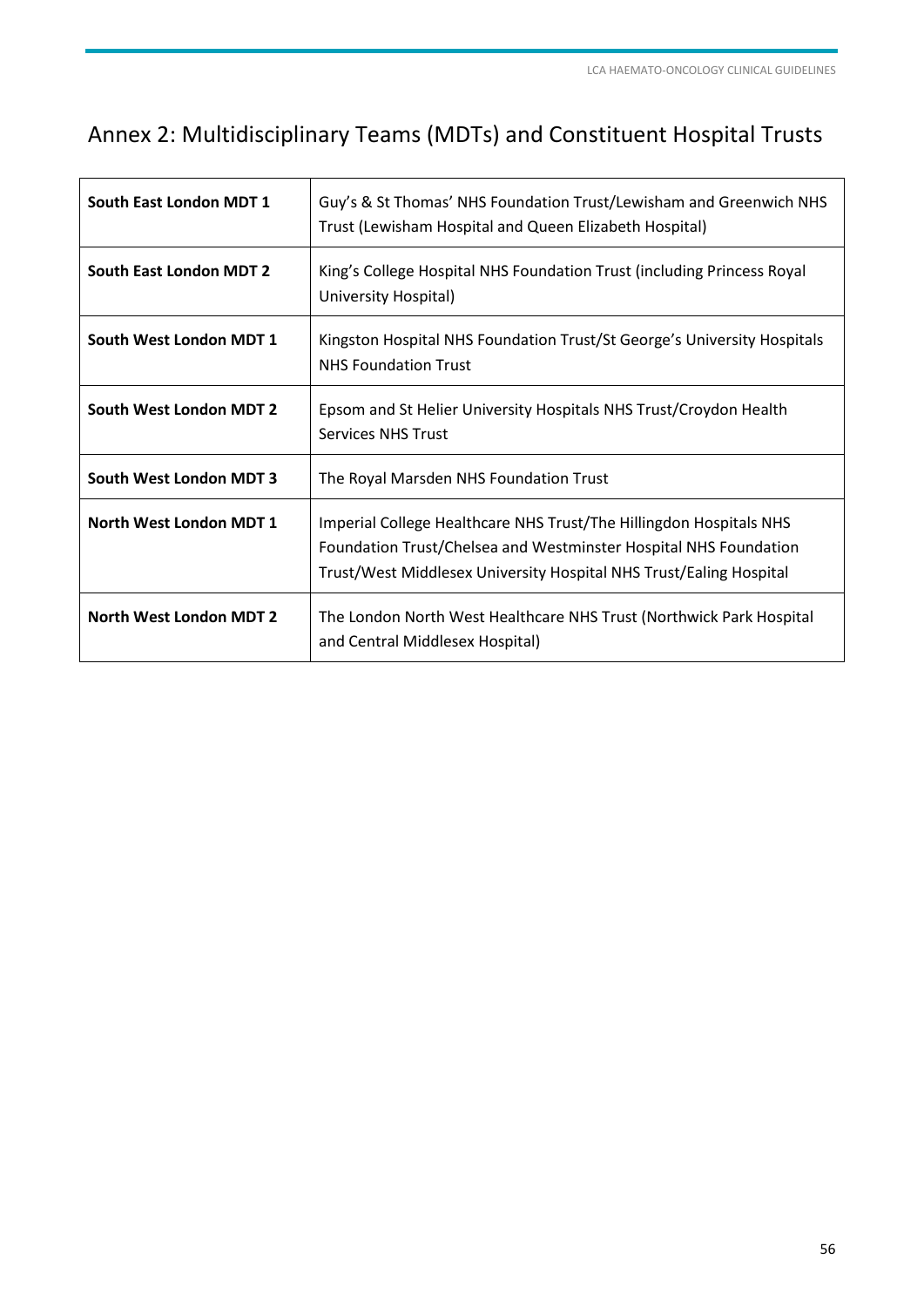# <span id="page-56-1"></span><span id="page-56-0"></span>Annex 3: SACT Regimens

| <b>Single</b>           | <b>Double</b>                        | <b>Triplet</b>                     | <b>Combinations</b>  |
|-------------------------|--------------------------------------|------------------------------------|----------------------|
| Methylprednisolone      | <b>MP</b>                            | <b>CVAD or CVAMP</b>               | <b>TIDE</b>          |
| Dexamethasone HD        | <b>TD</b>                            | <b>TAD</b>                         | <b>ABCM</b>          |
| Dexamethasone LD        | <b>RD</b>                            | <b>RAD</b>                         | <b>CVTD</b>          |
| Melphalan               | PD                                   | CTD and CTDa                       | <b>CVRD</b>          |
| Cyclophosphamide weekly | VD twice<br>weekly or once<br>weekly | <b>CRD</b>                         | Carf/Cyclo/Rev/Dex   |
| Cyclophosphamide daily  | Car/Dex                              | CVD twice weekly or<br>once weekly | <b>DT-PACE</b>       |
| Etoposide LD            | Len/Vorinostat                       | PAD                                | <b>VDT-PACE</b>      |
| Carmustine CCNU         | Len/Vel                              | PCD                                | VDT/Carbo/ACE        |
| Bendamustine            | <b>Benda Dex</b>                     | Car/Cyclo/Dex                      | <b>PACE</b>          |
| Thalidomide             | <b>ZDex</b>                          | <b>MPT</b>                         | Split dose melphalan |
| Lenalidomide (full)     |                                      | <b>MPR</b>                         | Tandem transplant    |
| Lenalidomide (10mg)     |                                      | Pom/Car/Dex                        | Allo low dose TBI    |
| Pomalidomide            |                                      | <b>Benda TD</b>                    | <b>CiDEx</b>         |
| Bortezomib (1,4,8,11)   |                                      | Benda VD                           | <b>CEP</b>           |
| Bortezomib weekly       |                                      | <b>VTD</b>                         | <b>ESHAP</b>         |
| Vorinostat              |                                      | <b>VRD</b>                         | <b>DCEP</b>          |
| Carfilzomib             |                                      | <b>PVD</b>                         |                      |
| High dose melphalan     |                                      | Vorinostat/Vel/Dex                 |                      |
| Vemurafenib             |                                      | <b>VMP</b>                         |                      |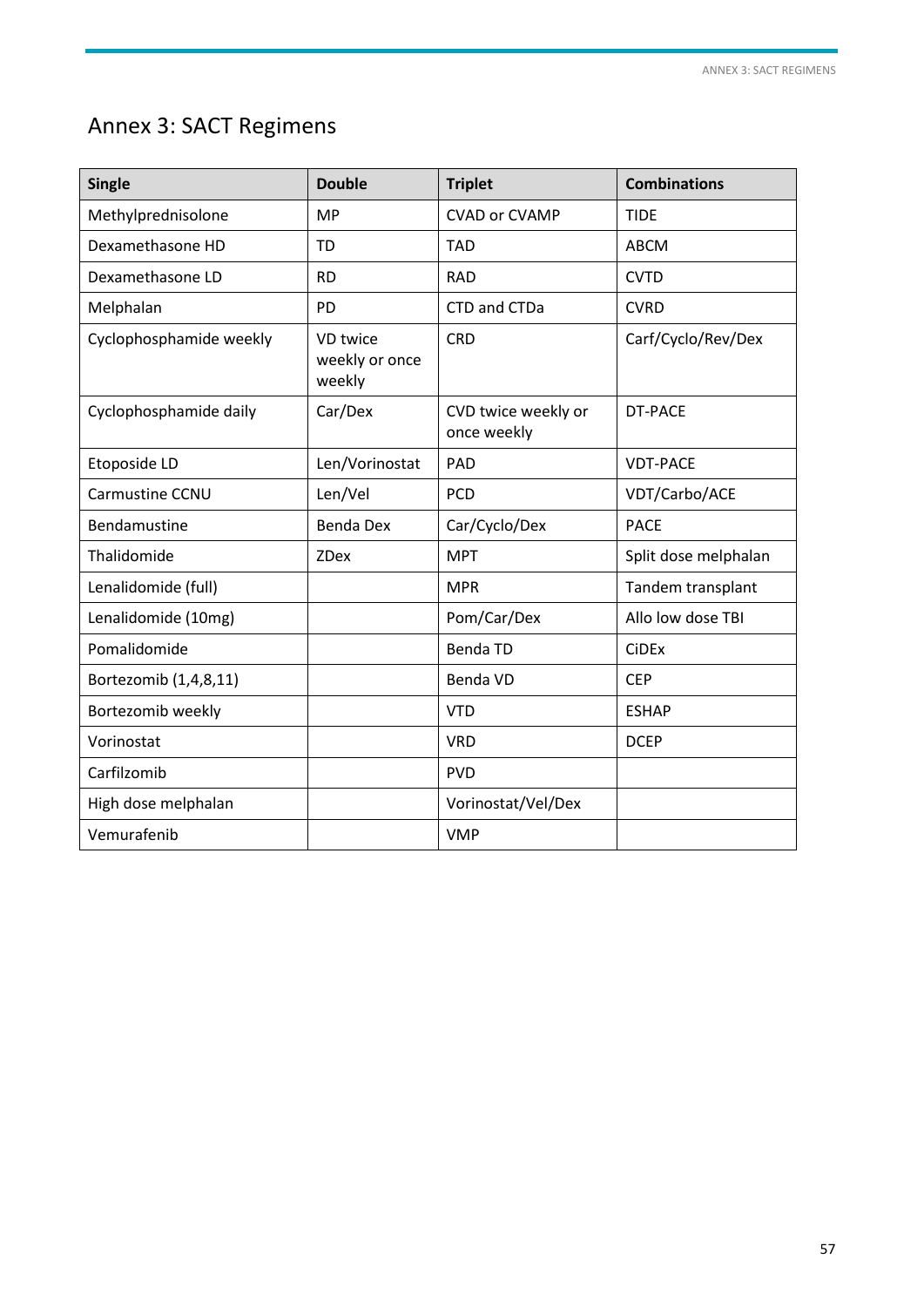# <span id="page-57-0"></span>Annex 4: Minimum Dataset to be Stored at Presentation and Relapse (in line with COSD)

| Data point                            |          |              |        |
|---------------------------------------|----------|--------------|--------|
| Age (years)                           |          |              |        |
| Performance status (ECOG)             |          |              |        |
| Haemoglobin level (g/L)               |          |              |        |
| White cell count $(x 10^9/L)$         |          |              |        |
| Platelet count (x 10 <sup>9</sup> /L) |          |              |        |
| Creatinine (mmol/L)                   |          |              |        |
| B2M (mg/L)                            |          |              |        |
| LDH (iu/L)                            |          |              |        |
| CRP (mg/L)                            |          |              |        |
| Albumin (g/L)                         |          |              |        |
| ISS stage                             |          |              |        |
| Bone disease                          | None     | Intermediate | Severe |
| Calcium level (mmol/L)                |          |              |        |
| Plasma cells percentage<br>aspirate   |          |              |        |
| Plasma cell percentage<br>trephine    |          |              |        |
| Molecular/iFISH                       | $1p-$    | Y/N          |        |
|                                       | 17p-     | Y/N          |        |
|                                       | $1q+$    | Y/N          |        |
|                                       | t(4;14)  | Y/N          |        |
|                                       | t(11;14) | Y/N          |        |
|                                       | t(14;16) | Y/N          |        |
|                                       | t(14;20) | Y/N          |        |
| Presence of extramdeullary<br>disease | Y/N      |              |        |
| Peripheral blood plasma<br>cells      | Y/N      |              |        |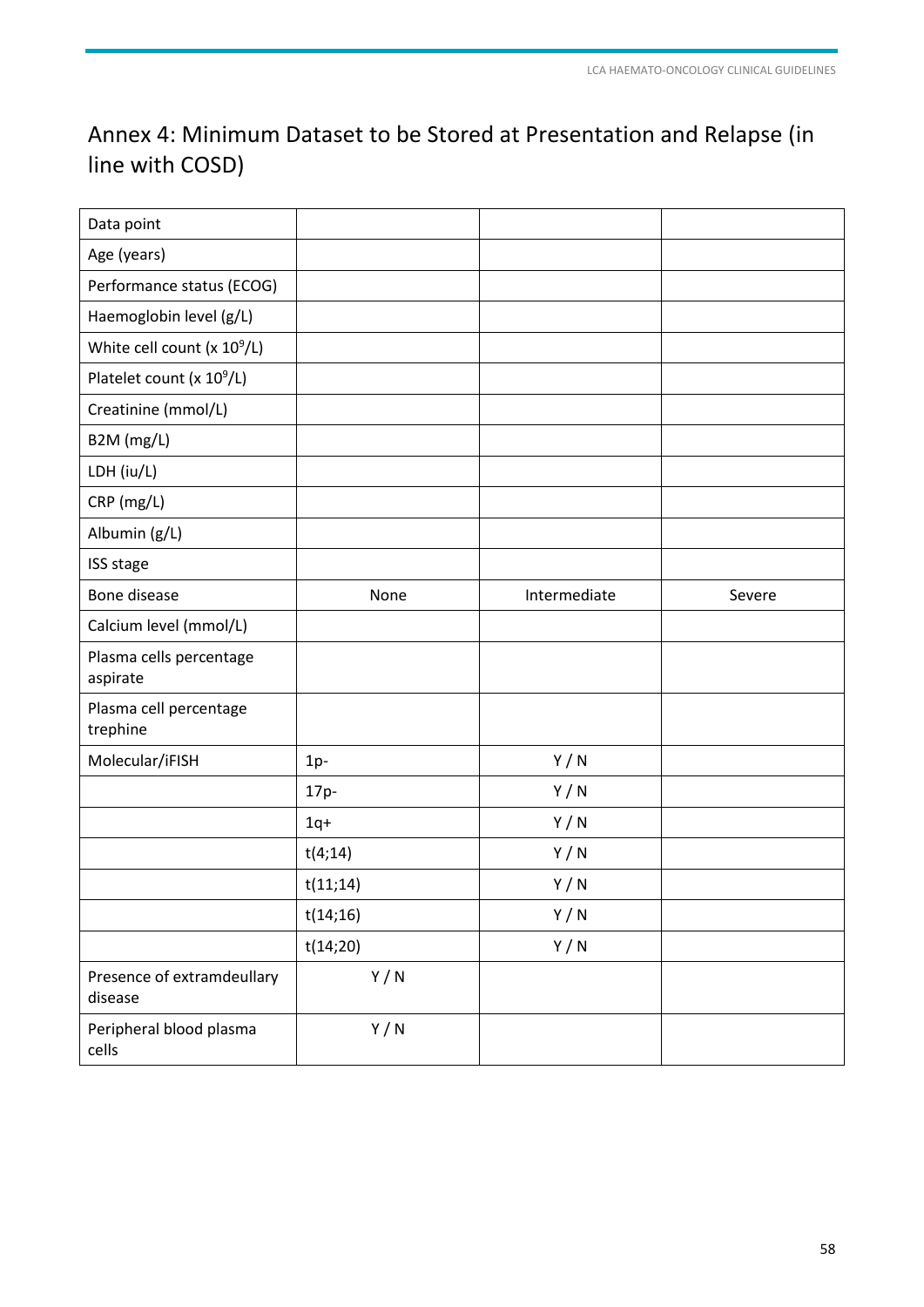# <span id="page-58-1"></span><span id="page-58-0"></span>Annex 5: Waldenström's Macroglobulinemia

Summary of updated response criteria adopted at the 6th international workshop on Waldenström's macroglobulinemia.

| Complete<br>Response <sup>3</sup>              | <b>CR</b>   | IgM in normal range, and disappearance of monoclonal protein by inmunofixation;<br>no histologic evidence of bone marrow involvement, and resolution of any<br>adenopathy/organomegaly (if present at baseline), along with no signs or symptoms<br>attributable to WM. Reconfirmation of the CR status is required by repeat<br>immunofixation studies.                                                                                    |
|------------------------------------------------|-------------|---------------------------------------------------------------------------------------------------------------------------------------------------------------------------------------------------------------------------------------------------------------------------------------------------------------------------------------------------------------------------------------------------------------------------------------------|
| <b>Very Good</b><br><b>Partial</b><br>Response | <b>VGPR</b> | A ≥90% reduction of serum IgM and decrease in adenopathy/organomegaly (if<br>present at baseline) on physical examination or on CT scan. No new symptoms or<br>signs of active disease.                                                                                                                                                                                                                                                     |
| <b>Partial</b><br>Response                     | <b>PR</b>   | A $\geq$ 50% reduction of serum IgM and decrease in adenopathy/organomega (W<br>present at baseline) on physical examination or on CT scan. No new symptoms or<br>signs of active disease.                                                                                                                                                                                                                                                  |
| Minor<br>Response                              | <b>MR</b>   | A $\geq$ 25% but <50% reduction of serum IgM. No new symptoms or signs of active<br>disease.                                                                                                                                                                                                                                                                                                                                                |
| <b>Stable</b><br><b>Disease</b>                | <b>SO</b>   | A <25% reduction and <25% increase of serum IgM without progression of<br>adenopathy/organomega, cytopenias, or clinically significant symptoms due to<br>disease and/or signs of WM.                                                                                                                                                                                                                                                       |
| <b>Progressive</b><br>Disease $3$              | PO.         | A $\geq$ 25% increase in serum IgM by protein confirmed by a second measurement or<br>progression of clinically significant findings due to disease (ie, anemia,<br>thrombocytopenia, leukopenia, bulky adenopathy/organomegaly) or symptoms<br>(unexplained recurrent fever ≥38.4°C, drenching night sweats, ≥10% body weight<br>loss, or hyperviscosity, neuropathy, symptomatic cryoglobulinemia, or amyloidosis)<br>attributable to WM. |

1 Treon SP, *et al.* Report from the Sixth lnternational Workshop on Waldenström's Macroglobulinemia. *Clin Lymph Myeloma Leukemia* 2011; **11**:69-73.

2 Varghese AM, *et al.* Assessment of bone marrow response In Waldenström macroglobulinemia. *Clin Lymph Myeloma* 2009: **9**:53-5.

3 Require two consecutive assessments made at any time before the institution of any new therapy.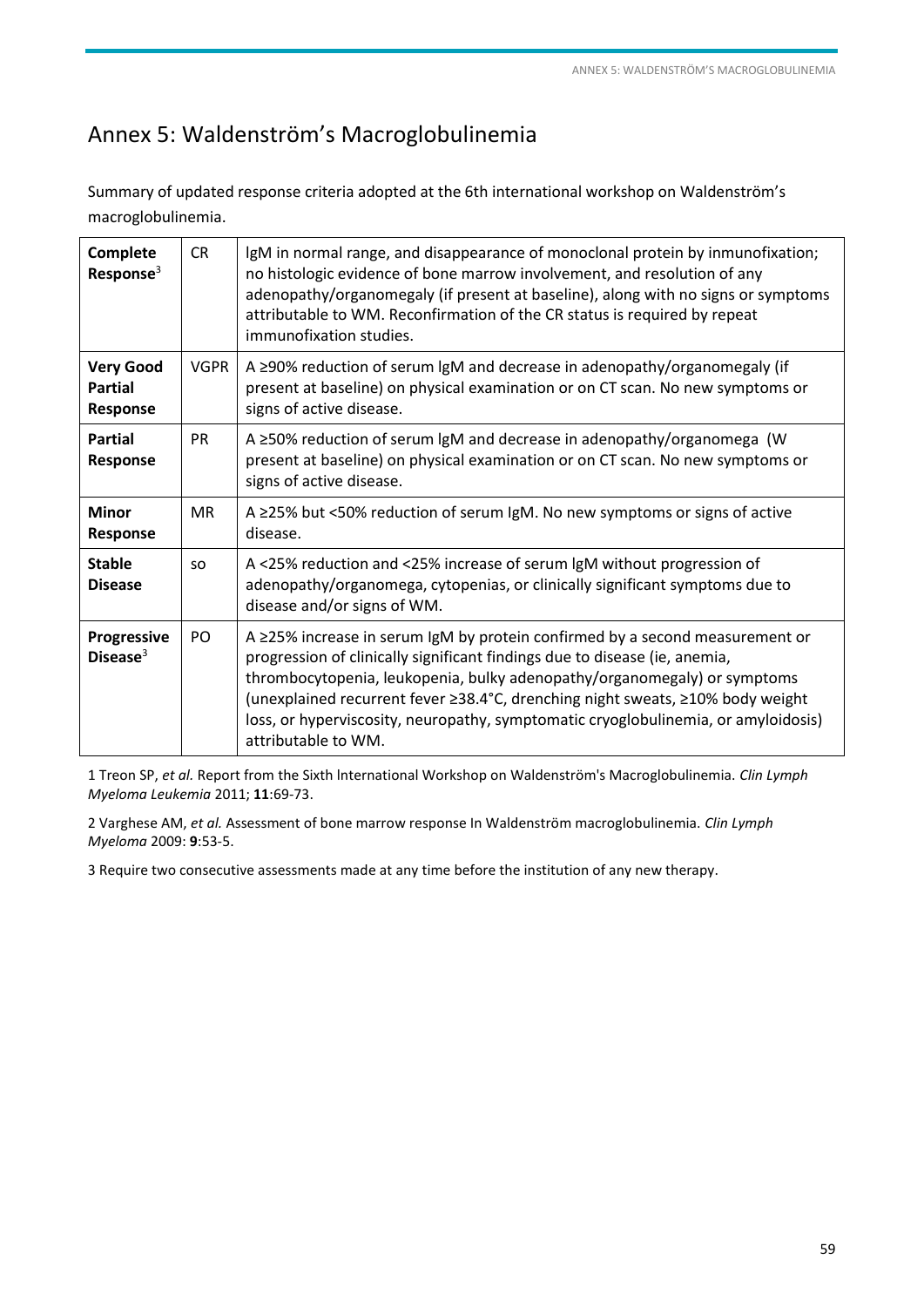# <span id="page-59-1"></span><span id="page-59-0"></span>Annex 6: Recommended Regimens for WM

## **CHOP-R**

| Cyclophosphamide                         | 750 $mg/m^2$ i.v., day 1                             |
|------------------------------------------|------------------------------------------------------|
| Doxorubicin                              | 50mg/m <sup>2</sup> slow i.v. bolus, day 1           |
| Vincristine                              | 1.4mg/m <sup>2</sup> (max 2mg) i.v. bolus, day 1     |
| Rituximab                                | 375mg/m <sup>2</sup> i.v. infusion, day 1            |
| Prednisolone                             | 100mg po once daily, days 1-5                        |
| Repeat every 21 days up to 6 cycles      |                                                      |
| Chlorambucil +/- Prednisolone            |                                                      |
| Chlorambucil                             | 8mg/m <sup>2</sup> po once daily, days 1-10          |
| Prednisolone                             | 40mg po once daily, days 1-10                        |
|                                          | Repeat every 4-6 weeks according to marrow tolerance |
| <b>DRC</b>                               |                                                      |
| Dexamethasone                            | 20mg iv on day 1                                     |
| Rituximab                                | 375mg/m <sup>2</sup> on day 1                        |
| Cyclophosphamide                         | 100mg/m <sup>2</sup> bd orally on days 1-5           |
| Repeat every 21 day cycle for 6 courses  |                                                      |
| Cladribine $+/- R$                       |                                                      |
| Cladribine                               | 0.12mg/kg sc on days 1-5                             |
| +/- Rituximab                            | 375 $mg/m^2$ weekly x 4                              |
| Repeated after 8 weeks (up to 2 courses) |                                                      |
| <b>Fludarabine</b>                       |                                                      |
| Fludarabine                              | 40mg/m <sup>2</sup> p.o. once daily, days 1-5        |
| <b>OR</b>                                |                                                      |
| Fludarabine                              | $25mg/m2$ i.v. once daily, days 1-5                  |
| Repeat every 28 days up to 6 cycles      |                                                      |
| <b>BR</b>                                |                                                      |
| Bendamustine                             | $90mg/m2$ days 1-2                                   |
| Rituximab                                | $375mg/m2$ day 1                                     |
| Repeat every 28 days up to 6 cycles      |                                                      |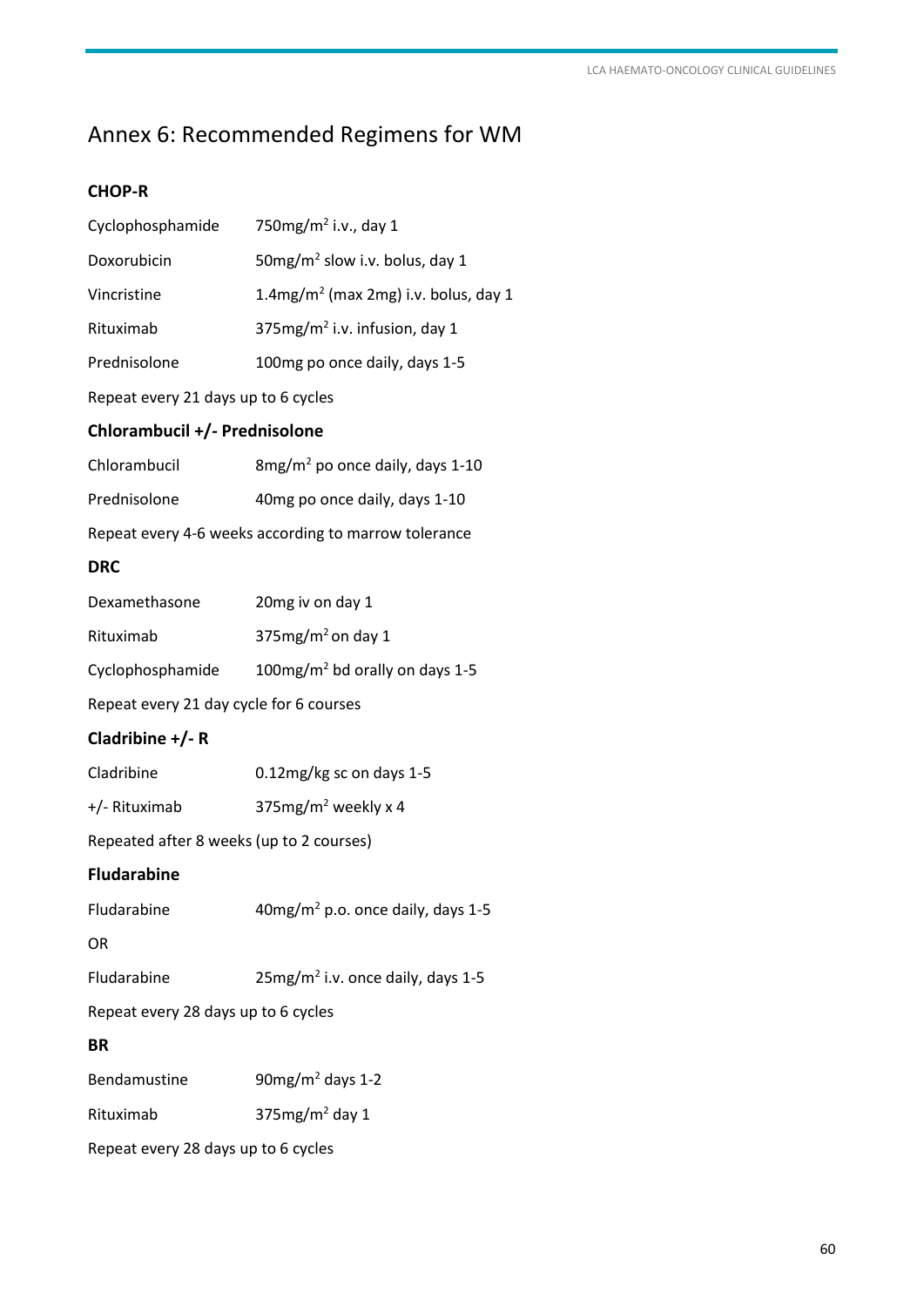#### **BDR**

| Bortezomib                          | $1.3$ mg/m <sup>2</sup> +                            |
|-------------------------------------|------------------------------------------------------|
| Dexamethasone                       | 40mg days 1, 4, 8, and 11                            |
| Rituximab                           | 375 $mg/m^2$ day 11                                  |
| <b>OR</b>                           |                                                      |
| Bortezomib $(1.6mg/m^2)$ +          |                                                      |
| Dexamethasone                       | (20-40mg) on days 1, 8,15 and 22                     |
| Rituximab                           | $(375mg/m2$ on day 8) for 4-8 cycles.                |
| Repeat every 28 days up to 6 cycles |                                                      |
| Campath                             |                                                      |
| Alemtuzumab                         | 30mg sc 3 x week for weeks 1-12                      |
| <b>FCR</b>                          |                                                      |
| Fludarabine                         | $40$ mg/m <sup>2</sup> p.o. once daily, days 1-3     |
| Cyclophosphamide                    | 250mg/m <sup>2</sup> p.o. once daily, days 1-3       |
| <b>OR</b>                           |                                                      |
| Fludarabine                         | 25mg/m <sup>2</sup> i.v. bolus once daily, days 1-3  |
| Cyclophosphamide                    | 250mg/m <sup>2</sup> i.v. bolus once daily, days 1-3 |
| Repeat every 28 days up to 6 cycles |                                                      |
| <b>Rituximab</b>                    |                                                      |
| Rituximab                           | 375mg/m <sup>2</sup> weekly x 4                      |

# Salvage regimen for HSC Harvest:

#### **R- DHAP**

| Rituximab     | $375$ mg/m <sup>2</sup> i.v., day 1                                                                                                              |
|---------------|--------------------------------------------------------------------------------------------------------------------------------------------------|
| Dexamethasone | 40mg orally, once daily, days 1-4                                                                                                                |
| Cisplatin     | 100mg/m <sup>2</sup> i.v., infusion in 500mls-1litre 0.9% NaCl over 24 hours                                                                     |
| Cytarabine    | 2000mg/m <sup>2</sup> 12 hourly for 2 doses, i.v., infusion in 1 litre 0.9% NaCl over 3 hours<br>(start time of each infusion is 12 hours apart) |

Can repeat in 21-28 days as soon as blood recovery if required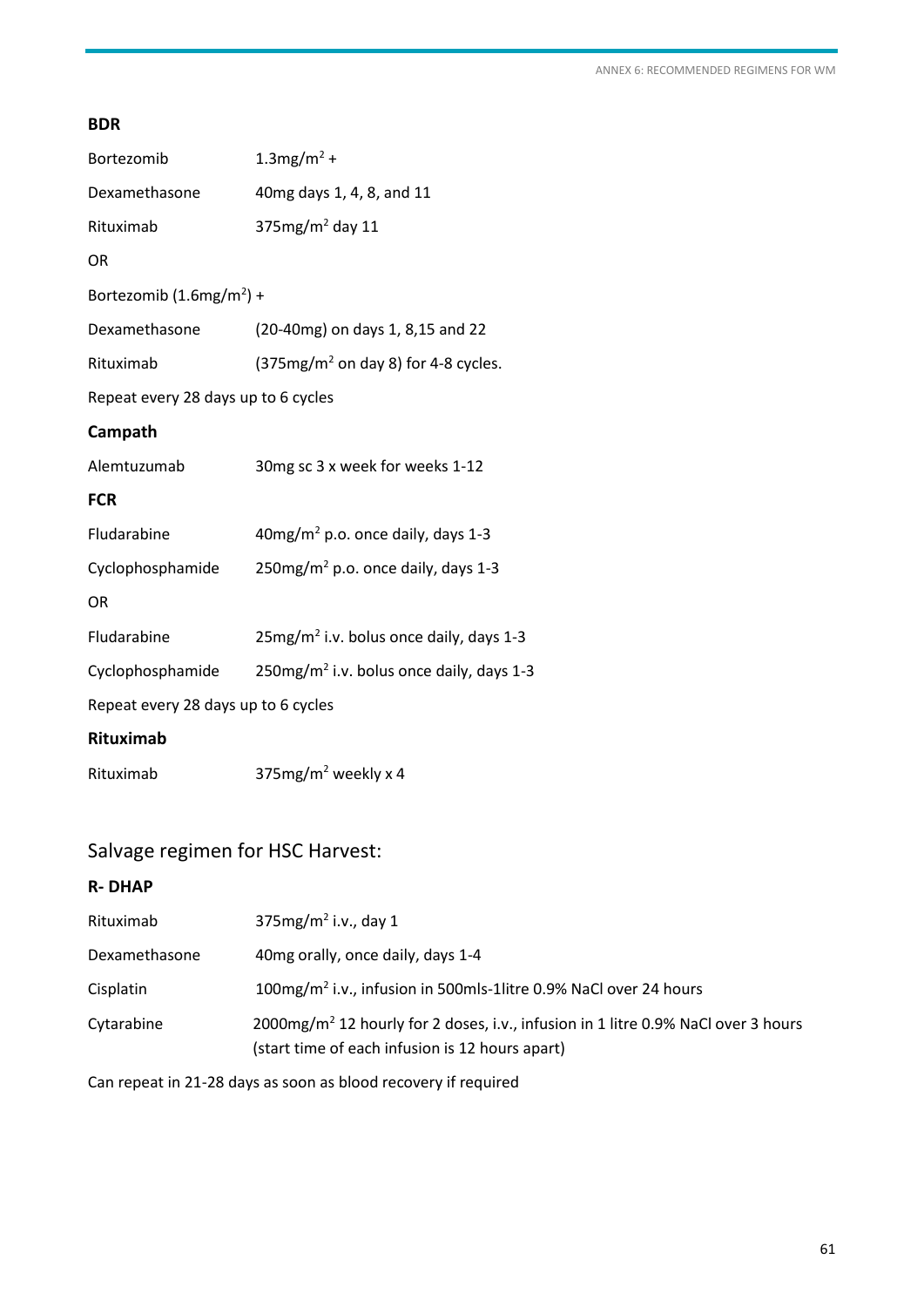#### **R-ESHAP**

| Rituximab                                                     | 375mg/m <sup>2</sup> i.v., day 1                                             |  |
|---------------------------------------------------------------|------------------------------------------------------------------------------|--|
| Etoposide:                                                    | 40mg/m <sup>2</sup> i.v. once daily in 250ml N/Saline over 1 hour, days 1-4  |  |
| Methlyprednisolone:                                           | 500mg i.v. once daily in 100ml N/Saline over 30 mins, days 1-5               |  |
| Cytarabine:                                                   | 2000mg/m <sup>2</sup> i.v. single dose in 500ml N/Saline over 3 hours, day 1 |  |
| Cyclo-G based on local centre policy dose of cyclophosphamide |                                                                              |  |

#### **IDARAM**

| Methotrexate     | 12.5mg intrathecal day 1                             |
|------------------|------------------------------------------------------|
| Idarubicin daily | $10$ mg/m <sup>2</sup> i.v., days 1 and 2            |
| Dexamethasone    | 100mg daily i.v. infusions of 12h duration, days 1-3 |
| Cytarabine daily | 1000mg/m <sup>2</sup> i.v. over 1 hour, days 1 and 2 |
| Methotrexate     | 2000mg/m <sup>2</sup> i.v. over 2 hours, day 3       |

NOTE for all regimen follow local chemotherapeutic guidelines for dose adjustments based on renal, liver function, blood tests and for the supportive care for anti-emetics, stress-ulcer prophylaxis, hydration, antimicrobial, PCP, antiviral, antifungal prophylaxis.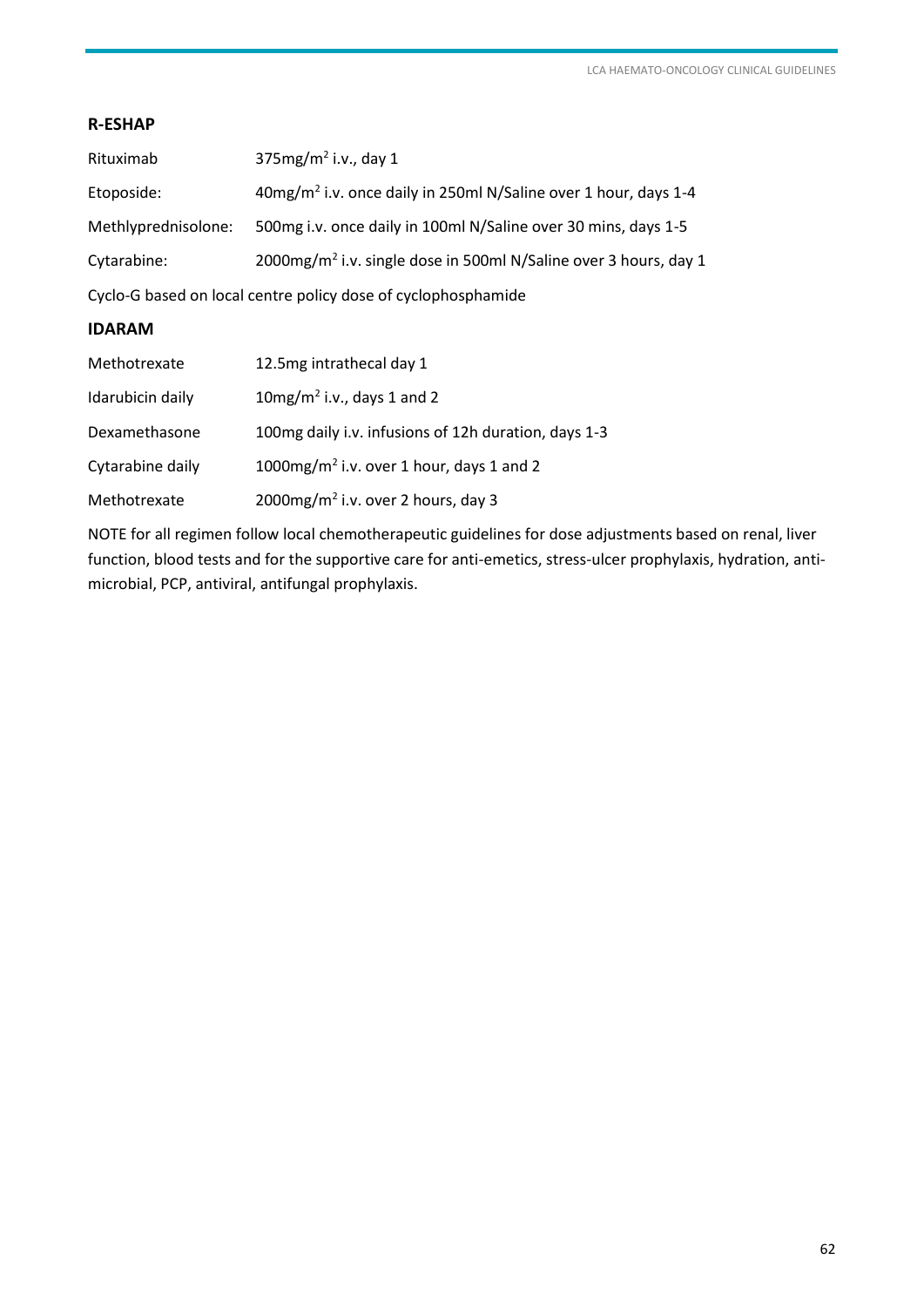# <span id="page-62-1"></span><span id="page-62-0"></span>Annex 7: Data Requirements

Haematology oncology services within the LCA are required to submit data to the following nationally mandated datasets for all patients diagnosed with haematological cancers.

# The Cancer Outcomes and Services Dataset (COSD)

The core dataset for all tumour types including haematological cancers is mandated from January 2013, and the site-specific dataset is mandated from July 2013. Details of the dataset can be found on the National Cancer Intelligence Network website:

[www.ncin.org.uk/collecting\\_and\\_using\\_data/data\\_collection/cosd.aspx](http://www.ncin.org.uk/collecting_and_using_data/data_collection/cosd.aspx)

The local cancer registry will be collating this dataset using Trust data feeds which should include all these items. The feeds are:

- Trust PAS
- Trust pathology
- Trust radiology
- Trust multidisciplinary team (MDT) feed.

In line with the requirements set out in Provider Trust contracts, this data should be submitted within 25 workings days of the end of the month in which the activity took place.

Three groups of haematological cancers are considered stageable by the Registry:

- Lymphomas, using Ann Arbor (or Murphy St Jude for children)
- Myelomas, using ISS
- CLLs, using Rai and Binet

For the purposes of COSD, any other haematological cancers are not counted as stageable.

# **For CLL both Rai (0-IV) and Binet (A-C) stages need to be recorded and submitted to COSD to be considered "fully staged"**

#### **MGUS does not need to be recorded and submitted as is not defined as an invasive tumour**

# Systemic Anti-Cancer Therapy dataset (SACT)

Provider Trusts that provide chemotherapy to patients are required to submit data to the SACT dataset. Details of the audit and the dataset requirements are available on the dataset homepage: [www.chemodataset.nhs.uk/home.aspx](http://www.chemodataset.nhs.uk/home.aspx)

# Radiotherapy Dataset (RTDS)

Provider Trusts that provide radiotherapy to patients are required to submit data to the RTDS dataset. Details of the audit and the dataset requirements are available on the dataset homepage: [www.canceruk.net/rtservices/rtds/](http://www.canceruk.net/rtservices/rtds/)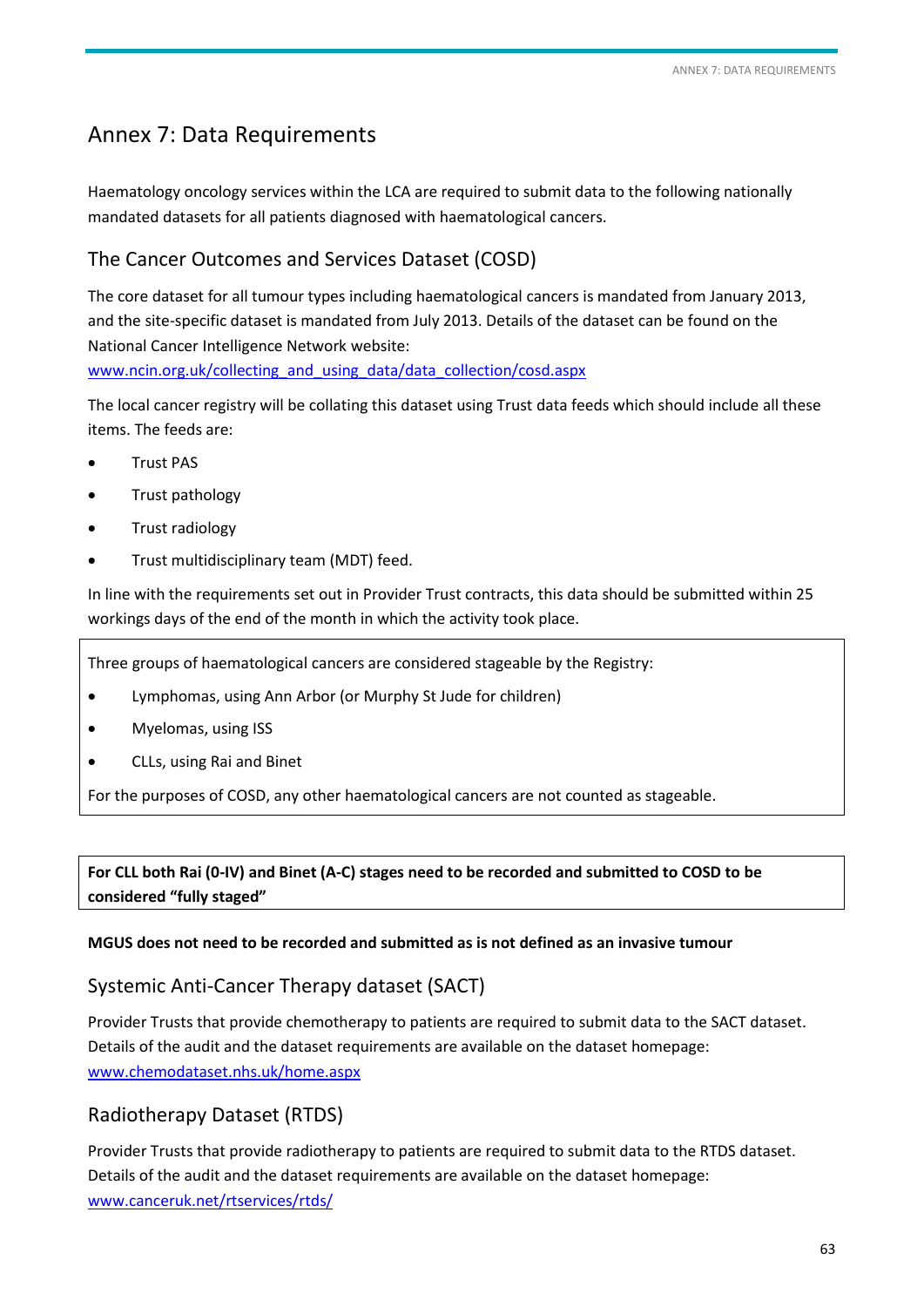# Cancer Waiting Times dataset

Trusts are required to submit data to the Cancer Waiting Times dataset, which includes details of all patients who are referred as a 2 week wait (2ww) referral, and all patients who are treated for cancer. Trusts are required to submit this data within 25 working days of the month of either when the patient was first seen for the 2ww target, or when the patient was treated. The cancer waiting times dataset can be found at:

[www.datadictionary.nhs.uk/data\\_dictionary/messages/clinical\\_data\\_sets/data\\_sets/national\\_cancer\\_waiti](http://www.datadictionary.nhs.uk/data_dictionary/messages/clinical_data_sets/data_sets/national_cancer_waiting_times_monitoring_data_set_fr.asp) [ng\\_times\\_monitoring\\_data\\_set\\_fr.asp](http://www.datadictionary.nhs.uk/data_dictionary/messages/clinical_data_sets/data_sets/national_cancer_waiting_times_monitoring_data_set_fr.asp)

## Local data requirements

The LCA Haematology Oncology Pathway group is working on developing a suite of metrics to inform the group and services within the LCA on areas of priority and potential service improvement. The LCA is currently collating information which is available through sources of data currently available, though the Haematology Oncology Pathway Group or LCA clinical board may require Trusts to submit additional MDT data to the LCA if additional priority areas are identified.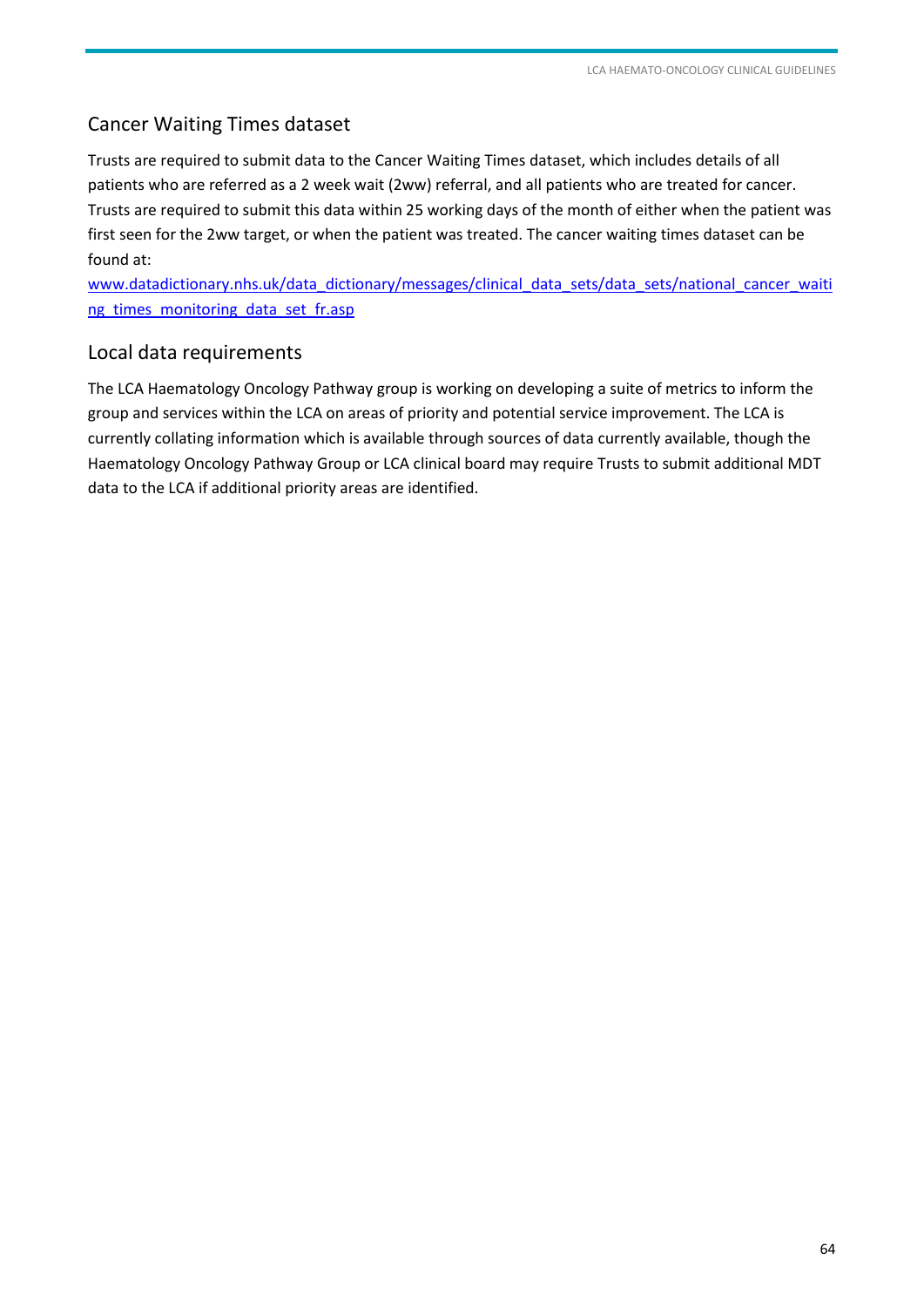# <span id="page-64-1"></span><span id="page-64-0"></span>Annex 8: SIHMDS or Current Diagnostic Services and Contacts

| Guy's & St Thomas' Hospitals NHS Foundation                                                          | For APML diagnostic and MRD                      |
|------------------------------------------------------------------------------------------------------|--------------------------------------------------|
| <b>Trust</b>                                                                                         | Dr Yvonne Morgan                                 |
| Cytogenetics/Flow Lab                                                                                | <b>Molecular Oncology Diagnostics Unit</b>       |
| ViaPath Pathology                                                                                    | GSTT Pathology, 4th Floor, Southwark Wing        |
| 4th Floor, Southwark Wing                                                                            | Guy's Hospital                                   |
| Guy's Hospital                                                                                       | <b>Great Maze Street</b>                         |
| <b>Great Maze Street</b>                                                                             | London, SE1 9RT                                  |
| London, SE1 9RT                                                                                      |                                                  |
| <b>Imperial College Healthcare NHS Trust</b>                                                         | King's College Hospital NHS Foundation Trust     |
| Imperial Molecular Pathology Laboratory                                                              | KingsPath: Clinical Diagnostic Pathology Service |
| G Block, North Corridor                                                                              | <b>Haematological Medicine</b>                   |
| Hammersmith Hospital                                                                                 | King's College Hospital                          |
| Ducane Road                                                                                          | <b>Denmark Hill</b>                              |
| London, W12 OHS                                                                                      | London, SE5 9RS                                  |
| <b>London North West London Healthcare NHS Trust</b>                                                 |                                                  |
| Processed centrally in TDL laboratories on-site for SIHMDS (in progress), cytogenetics/molecular to: |                                                  |
| North West Thames Regional Genetics Service, Haematology Section                                     |                                                  |
| Northwick Park Hospital                                                                              |                                                  |
| <b>Watford Road</b>                                                                                  |                                                  |
| Harrow, HA1 3UJ                                                                                      |                                                  |
| The Royal Marsden Hospital NHS Foundation Trust                                                      |                                                  |
| The Centre for Molecular Pathology                                                                   |                                                  |
| Downs Road                                                                                           |                                                  |
| Sutton, SM2 5PT                                                                                      |                                                  |
| Tel: 020 8915 6570                                                                                   |                                                  |
| Immunophenotyping Tel: 020 8915 6517 or 020 8915 6518                                                |                                                  |
| Cytogenetics Tel: 020 8722 4232                                                                      |                                                  |
| Molecular Genetics Tel: 020 8915 6565                                                                |                                                  |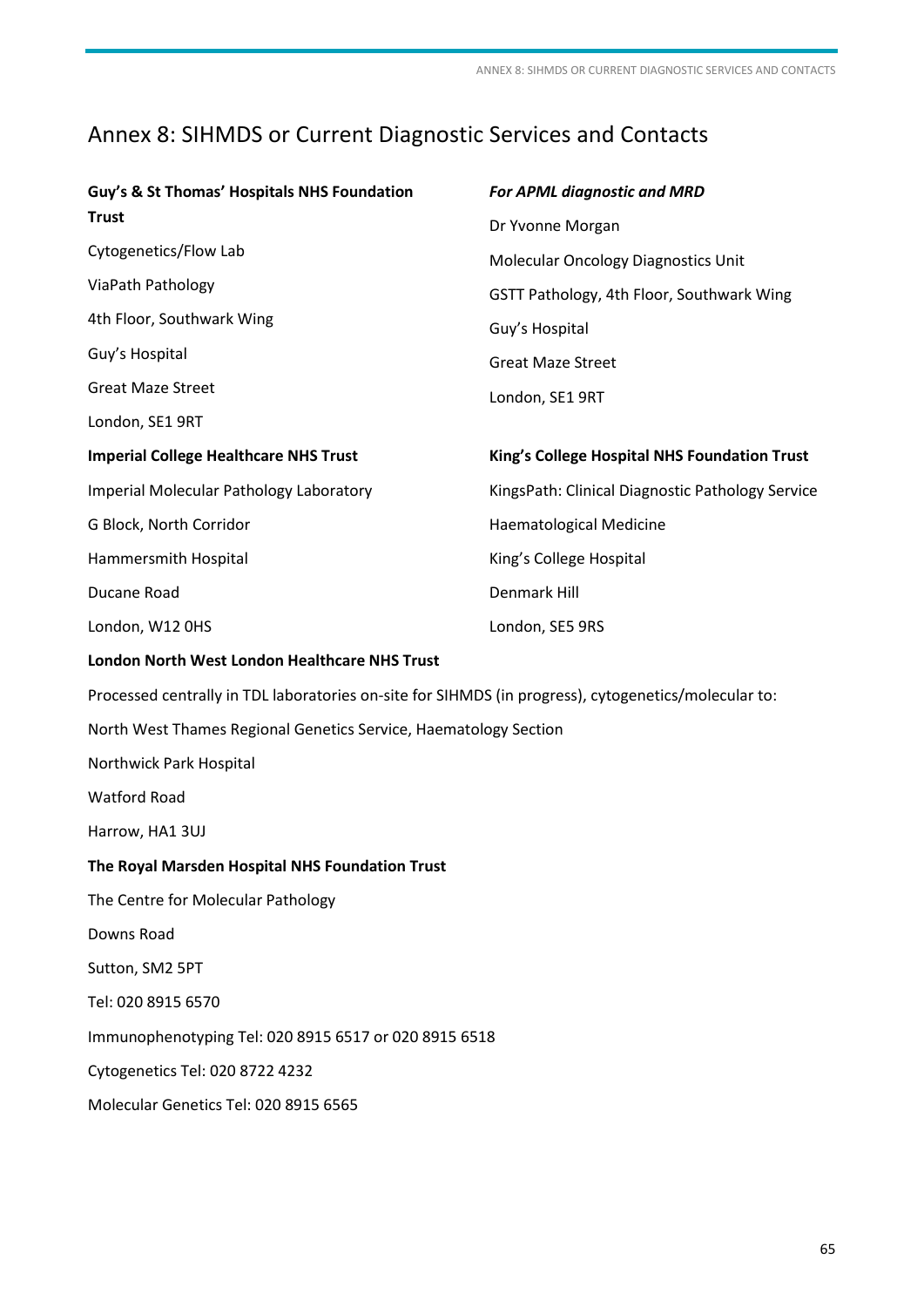# <span id="page-65-1"></span><span id="page-65-0"></span>Appendices

Appendix 1: 2 Week Wait Referral Forms

- [North West London](http://www.londoncanceralliance.nhs.uk/information-for-healthcare-professionals/forms-and-guidelines/north-west-london-cancer-network/)
- [South East London](http://www.londoncanceralliance.nhs.uk/information-for-healthcare-professionals/forms-and-guidelines/south-east-london-cancer-network/)
- [South West London](http://www.londoncanceralliance.nhs.uk/information-for-healthcare-professionals/forms-and-guidelines/south-west-london-cancer-network/)

[Appendix 2: Treatment of Children](http://www.londoncanceralliance.nhs.uk/media/95488/lca-childrens-pathways-january-2014.pdf)

Appendix 3: Treatment of Teenagers and Young Adults

- [Teenagers and Young Adults PTC Referrals](http://www.londoncanceralliance.nhs.uk/media/95494/lca-tya-pathways-january-2014.pdf)
- [Teenagers and Young Adults MDT Proforma](http://www.londoncanceralliance.nhs.uk/media/68982/TYA%20MDT%20proforma%20March%202014.doc)

[Appendix 4: LCA Key Worker Policy](http://www.londoncanceralliance.nhs.uk/media/82369/lca-key-worker-policy_final-for-distribution.pdf)

[Appendix 5: LCA Holistic Needs Assessment Tool](http://www.londoncanceralliance.nhs.uk/media/60440/London%20Holistic%20Needs%20Assessment_print%20version_2013.pdf)

[Appendix 6: NCSI Treatment Summary](http://www.londoncanceralliance.nhs.uk/media/82849/lca-treatment-summary-template.doc) 

[Appendix 7: LCA Specialist Palliative Care Referral Form](http://www.londoncanceralliance.nhs.uk/media/103636/lca-spc-electronic-referral-form-final-140715.docm)

[Appendix 8: LCA Referral Criteria to Specialist Palliative Care](http://www.londoncanceralliance.nhs.uk/media/95462/lca-referral-criteria-for-specialist-palliative-care-june-2014.pdf)